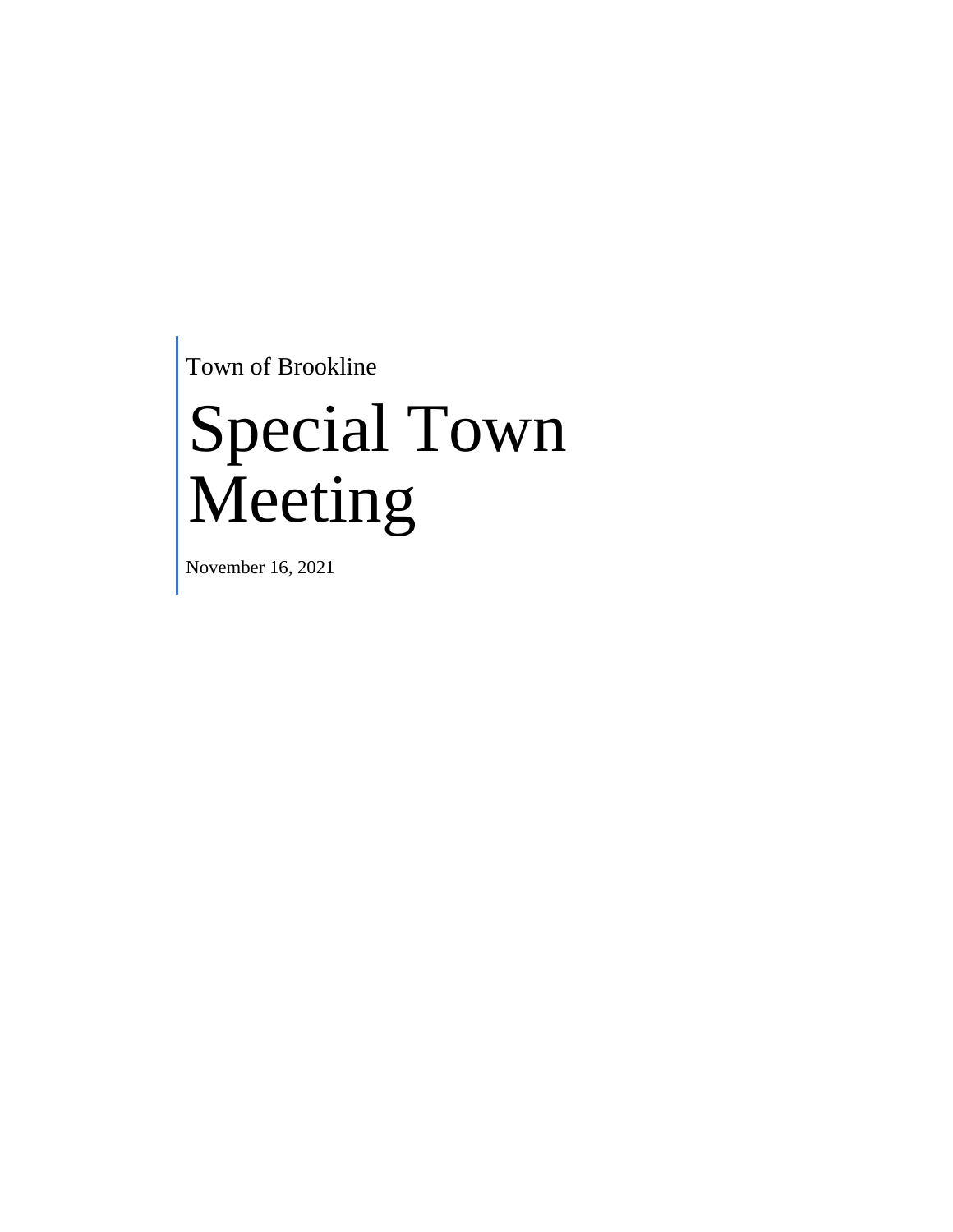# **Town of Brookline 2021 Special Town Meeting November 16, 17, 18, 30, and December 1, 2021**

# **Night 1: November 16, 2021**

- Pledge of Allegiance conducted.
- Call to order: 7:00PM.
- Meeting called to order by Moderator Kate Poverman.
- Acknowledgement of the properly noticed warrant by Town Clerk Ben Kaufman.
- Star Spangled Banner sung by Mr. Slayton.
- Land Acknowledgement read by Ms. Robinson
- **VOTED** to authorize the remote special town meeting request as submitted by the Town Moderator, Kate Poverman for the Special Town Meeting scheduled to be held on November 16, 2021, and any additional Special Town Meeting to be held concurrently, to be held through remote participation.
	- Vote Suspended
- Due to technical issues preventing full participation by Town Meeting Members, the Moderator announces the adjournment of Town Meeting to November 17, 2021 at 7:00 P.M.

### ADJOURNED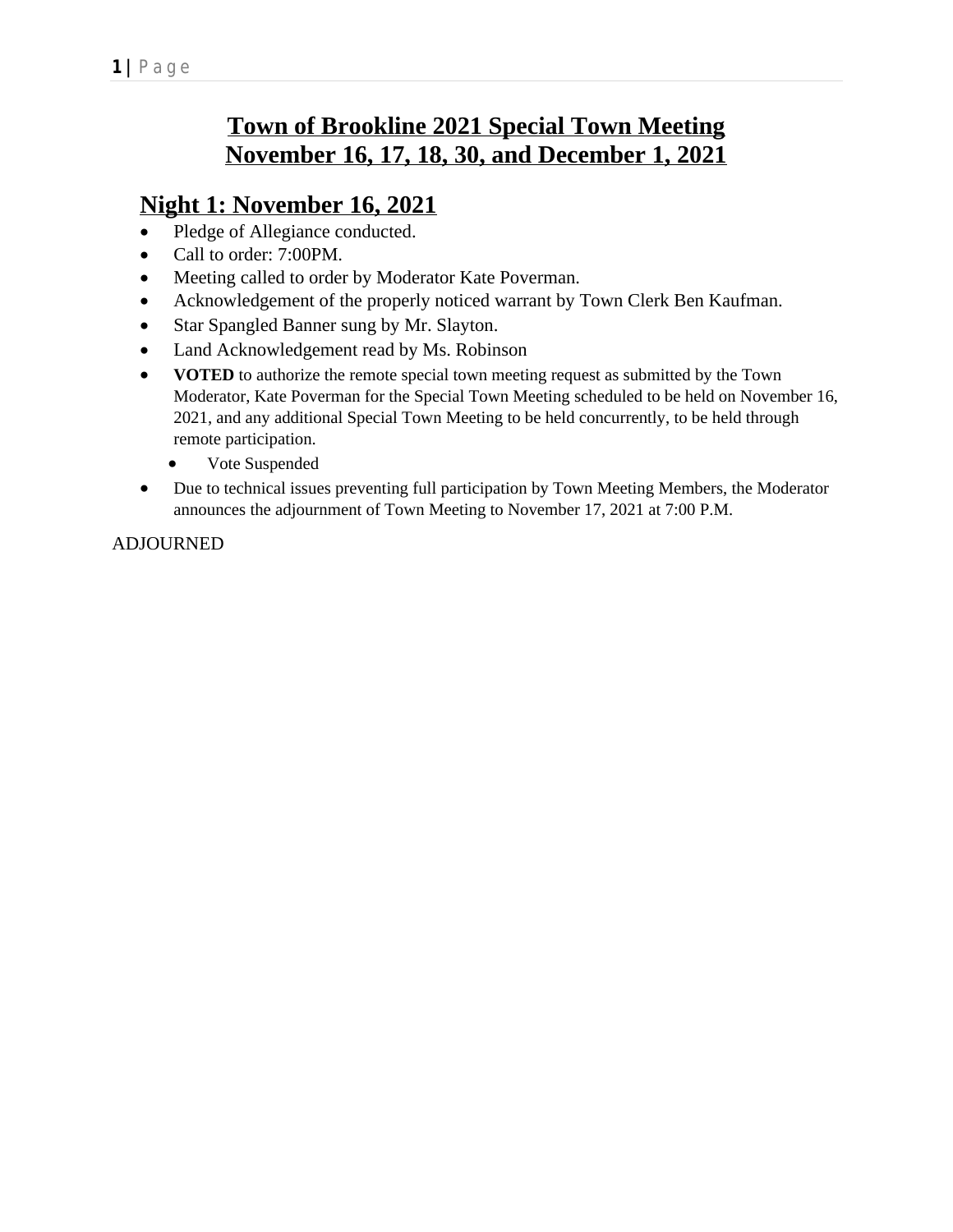# **Night 2: November 17, 2021**

- Call to order: 7:00P.M.
- Meeting called to order by Assistant Moderator Sandy Gadsby
- **•** VOTED to authorize the remote special town meeting request as submitted by the Town Moderator, Kate Poverman for the Special Town Meeting scheduled to be held on November 16, 2021, and any additional Special Town Meeting to be held concurrently, to be held through remote participation.
	- **• Approved**: YEA: 161 NO: 0 **ABSTAINED: 2**
- Point of Order: P. Warren (P1)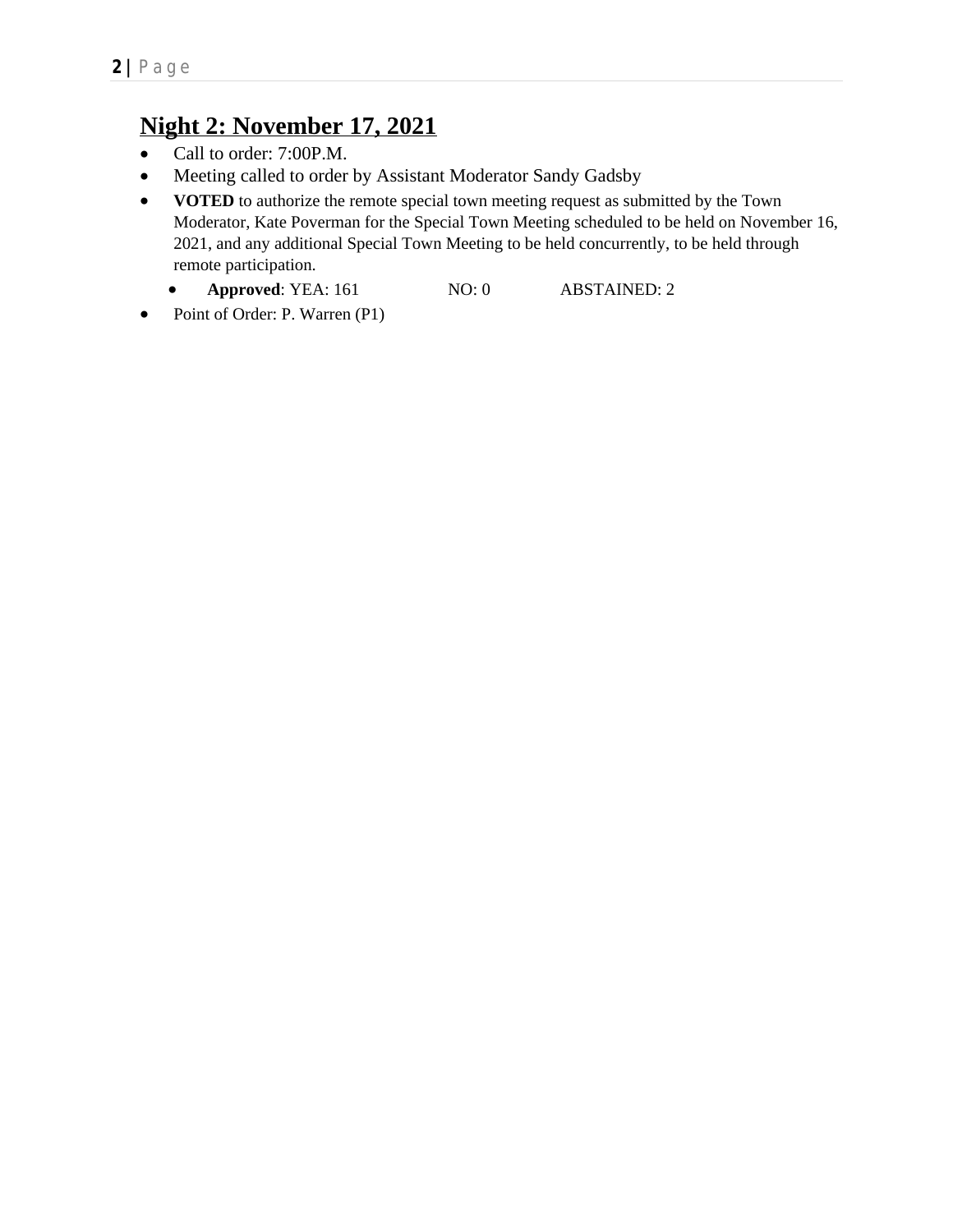## **ARTICLE 4**

*Legislation to delegate the licensing authority of the Select Board*

Submitted by: Select Board

Motioned and duly seconded.

Presented by: Heather Hamilton Speakers: Heather Hamilton (SB/AL), Dennis Doughty (P3/AC)

**MOVED**: To authorize the Select Board to petition the Legislature to amend Section 5 of Chapter 270 of the Acts of 1985 entitled "An Act Establishing the Position of Town Administrator in the Town of Brookline", as it may have been further amended, for the purpose of authorizing the Town to further delegate by General By-Law any and all licensing authority of the Select Board; provided, that the Legislature may reasonably vary the form and substance of the requested legislation within the scope of the general public objectives of this petition.

AN ACT AMENDING SECTION 5 OF CHAPTER 270 OF THE ACTS OF 1985, AS AMENDED, TO AUTHORIZE DELEGATION BY GENERAL BY-LAW OF ALL SELECT BOARD LICENSING AUTHORITY

Be it enacted by the Senate and House of Representatives in General Court assembled, and by the authority of the same as follows:

SECTION 1. Notwithstanding Chapter 138, Chapter 140, or Chapter 148 of the Massachusetts General Laws, or or any other general or special law to the contrary, the Section 5 of Chapter 270 of the Acts of 1985 is hereby amended by striking the following text: ", except the licensing of innholders, lodging houses, common victuallers, food vendors, secondhand motor vehicles, open air parking, liquor sales and theaters and entertainment."

SECTION 2. This act shall take effect upon its passage.

**Approved:** AYE: 202 NO: 9 ABSTAINED: 6

## **ARTICLE 5**

*Grant of an easement allowing access to the 60-64 Harvard Street parking lot to the lot's owner*

Submitted by: Commissioner of Public Works

Motioned and duly seconded.

Presented by: Miriam Aschkenasy Speakers: Miriam Aschkenasy (SB/AL), David Pollak (P11/AC)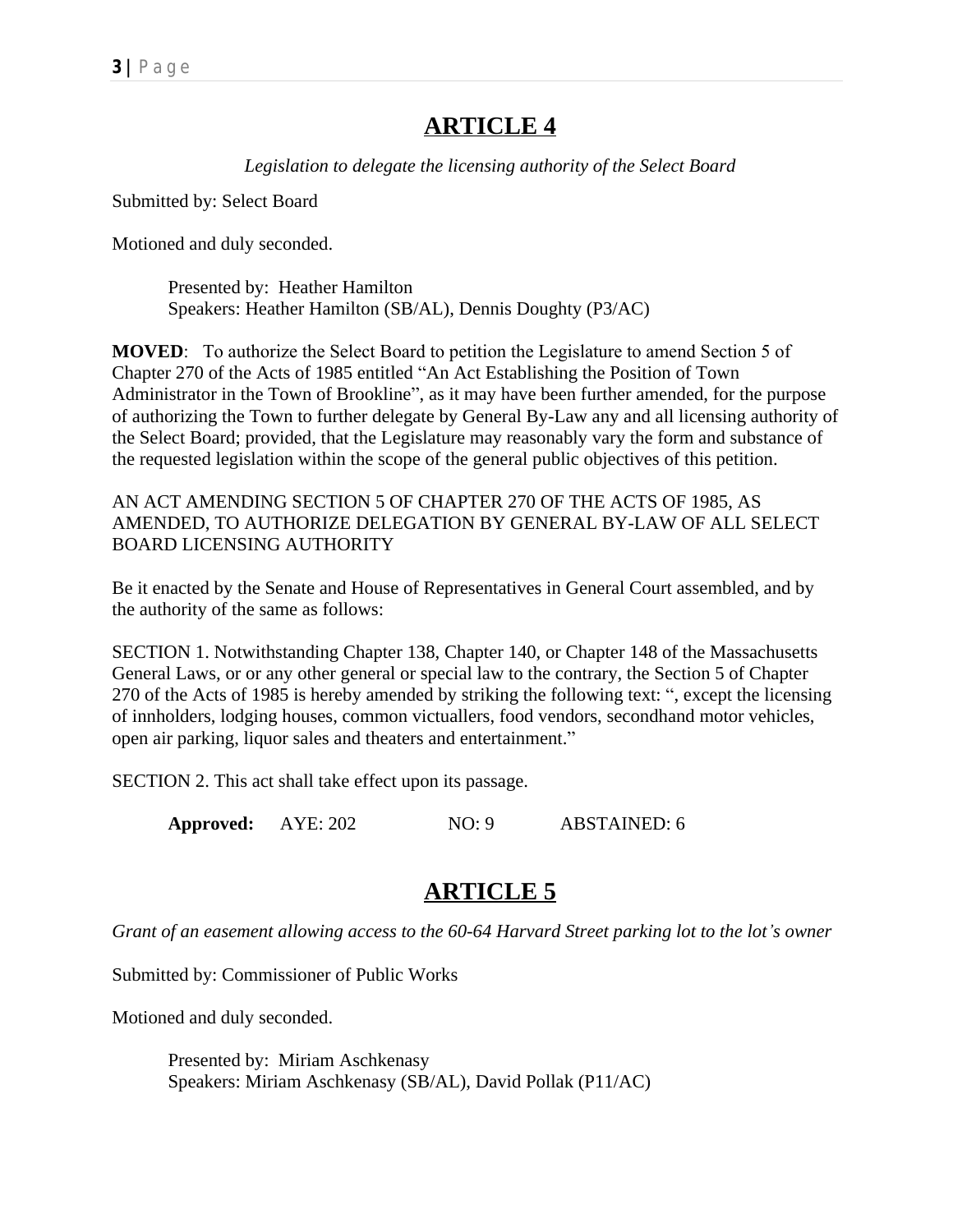**MOVED:** That the Town will authorize and empower the Select Board to grant an access easement to 62 Harvard Street LLC, a limited liability company duly organized and existing under the laws of the Commonwealth of Massachusetts, and the owner of 60-64 Harvard Street, Brookline, Massachusetts (Assessor's Parcel ID # 172-05-10) or one of its successors or assigns, for One Dollar (\$1.00); and other good and valuable consideration upon terms and conditions that are in the best interest of the town; said grant of easement is for the relocation of the prior access to the 60-64 Harvard Street lot; said access easement to be located over a portion of land now known as Pierce Street and a portion of land at the Public Health Department lot at 11 Pierce Street, Brookline, Massachusetts (Assessor's Parcel ID # 172-09-00) comprising approximately  $6,697 +$ /- square feet as substantially shown on the plan submitted herewith entitled "Proposed Access Easement Sketch for 60- 64 Harvard Street, Brookline, Mass." prepared by Feldman Land Surveyors dated 09/01/21, as may be amended, said plan on file with the Town Clerk. Said Plan and Easement Agreement to be recorded at the Norfolk County Registry of Deeds upon acceptance by the Select Board.

**Approved:** AYE: 219 NO: 0 ABSTAINED: 3

## **ARTICLE 6**

*Amend Article 7.5.11 of the Town's General By-Laws to provide for the removal of sidewalk and street obstructions*

Submitted by: Commissioner of Public Works, ADA Coordinator

Motioned and duly seconded.

Presented by: Bernard Greene Speakers: Bernard Greene (SB/AL), Donelle O'Neal (P4/AC), Erin Gallentine (Commissioner of Public Works), Anita Johnson (P8), David Trevvett (Resident), Rebecca Stone (P3), Clinton Richmond (P6), Vena Priestly (P4)

**VOTED:** That the Town will amend the General By-Laws, Part VII, Streets and Ways, Article 7.5, General Prohibitions, Section 7.5.11, Obstructions, as follows (additions are underlined and deletions appear in stricken text):

#### **ARTICLE 7.5 GENERAL PROHIBITIONS**

#### **SECTION 7.5.11 OBSTRUCTIONS**

a. No person shall place or cause to be placed in any street or upon or across any sidewalk or tree lawn of the town, any **object, material,** lumber, coal, iron, trunk, bale, box, crate, cask, package, article, or anything whatsoever so as to obstruct a free passage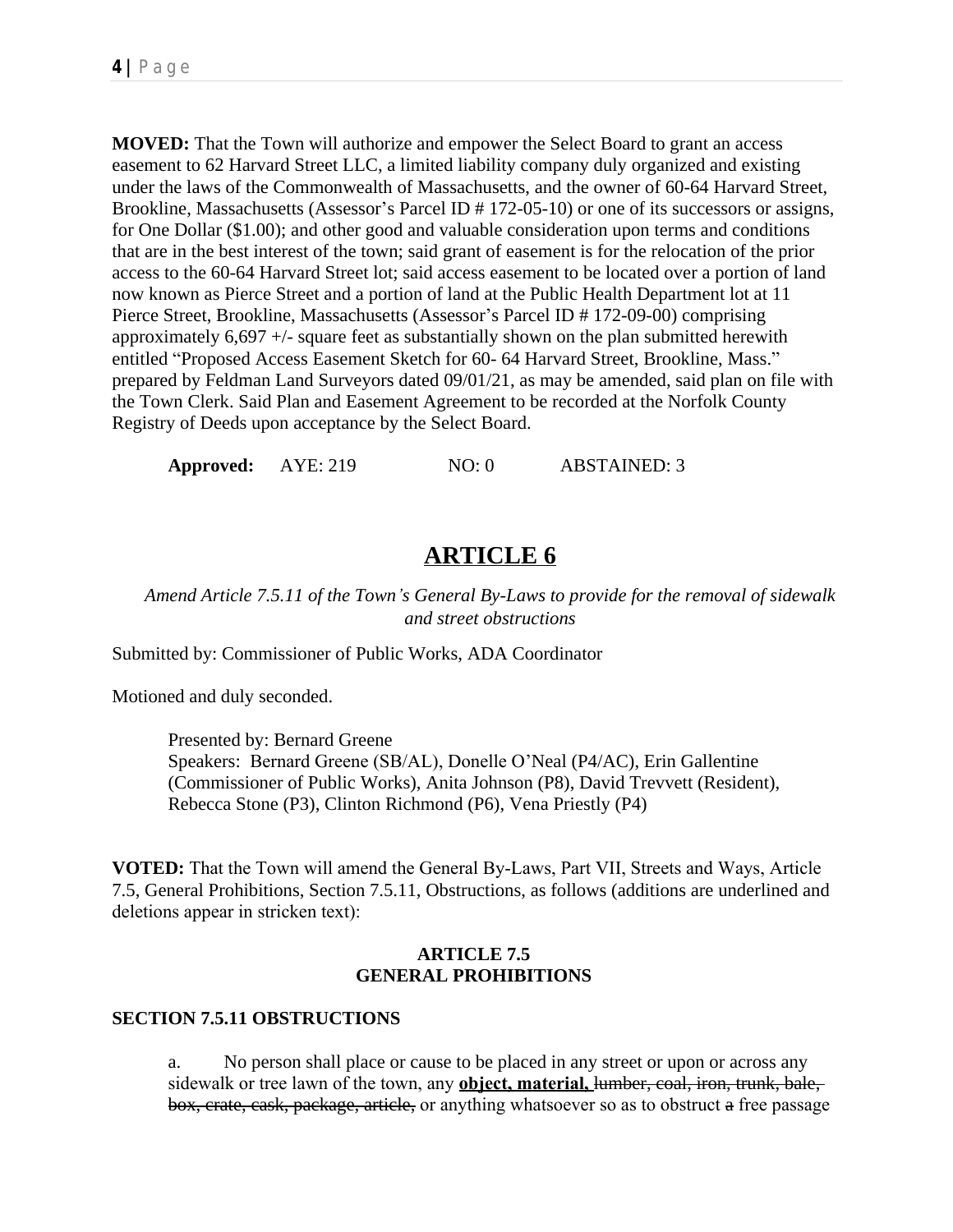for travelers, nor **shall any Property Owner or Property Manager allow vegetation from any property under their control to obstruct free passage on the sidewalks or ways contiguous to such property.** allow any of the same to remain more than one hour after being notified **Upon notification** by a police officer **an authorized agent of the Town** to remove it, **said obstruction must be removed.** it, except that n**N**othing herein contained shall be construed to prevent the use of streets and sidewalks for building **construction or temporary storage** purposes upon obtaining a permit from the **Town** Select Board. **For purposes of this Section, "Property Owner" shall mean the legal owner of record of real property as listed by the tax assessor's records and "Property Manager" shall mean any tenant in possession or person or entity in control of real property, including, but not limited to, a condominium association.**

b. **The Commissioner of Public Works shall have the authority to promulgate regulations to implement the provisions of this By-Law, subject to the approval of the Select Board.**

c. **Compliance period: Any roadway or sidewalk obstruction shall be removed within one hour after notification to remove it except that a vegetative sidewalk obstruction shall be removed within the period established by regulation or within 21 days, whichever is shorter.** 

d. **Violations of this By-Law and its regulations shall be subject to the following penalties in accordance with Article 10.1., in addition to applicable court costs for any enforcement actions taken.** 

**Failure to remove a vegetative sidewalk obstruction within the compliance period following the initial notification shall constitute a First Offense. An obstruction remaining after this initial compliance period shall cause a second notification to be issued, which shall begin a second compliance period; failure to remove the obstruction within this second compliance period shall constitute a Second Offense, and similarly for subsequent notifications, compliance periods, and penalties. Penalties are cumulative.**

**First Offense \$100.00 Second Offense \$200.00 Each Subsequent Offense \$300.00**

**For all other roadway or sidewalk obstructions, failure to remove an obstruction within the compliance period after notification shall constitute a First Offense. Repeated obstructions and repeated failures to comply shall be deemed Second and Subsequent Offenses.**

**First Offense                       \$25.00 Second Offense                  \$50.00 Each Subsequent Offense    \$100.00**

**Approved:** AYE: 224 NO: 1 ABSTAINED: 6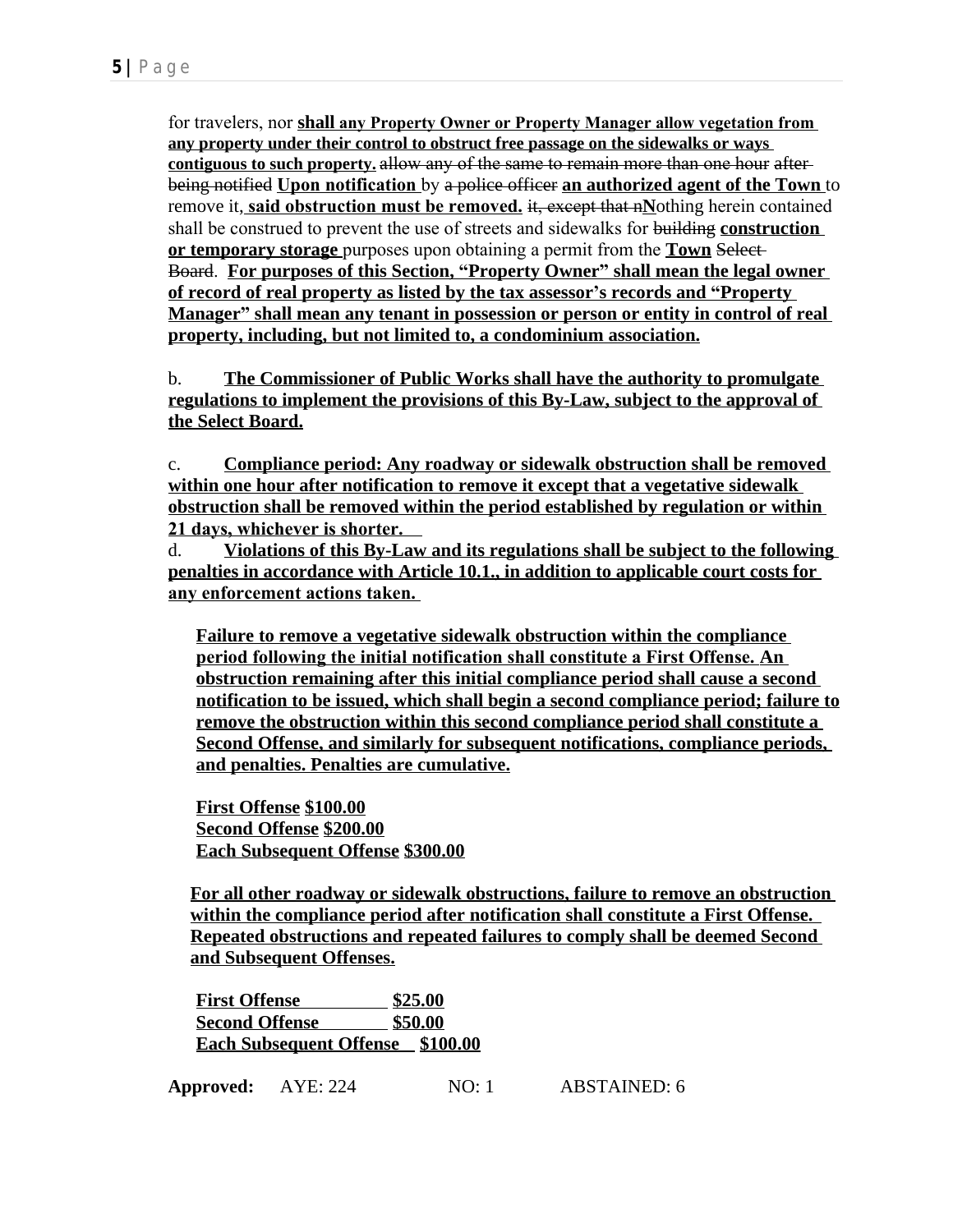**MOTION** to DEFER consideration of the Second Special Town Meeting to November 18, 2021 at 7:00 P.M., duly seconded.

**Approved**

# **ARTICLES 7, 8, and 9 [Debated Together]**

Speakers: Kate Silbaugh (P1), Ana Albuquerque (P1), Alok Somani (P5), Anjini Virmani (Resident), Claudia Levin (Resident), Sara Reich (Resident), Tiffany Rinne (Resident), Raul Fernandez (SB/AL), Miriam Aschkenasy (SB/AL), John VanScoyoc (SB/AL), Carlos Ridruejo (P14), Andrew Fischer (P13), C. Scott Ananian (P10), Ryan Black (P6), Susan Granoff (P7), Amy Newell (Resident), Paul Warren (P1), Mark Levy (P7), Janice Kahn (P15), Alitza Soiffer (Resident)

**MOTION** to terminate debate. **Approved:** AYE: 170 NO: 42 ABSTAINED: 14

## **ARTICLE 7**

*Amend Article 8.37.3 of the Town's General By-Laws to increase the cap on Marijuana Retailers by two (2) for Equity Applicants*

Submitted by: Select Board

Motioned and Duly Seconded

**MOVED**: That the subject matter of Article 7 be referred to a Moderator's Committee and that the Moderator's Committee shall issue its recommendation to Town Meeting no later than September 30, 2022.

**Approved:** AYE: 157 NO: 69 ABSTAINED: 7

# **ARTICLE 8**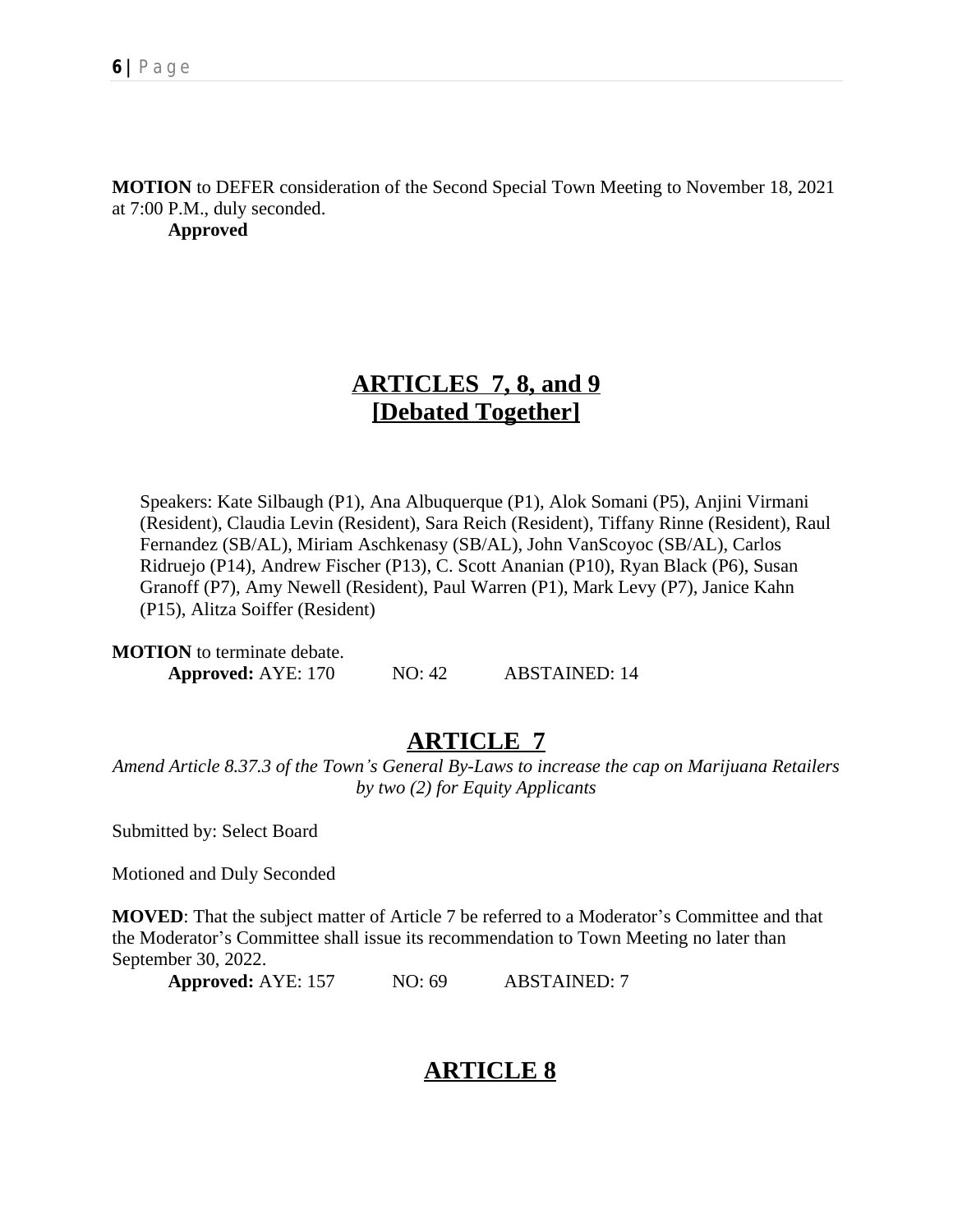*Amend Article 8.37.4 of the Town's General By-Laws to round down when calculating the allowed number of Marijuana Retailer*

Submitted by: Susan Park TMM2, Alok Somani, Regina Frawley TMM16, Bruce Levin, Cher Duffield TMM6, Ana Albuquerque TMM1, Faith Michaels TMM5

Motioned and Duly Seconded

**VOTED:** That section 8.37.4 of the Town bylaws be amended as follows (language to be stricken appearing in *italic strikeout*, language to be added appearing in **bold underline**):

Section 8.37.4 CAPS ON THE NUMBER OF SELECT BOARD LICENSES FOR MARIJUANA RETAILERS

The Select Board shall not issue more Marijuana Establishment licenses in each of the following categories of Marijuana Establishment licenses than the number that is 20% of the number of liquor licenses for off-premises alcohol consumption that have been issued by the Select Board pursuant to M.G.L. c. 138, § 15*, as rounded up to the nearest whole number in the event the number is a fraction*: a) Storefront Marijuana Retailers, b) Marijuana Delivery Operators, c) Social Consumption Marijuana Retailers, and d) Marijuana Couriers.

**In the event that 20% of the number of off-premises liquor licenses is a fraction, the fraction shall be rounded down.**

**This Section 8.37.4, as amended, shall not affect the validity of licenses outstanding as of its effective date under State law, including Massachusetts General Laws Chapter 94G, Sections 3(a)(2)(ii) and 3(e).** 

**This bylaw, as amended, shall take effect upon an affirmative vote by the voters of a ballot question as provided in M.G.L. c. 94G, s. 3(e).**

**Failed:** AYE: 106 NO: 116 ABSTAINED: 13

Point of Order: D. O'Neal (P4)

## **ARTICLE 9**

*Resolution to Establish a Study Committee to Consider Policy Goals to Guide Town's Approach to the Recreational Marijuana Industry*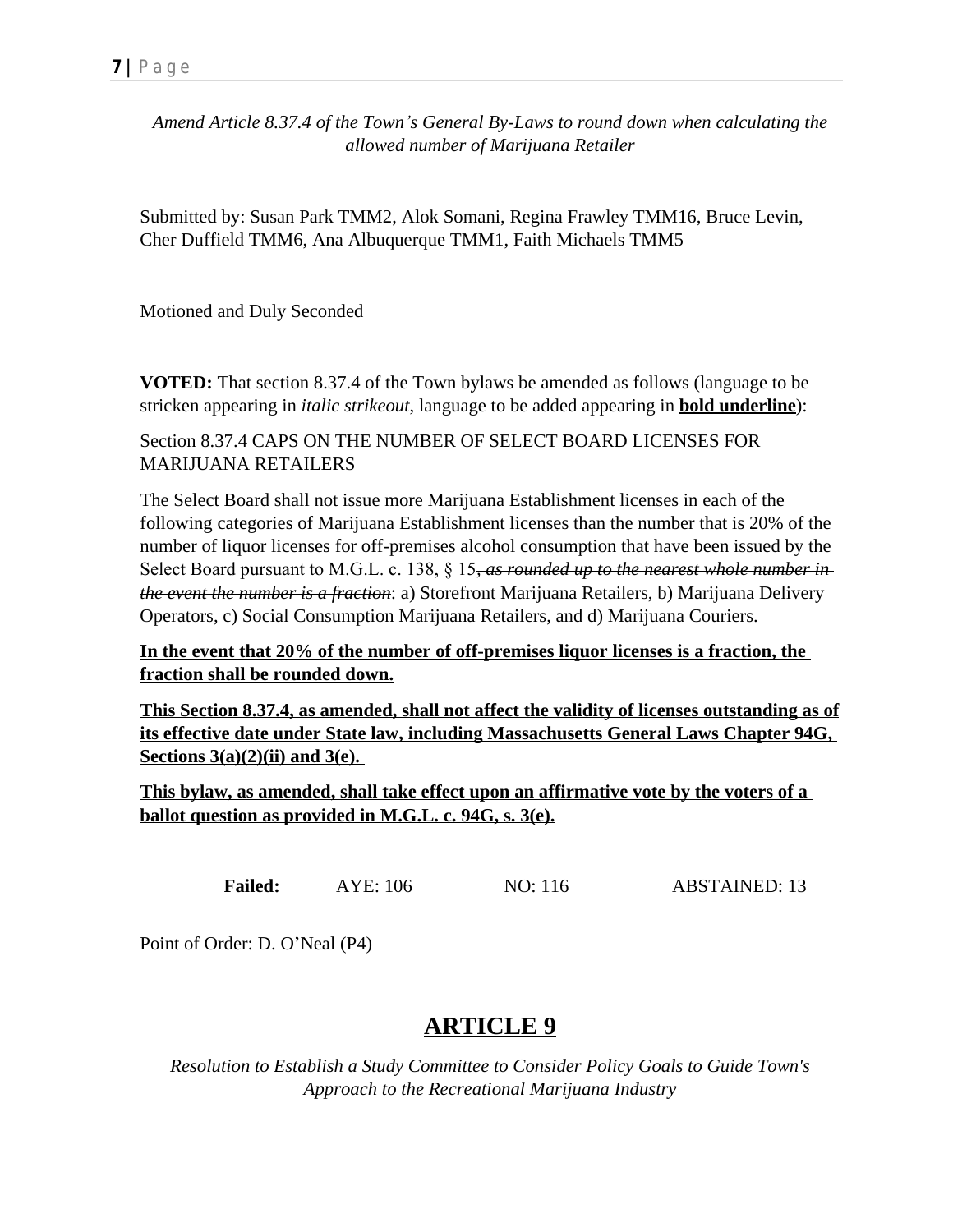Submitted by: Alok Somani, Susan Park TMM2

Motioned and Duly Seconded

**VOTED:** That the subject matter of Warrant Article 9 be referred to the Advisory Council on Public Health; with a recommendation that the ACPH collaborate with the Brookline Department of Public Health on a community-based study or studies of marijuana's public health impacts, with particular attention to, but not limited to, mental health impacts on underage populations; and a further recommendation that funding as needed for staff and consultant services for cannabis impact studies be included in the Health Department's FY23 budget request, from sources including but not limited to cannabis mitigation funds.

**Approved:** AYE: 153 NO: 73 ABSTAINED: 8

**MOTION** to DEFER consideration of Article 10 to November 18 after the conclusion of the Special Town Meeting.

**Approved**

## **ARTICLE 11**

*Legislation to exempt the Town from in-person quorums*

Submitted by: Bonnie Bastien (TMM 5), Mike Toffel (TMM 8). Elizabeth Schafer (TMM 10), Marissa Vogt (TMM 4), Jeffrey Benson (TMM 3), and Anne Weaver (TMM 11)

Motioned and duly seconded.

Presented by: Bonnie Bastien Speakers: Bonnie Bastien (P5), Kelly Hardebeck (P7), John VanScoyoc (SB/AL), Gil Hoy (P13), Amanda Zimmerman (P7), Naomi Sweitzer (P10)

**MOTION** to terminate debate **Approved:** AYE: 191 NO: 26 ABSTAINED: 11

**VOTED:** that the Town authorize and empower the Select Board to file a petition with the General Court for special legislation as set forth below:

AN ACT EXEMPTING THE TOWN OF BROOKLINE FROM IN-PERSON QUORUMS.

*Provided that the General Court may reasonably vary the form and substance of this requested*  legislation which shall be within the scope of the general public objectives of this petition, be it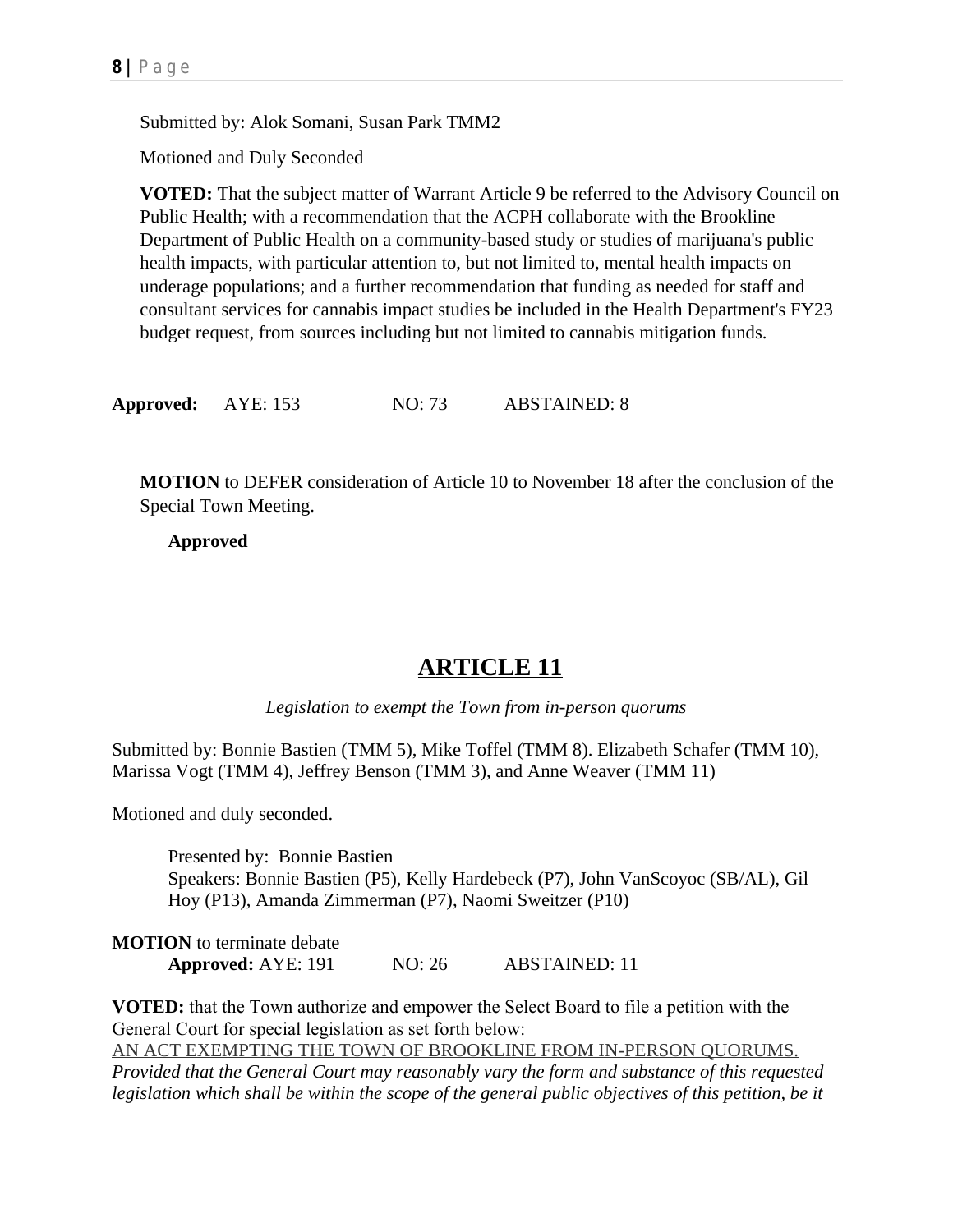*enacted by the Senate and House of Representatives in General Court assembled, and by the authority of the same as follows:*

**SECTION 1.** The town of Brookline shall be exempt from the provision of chapter 30A, section 20(d), that requires that a quorum of the body, including the chair, be present at an in-person meeting location (specifically, from "and provided, further, that a quorum of the body, including the chair, are present at the meeting location").

**SECTION 2.** This act shall take effect upon its passage.

**Approved:** AYE: 220 NO: 4 ABSTAINED: 4

Point of Order: M. Toffel (P8)

## **ARTICLE 12**

*Resolution to encourage the Select Board to provide equipment and mandates to allow for the Town to hold Hybrid Meetings for all public bodies*

Submitted by: Bonnie Bastien (TMM 5), Michael Toffel (TMM 8), Elizabeth Schafer (TMM I 0), Marissa Vogt (TMM 4), Jeffrey Benson (TMM 3), and Anne Weaver (TMM 11)

Motioned and duly seconded.

Presented by: Bonnie Bastien Speakers: Bonnie Bastien (P5), Kelly Hardebeck (P7), Gil Hoy (P13), Rebecca Stone (P3), John VanScoyoc (SB/AL), Deborah Brown (P1), Mike Sandman (P3)

**MOTION** to terminate debate **Approved:** AYE: 162 NO: 44 ABSTAINED: 9 **VOTED**: Advisory Committee Amendment to Article 12 **Failed:** Aye: 100 No: 119 Abstained: 9

**Voted** that the Town adopts the following resolution:

WHEREAS, the temporary COVID provisions that suspended the Massachusetts Open Meeting Law (OML) requirement that quorum must be in-person resulted in never-before-seen accessibility for civic participation via remote meeting access; and WHEREAS, those COVID provisions are set to expire on April 1, 2022, which creates the possibility that public body members and the general public will cease being able to fully participate in public body meetings via audio/visual technology; and WHEREAS, a reversal from this greater accessibility will dampen residents' ability to attend meetings and serve as members of public bodies; and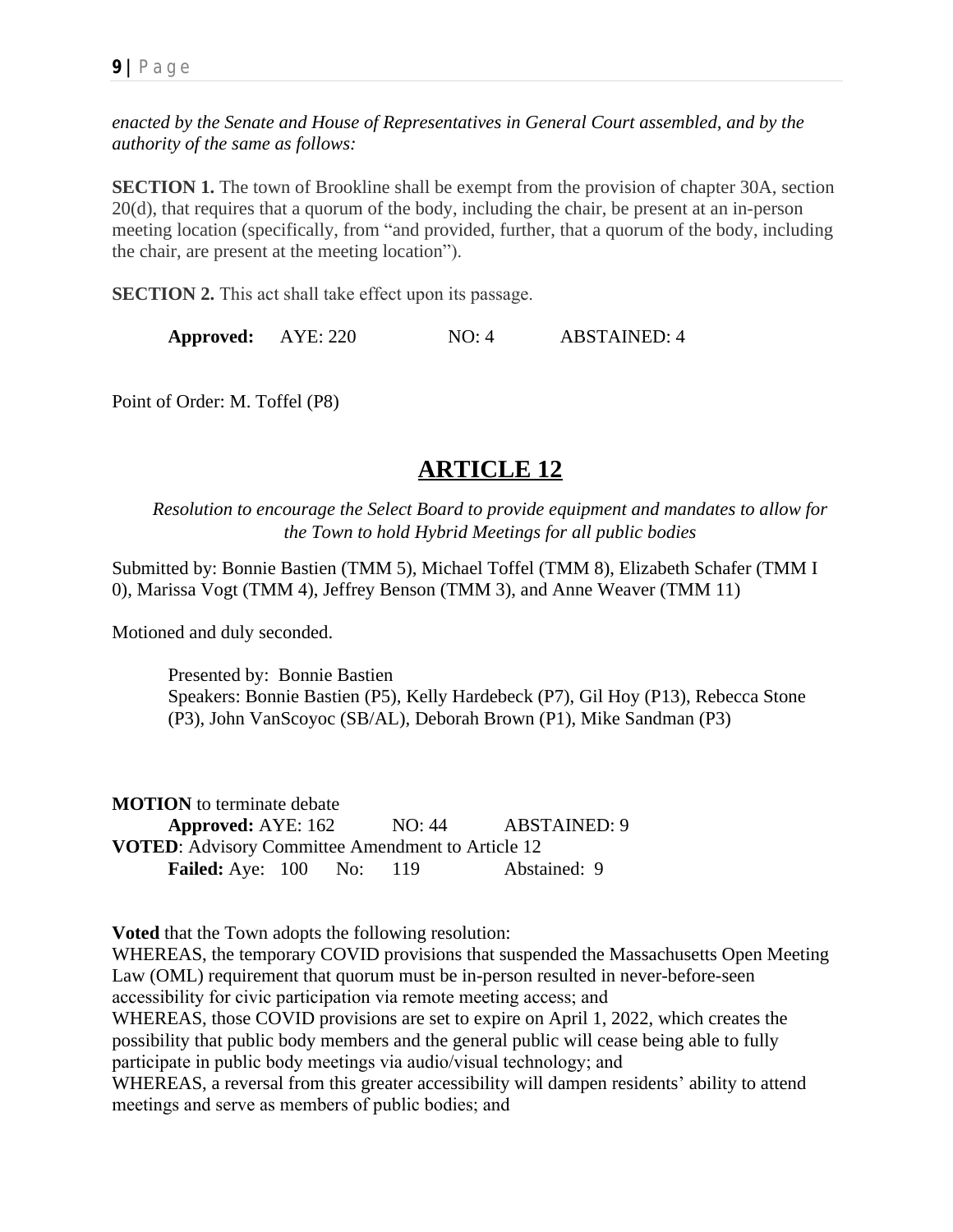WHEREAS, the technology required for audio visual accessibility is becoming more common and less expensive, and is eligible for ARPA funding; and

WHEREAS, audiovisual accessibility accommodation is something many in disability communities and organizations have been fighting for for years; and

WHEREAS, policies and decisions our public bodies make can have a large impact on the people who are most excluded from participating in those public bodies; and

WHEREAS, the ability to attend meetings remotely has eliminated critical access barriers to a "seat at the table" for the past 20 months; and

WHEREAS, we must not return to an inequitable past as we move forward after the pandemic.

NOW THEREFORE BE IT RESOLVED THAT:

1. Brookline Town Meeting calls on the Select Board to equip all municipal conference and hearing rooms with audiovisual equipment to enable all public bodies meeting under OML to provide audiovisual participation access for attendees and members, according to the following schedule deemed feasible by Town Staff: four such rooms including the Select Board Hearing Room and School Committee Hearing Room by June 1, 2022; four additional such rooms by November 1, 2022; and all such rooms by June 1, 2023; and

2. Brookline Town Meeting calls on the Select Board, Moderator, and others who appoint public bodies to, once the legal and technological hurdles are surmounted, insist that all Brookline public bodies meeting under OML meet in a hybrid or fully remote manner rather than via the tradition of meeting in-person providing only telephone access to those seeking to participate remotely; and

3. The Town of Brookline should consider using non-traditional funding sources to fund the technology and training necessary to support public bodies meeting in a hybrid manner.

**Approved:** AYE: 217 NO: 5 ABSTAINED: 7

## **ARTICLE 13**

*Amend Article 2.1.15 of the Town's General By-Law to require roll-call votes for Town Committees*

Submitted by: Mike Toffel, TMM 8

Motioned and duly seconded.

Presented by: Michael Toffel Speakers: Michael Toffel (P8), C. Scott Ananian (P10), Bernard Greene (SB/AL), Michael Burstein (P12)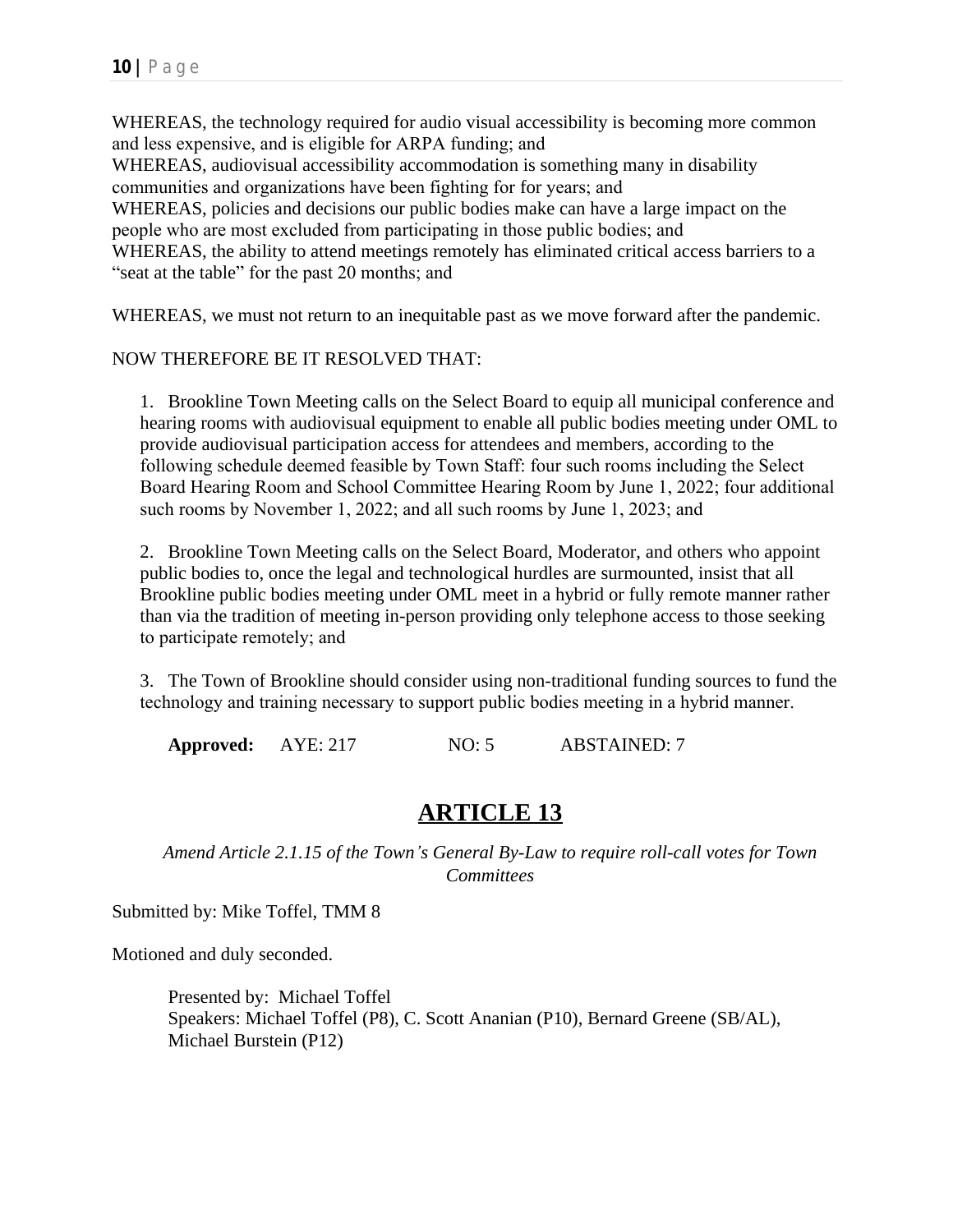**VOTED** that the Town adopt the following amendment of the General Bylaws (language to be added appearing in underline):

ARTICLE 2.1 TOWN MEETINGS

#### ARTICLE 2.1.15 TOWN MEETING COMMITTEES

Committees that are established pursuant to a vote of Town Meeting and are not considered by the Attorney General to be "Public Bodies" under the Open Meeting Law shall conduct their meetings in a manner that is consistent with the provisions and intent of the Open Meeting Law.

All committees that are established pursuant to a vote of Town Meeting shall record in the minutes of their meetings a roll-call showing the vote of each member for all votes, except when approving minutes or, at the discretion of the Chair, when voting on other administrative matters.

\*\*\*

#### ARTICLE 2.3 COMMITTEE ON TOWN ORGANIZATION AND STRUCTURE

#### SECTION 2.3.4 VOTES

CTO&S shall record in the minutes of its meetings a roll-call showing the vote of each member for all votes except when approving minutes or, at the discretion of the Chair, when voting on other administrative matters.

\*\*\*

### ARTICLE 3. EXECUTIVE BRANCH GENERAL MATTERS

#### ARTICLE 3.0.1

All elected or appointed public bodies identified in this Article 3 that are subject to the Open Meeting Law shall record in the minutes of their meetings a roll-call showing the vote of each member for all votes except when approving minutes or, at the discretion of the Chair, when voting on other administrative matters.

**Approved:** AYE: 211 NO: 3 ABSTAINED: 13

**MOTION** to Adjourn, duly seconded **Approved**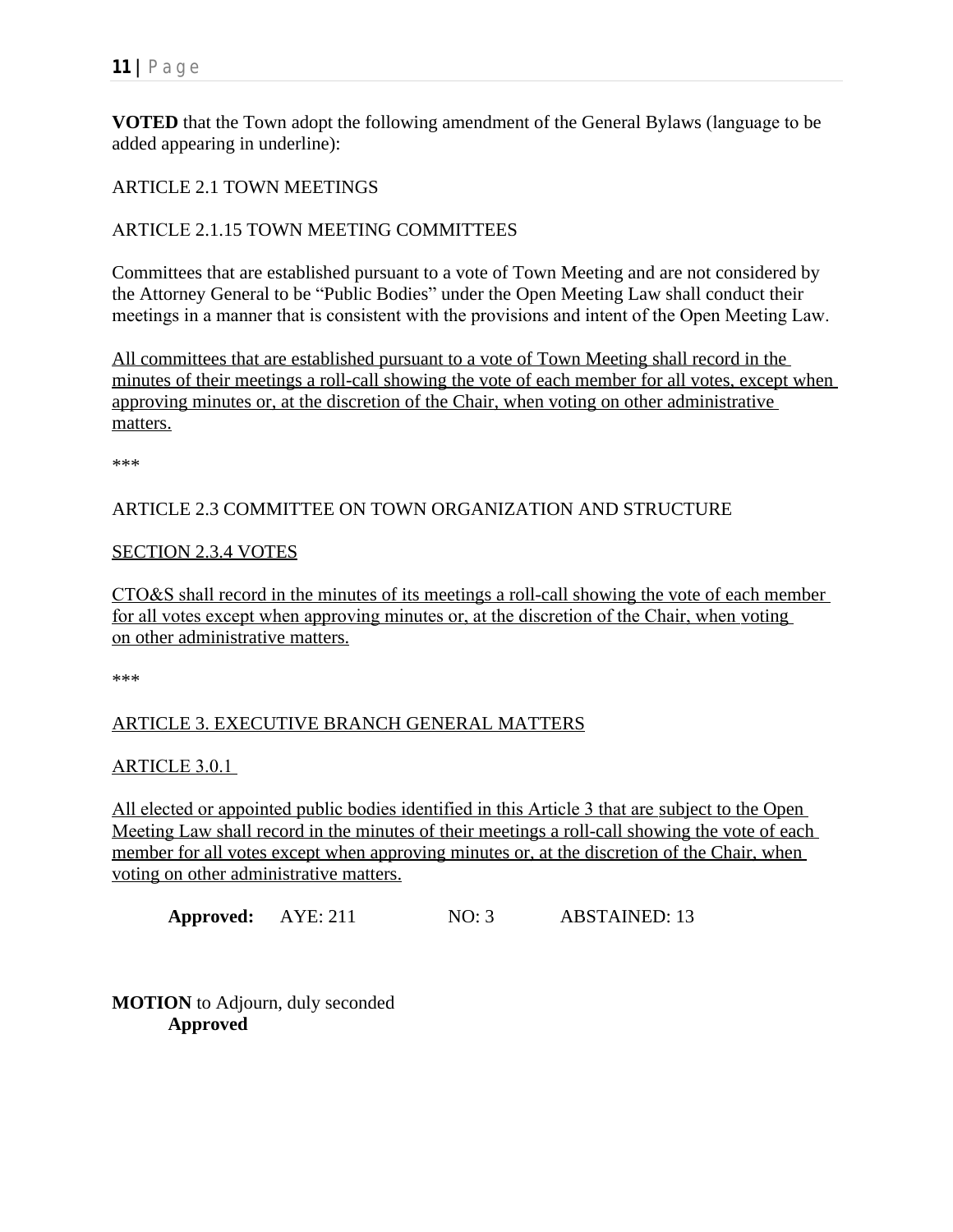# **Night 3: November 18, 2021**

- Second Special Town Meeting Call to order: 7:00PM
- Meeting called to order by Assistant Moderator Gadsby
- The Moderator announced updated vote totals
- Disclosure of the appearance of a potential conflict of interest: Assistant Moderator Gadsby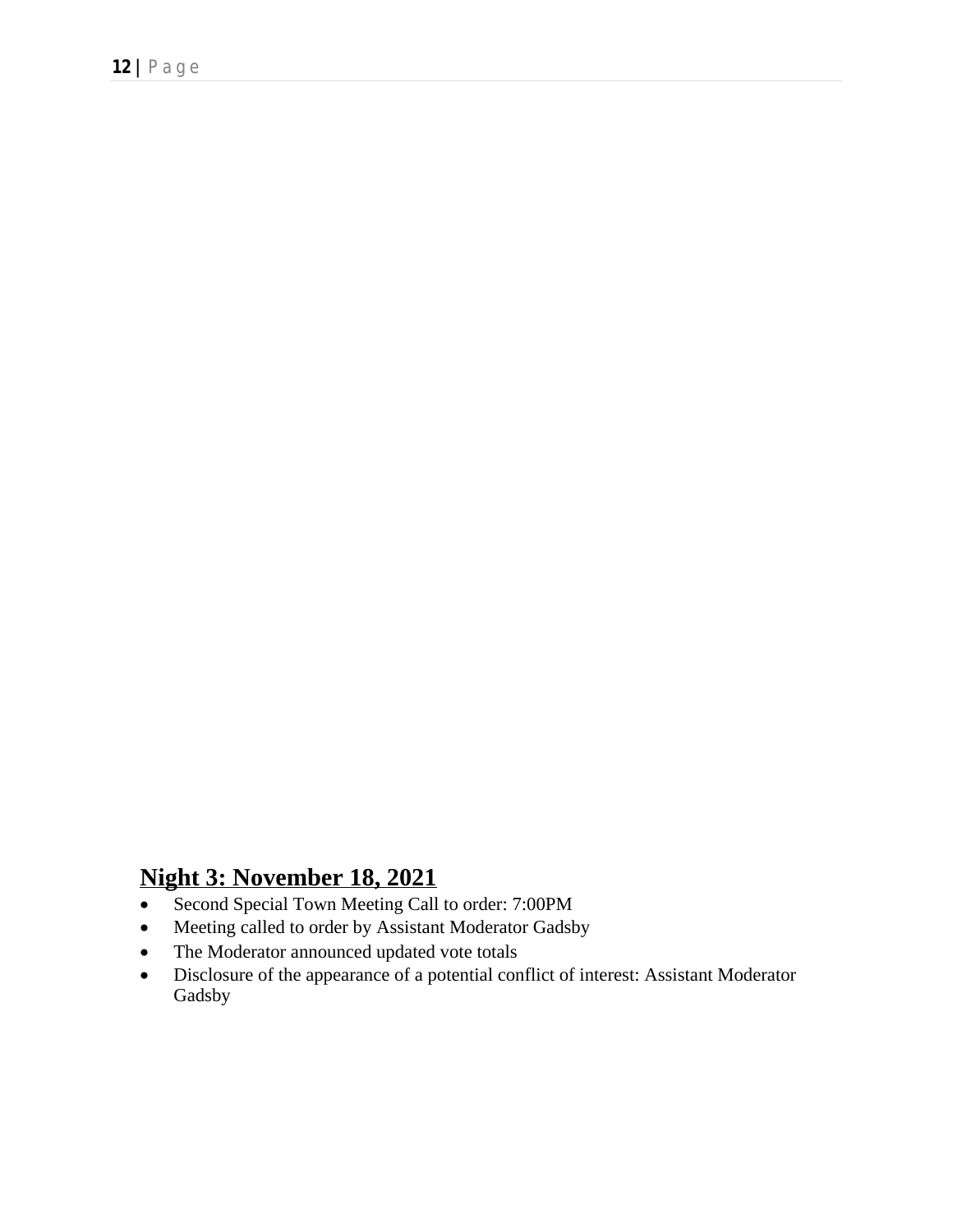## **Fall 2021 Special Town Meeting 2**

## **ARTICLE 1**

#### *FY2022 Budget Amendment*

Submitted by: Select Board

Motioned and duly seconded.

Speakers: Mike Sandman (P3/AC), Heather Hamilton (SB/AL)

Point of Order: M. Rosenthal (P9)

Speakers: Martin Rosenthal (P9), Ryan Black (P6), C. Scott Ananian (P10), Deborah Brown (P1), Neil Wishinsky (P5), Jonathan Klein (P10), John VanScoyoc (SB/AL), Arthur Conquest (P6), Nicole McClelland (P11), Jennifer Goldsmith (P11), Bernard Greene (SB/AL), Marissa Vogt (P4), Jonathan Karon (P12), Chi Chi Wu (P7), Amanda Zimmerman (P7), Jonathan Simpson (Associate Town Counsel), Gil Hoy (P13), Naomi Sweitzer (P10), Ariel Maddocks (P10)

Question of Privilege: M Rosenthal (P9)

Point of Order: J Goldsmith (P11)

**MOTION** to terminate

**Failed:** AYE: 123 NO: 91 ABSTAINED: 10 Speakers: Jane Flanagan (P15), Rebecca Mautner (P11), Jonathan Simpson (Associate Town Counsel), Mike Sandman (P3), Dave Gacioch (P13), Neil Gordon (P1), Mariah Nobrega (P4), Jennifer Goldsmith (P11), Mark Levy (P7)

| <b>MOTION</b> to terminate                              |        |              |
|---------------------------------------------------------|--------|--------------|
| <b>Approved:</b> AYE: 152                               | NO: 68 | ABSTAINED: 6 |
| <b>VOTED:</b> Advisory Committee Amendment to Article 1 |        |              |
| <b>Approved:</b> Aye: 195 No:                           | 25     | Abstained: 8 |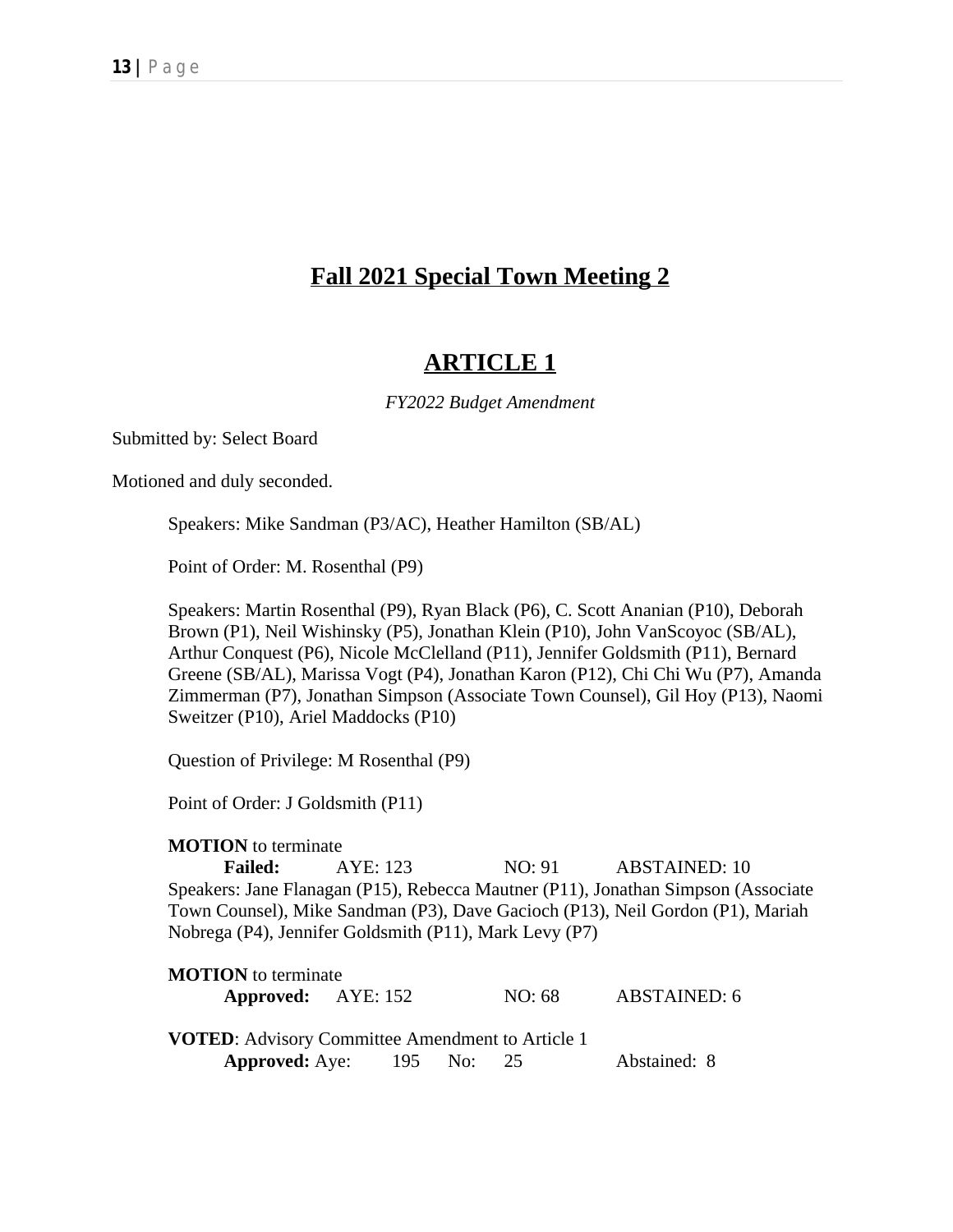**MOVED**: To authorize the Select Board to petition the Legislature to amend Section 5 of Chapter 270 of the Acts of 1985 entitled "An Act Establishing the Position of Town Administrator in the Town of Brookline", as it may have been further amended, for the purpose of authorizing the Town to further delegate by General By-Law any and all licensing authority of the Select Board; provided, that the Legislature may reasonably vary the form and substance of the requested legislation within the scope of the general public objectives of this petition.

AN ACT AMENDING SECTION 5 OF CHAPTER 270 OF THE ACTS OF 1985, AS AMENDED, TO AUTHORIZE DELEGATION BY GENERAL BY-LAW OF ALL SELECT BOARD LICENSING AUTHORITY

Be it enacted by the Senate and House of Representatives in General Court assembled, and by the authority of the same as follows:

SECTION 1. Notwithstanding Chapter 138, Chapter 140, or Chapter 148 of the Massachusetts General Laws, or or any other general or special law to the contrary, the Section 5 of Chapter 270 of the Acts of 1985 is hereby amended by striking the following text: ", except the licensing of innholders, lodging houses, common victuallers, food vendors, secondhand motor vehicles, open air parking, liquor sales and theaters and entertainment."

SECTION 2. This act shall take effect upon its passage.

**Approved:** AYE: 202 NO: 9 ABSTAINED: 6

**MOTION** to dissolve second special town meeting, duly seconded **Approved**

*[Second Special Town Meeting dissolved at 8:59PM. Special Town Meeting reconvened at 9:04PM]*

**MOTION** to DEFER consideration of Article 10 to November 30, 2021

**Approved**

# **ARTICLE 15**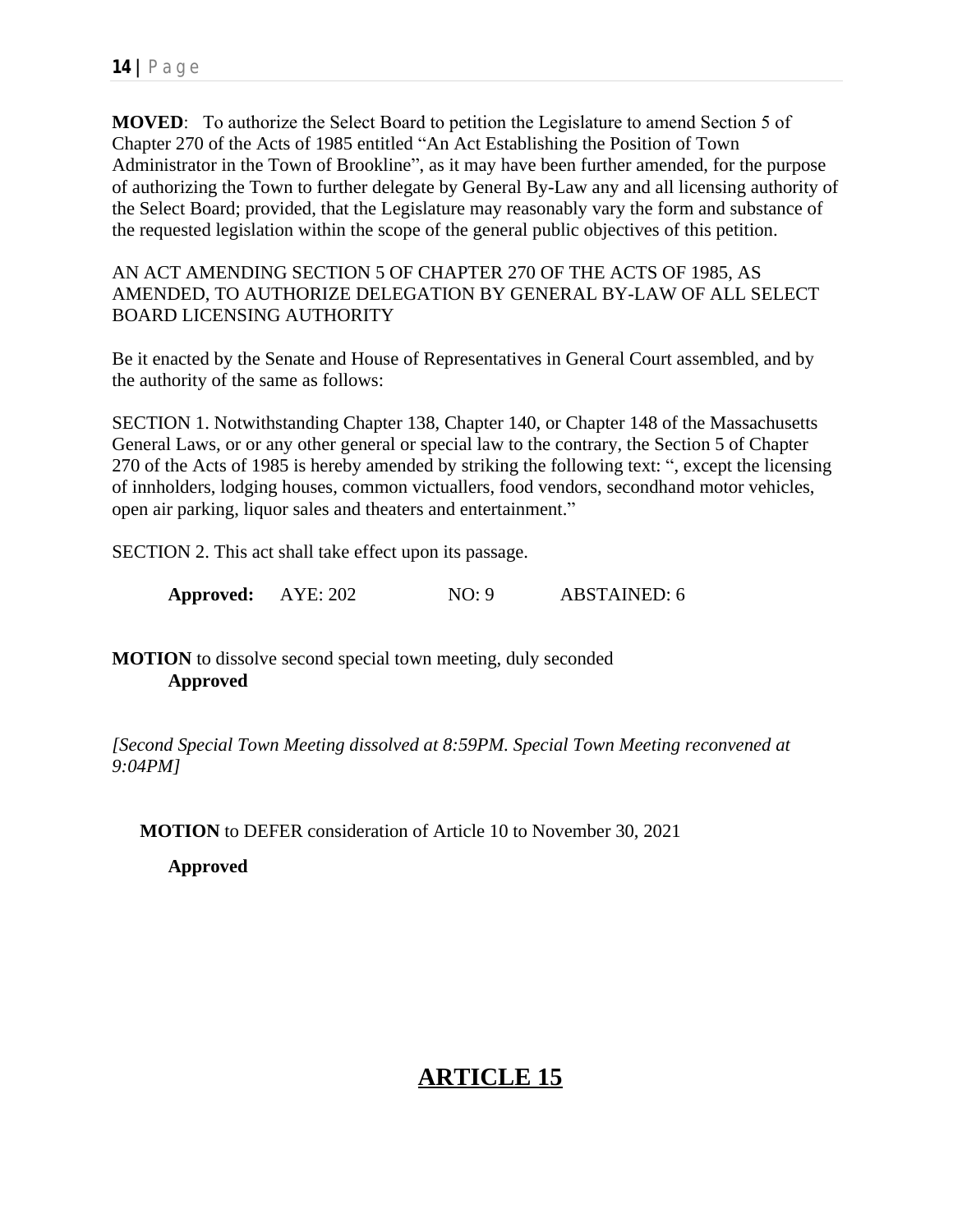*Create a new Article 3.\_\_ of the Town's General By-Law to provide language access service*

Submitted by: Chi Chi Wu, Town Meeting Member Pct.7 (Corresponding petitioner); Raul Fernandez, Vice Chair, Select Board; Mariah Nobrega, Town Meeting Member Pct.4 and Member, School Committee; Brookline Asian American Family Network

Motioned and duly seconded.

Presented by: Chi Chi Wu Speakers: Chi Chi Wu (P7), Susan Granoff (P7/AC), Raul Fernandez (SB/AL), Deborah Brown (P1), Mariah Nobrega (P4), John VanScoyoc (SB/AL), Bettina Neuefeind (P1)

**VOTED** that the Town will adopt the following as a new Article 3.XX of the Town By-laws:

Article 3.26 Provision of Language Access Services

Section 3.26.1. Definitions

"Limited English proficient" or "LEP" individuals: individuals who do not speak English as their primary language and have a limited ability to speak, read, write, or understand English.

"Oral interpretation": the act of listening to something in one language (source language) and orally translating it into another (target language).

"Written translation": the replacement of a written text from one language (source language) into an equivalent written text into another language (the target language).

"Auxiliary aids and services": items, equipment or services that assist effective communication between a deaf or hard of hearing individual and an individual who is not deaf or hard of hearing.

"Language access services": oral interpretation services, written translation services, and auxiliary aids and services.

"Department": any department, commission, office, agency or other division of the Town of Brookline.

"Direct public contact": (1) services administered by a Town department directly to program beneficiaries and/or participants or (2) interactions in person, over the telephone, or electronically with members of the public.

Section 3.26.2. Language Access Plan

The Town of Brookline shall develop and implement a language access plan by which the Town will provide language access services to LEP residents and members of the public. The plan shall include detailed steps and specific actions that the Town will take to ensure language access,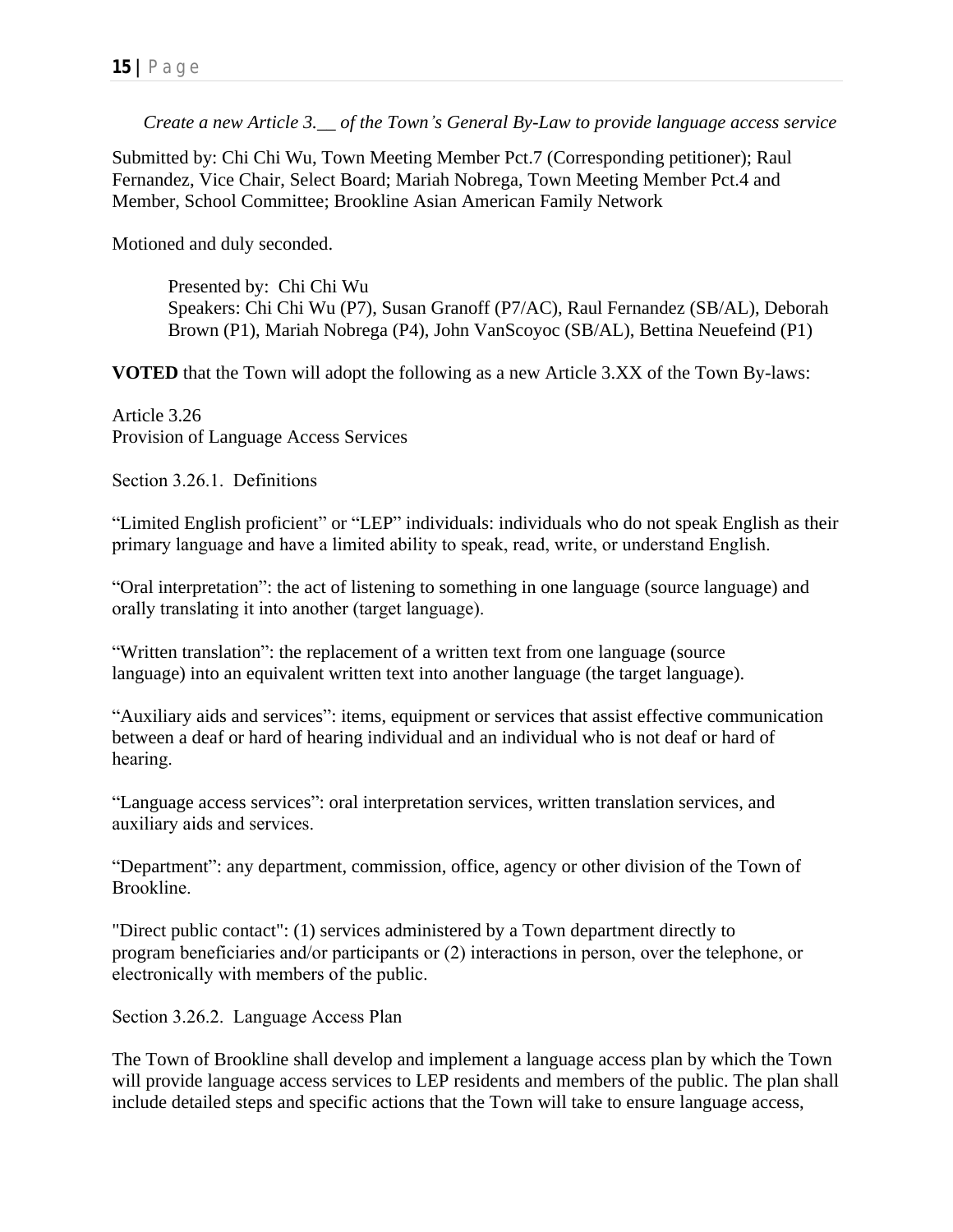establish deadlines by which actions will be taken, identify responsible personnel assigned to implement the plan, and establish priorities relative to the implementation of these plans. The plan shall also include guidelines regarding which Town and departmental documents must be subject to written translation in specific languages.

The language access plan shall be developed simultaneously while undertaking an analysis of the following four factors: (1) the number or proportion of LEP persons served or encountered by each department, while recognizing that such numbers may be artificially depressed due to lack of language access; (2) the frequency with which LEP persons come into direct public contact with each department; (3) the nature and importance of the program, activity, or service provided by the department; and (4) the resources available and costs to each department, as well as the resources that the Town can make available to each department to serve LEP individuals. The plan shall designate those languages for which the Town must provide language access services, which shall be re-evaluated every 10 years.

Section 3.26.3. Language Access Coordinator

There shall be a Language Access Coordinator (hereinafter Coordinator), which shall be a fulltime position within the Office of Diversity, Inclusion and Community Relations as established in Article 3.14.2 and report to the Director of that Office. The role of the Coordinator is to: (a) focus upon language access needs of LEP residents, the Town's compliance with this Article, and ensuring the ability for full, meaningful participation by LEP residents in Town benefits, services, and activities; (b) along with the Americans with Disabilities Act (ADA) Coordinator, develop and implement the language access plan described in Section 3.XX.1 on a Town-wide basis; and (c) along with the ADA Coordinator, oversee the implementation of the language access plan by individual departments and provide departments with technical assistance and consultation.

Section 3.26.4. Department liaisons; budget for language access services

(a) Each department that engages in direct public contact shall designate a Language Access liaison. Such liaison shall be charged with implementation of the language access plan described in Section 3.XX.1 with respect to that department.

(b) Each department that engages in direct public contact shall have included in its budget an amount set aside for language services. Such amount shall be used to pay for translation of written materials; in person, telephonic, or online oral interpretation services; auxiliary aids and services, and such other expenses related to providing language access services.

(c) When hiring new staff members, each department that has direct public contact is encouraged to consider recruiting applicants who are proficient in a language other than English.

Section 3.26.5. Town Employee Language Capacity

Within 180 days of the passage of this Article, the Director of Human Resources or the Director's designee shall conduct a survey of the language abilities of all Town employees. The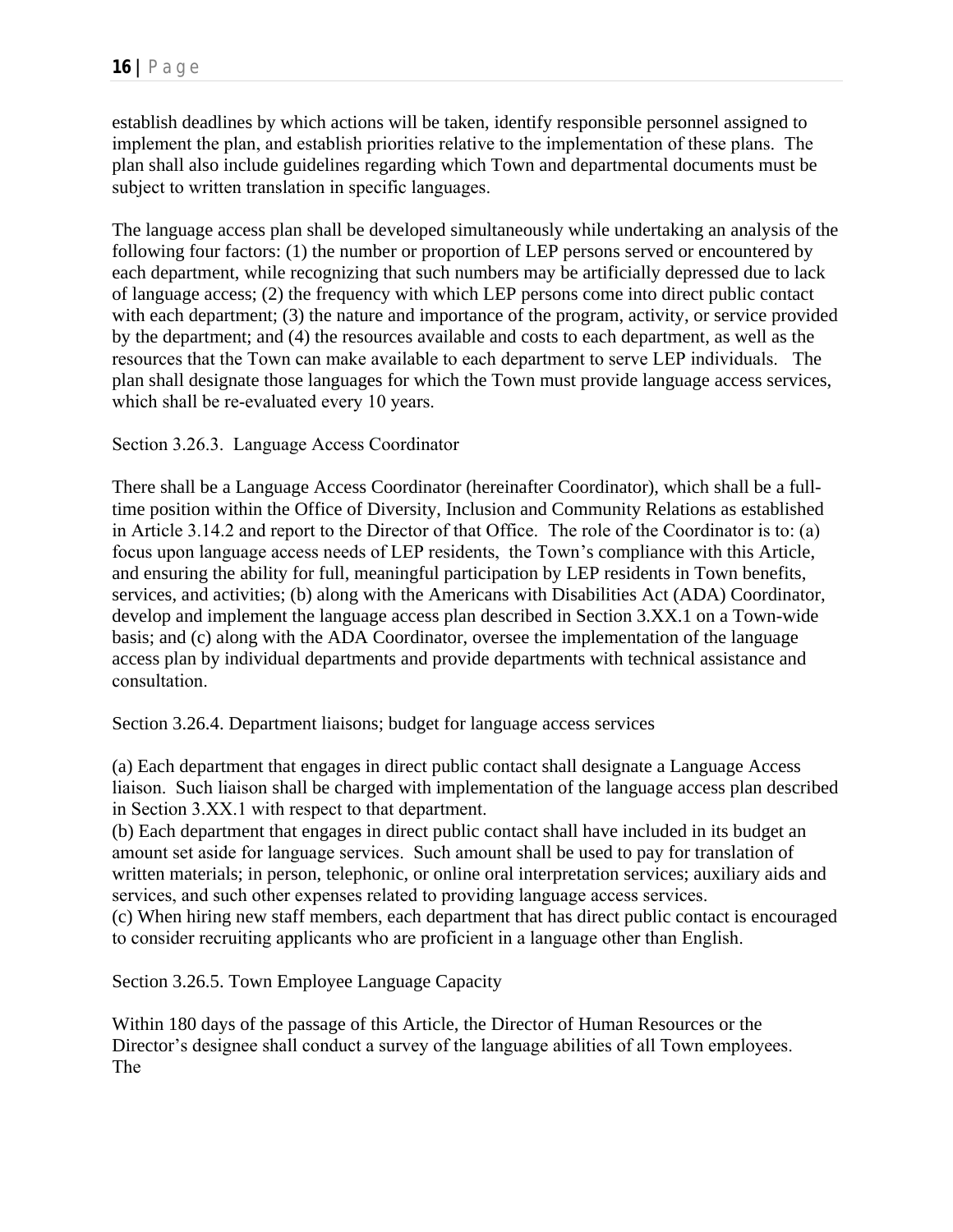Director shall publish a directory of employees who indicate they are proficient in a language other than English and are willing to provide informal oral or ASL interpretation or written translation services voluntarily.

Section 3.26.6. Recommendations on Language Access from the Disparity Study Report

The Town of Brookline shall make every effort to implement the recommendations regarding language access that will be included in the Disparity Study report to be issued by the Office of Diversity, Inclusion and Community Relations.

**Approved:** AYE: 218 NO: 2 ABSTAINED: 5

## **ARTICLE 17**

*Resolution regarding a Town-wide composting program*

Submitted by: Paul Hsieh and Douglas Plante

Motioned and duly seconded.

Presented by: Paul Hsieh

Speakers: Paul Hsieh (Resident), Harry Friedman (P12/AC), Bernard Greene (SB/AL), Vena Priestly (P4), Linda Olson Pehlke (P2), Clint Richmond (P6), Christi Electris (P7), Erin Gallentine (Commission of Public Works), Regina Frawley (P16)

**VOTED** THAT THE TOWN WILL ADOPT THE FOLLOWING RESOLUTION:

WHEREAS, the Town of Brookline Department of Public Works (DPW) and Solid Waste Advisory Committee (SWAC) have initiated a Zero Waste planning process because of the critical role reducing waste and increasing recycling and composting has in responding to climate change and environmental damage,

WHEREAS, trash incineration generates large quantities of Greenhouse gases that contribute to global climate change and large quantities of toxic residue which impose an unfair burden to the communities that site the incinerators,

WHEREAS, composting is environmentally beneficial and results in soil-enriching compost that can be used by communities and farms,

WHEREAS, food waste and other compostable organic waste comprises 25-40% of Brookline's waste that is currently incinerated,

WHEREAS, Brookline currently requires composting of yard waste, and residential composting of all compostable waste has successfully been implemented in 10% of Brookline households and up to 100% of households in other Massachusetts communities,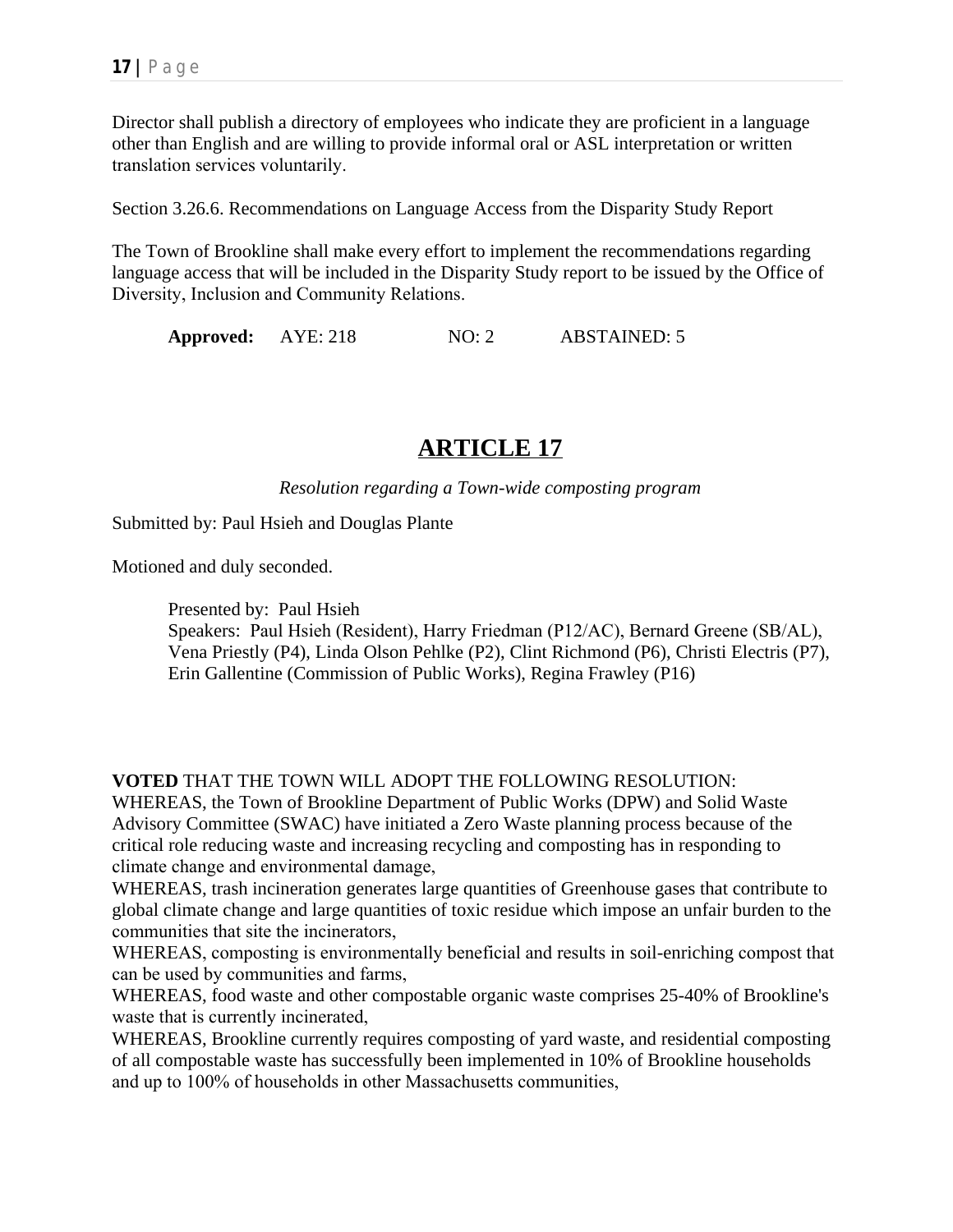THEREFORE, be it resolved that Town Meeting urges SWAC to identify any upcoming opportunities for the Town to consider the expansion of its mandatory recycling program to include all compostable organic waste generated by residents serviced by the Town's municipal waste collection program; and

Be it further resolved, that Town Meeting urges SWAC to submit a progress report to the Nov 2022 Town Meeting.

**Approved:** AYE: 211 NO: 3 ABSTAINED: 4

## **ARTICLE 18**

*Resolution regarding a the Town's use of low carbon concrete*

Submitted by: Ira Krepchin, TMM15 Motioned and duly seconded.

> Presented by: Ira Krepchin Speakers: Ira Krepchin (P15), Bernard Greene (SB/AL), Lisa Cunningham (P15), Werner Lohe (P13)

**VOTED** that the Town adopt the following resolution (red-lined against the warrant article):

WHEREAS, in May of 2021 the Town of Brookline declared " a Climate Emergency, recognizing the truth about the climate crisis and what it demands of us: an emergency response at emergency speed;" and

WHEREAS, more than 10 billion tons of concrete are produced annually around the world, making it second only to water as the most commonly used substance on the planet; and the production of cement, a major component of concrete, accounts for an estimated 79-10% of worldwide greenhouse gas emissions; and put another way, for every ton of concrete produced, a ton of CO2 gases are emitted; and

WHEREAS, demand for concrete is projected to increase by more than 20% by 2050; and

WHEREAS, low-carbon concrete is available, and products are under development andre beginning to enter the market, which enable concrete to remove CO2 gases from the air, which could make concrete a carbon sink rather than a source; and

WHEREAS, the market is nascent, we can help to build it through publicity and purchases; and WHEREAS, the Town purchases tons of concrete per year for sidewalks, roads, and structures; and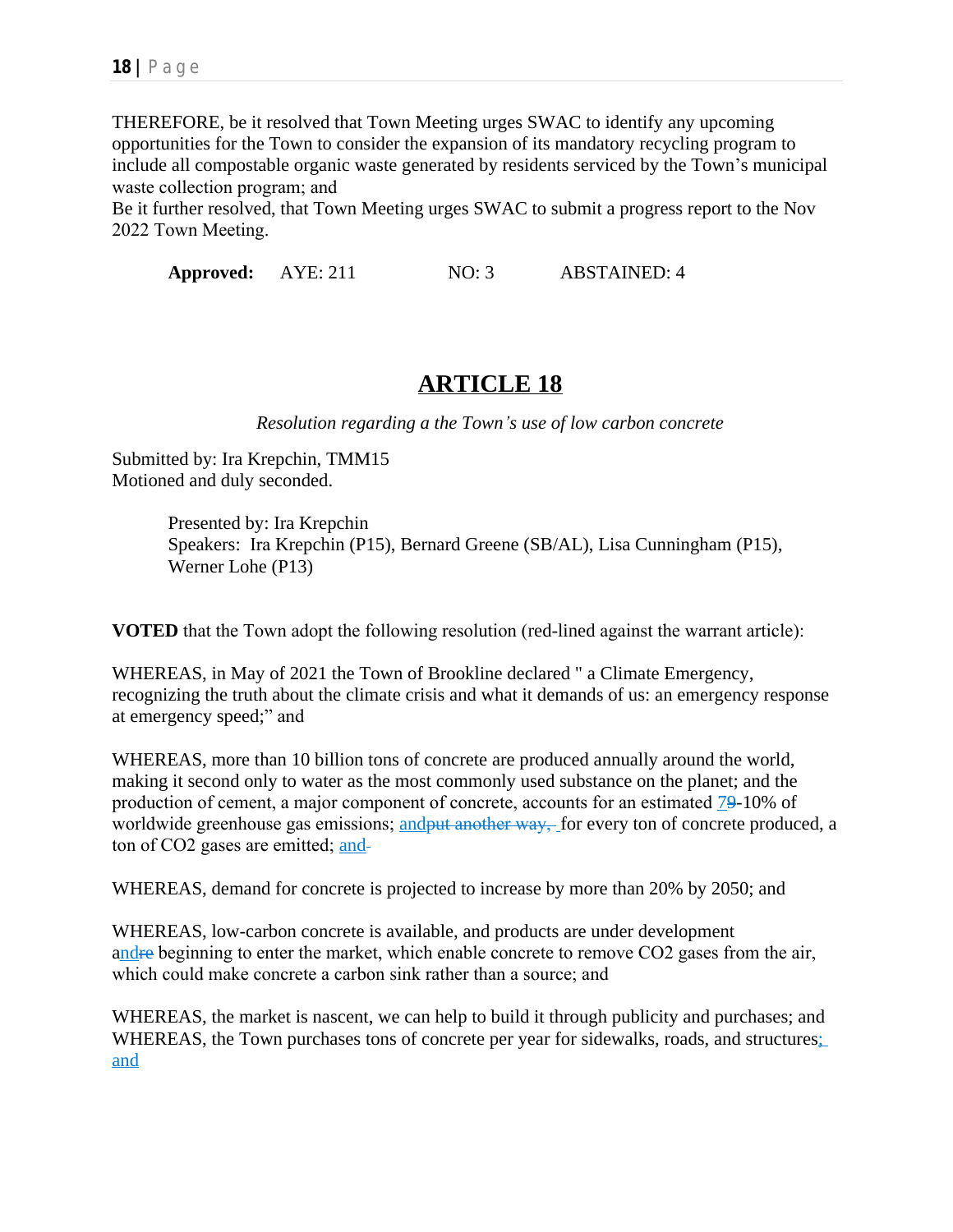WHEREAS, this proposal defines low-carbon products as those that produce at least 10 percent less carbon dioxide emissions in their production and use than the average mixture used for a given application; and

WHEREAS, the DPW has been recycling concrete for the past eight years;

NOW THEREFORE BE IT RESOLVED that the Town of Brookline use currently available low-carbon concrete products wherever feasible and encourage developers to do the same for any new construction. For this proposal, low-carbon products are defined as those that produce at least 10 percent less carbon dioxide emissions in their production and use than products made with conventional Portland cement. The town will also provide a low-carbon fact sheet to potential bidders.

BE IT FURTHER RESOLVED THAT the Town recycle old concrete wherever possible.

**Approved:** AYE: 219 NO: 0 ABSTAINED: 3

## **ARTICLE 19**

*Resolution to encourage the Select Board to provide equipment and mandates to allow for the Town to hold Hybrid Meetings for all public bodies*

Submitted by: Bonnie Bastien (TMM 5), Michael Toffel (TMM 8), Elizabeth Schafer (TMM I 0), Marissa Vogt (TMM 4), Jeffrey Benson (TMM 3), and Anne Weaver (TMM 11)

Motioned and duly seconded.

Presented by: Bonnie Bastien Speakers: Bonnie Bastien (P5), Kelly Hardebeck (P7), Gil Hoy (P13), Rebecca Stone (P3), John VanScoyoc (SB/AL), Deborah Brown (P1), Mike Sandman (P3)

**MOTION** to terminate debate **Approved:** AYE: 162 NO: 44 ABSTAINED: 9 **VOTED**: Advisory Committee Amendment to Article 12 **Failed:** Aye: 100 No: 119 Abstained: 9

**Voted** that the Town adopts the following resolution: WHEREAS, the temporary COVID provisions that suspended the Massachusetts Open Meeting Law (OML) requirement that quorum must be in-person resulted in never-before-seen accessibility for civic participation via remote meeting access; and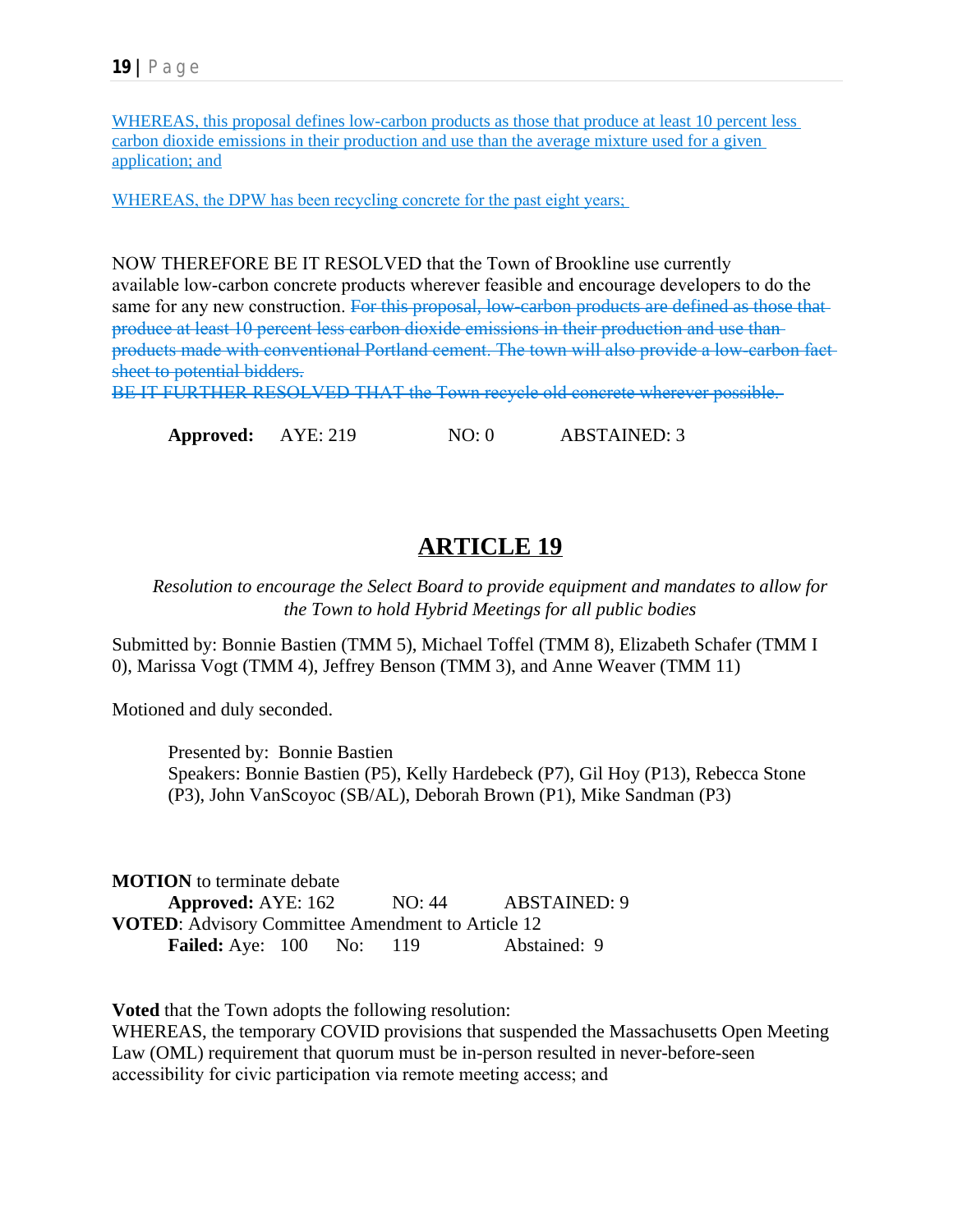WHEREAS, those COVID provisions are set to expire on April 1, 2022, which creates the possibility that public body members and the general public will cease being able to fully participate in public body meetings via audio/visual technology; and

WHEREAS, a reversal from this greater accessibility will dampen residents' ability to attend meetings and serve as members of public bodies; and

WHEREAS, the technology required for audio visual accessibility is becoming more common and less expensive, and is eligible for ARPA funding; and

WHEREAS, audiovisual accessibility accommodation is something many in disability communities and organizations have been fighting for for years; and

WHEREAS, policies and decisions our public bodies make can have a large impact on the people who are most excluded from participating in those public bodies; and

WHEREAS, the ability to attend meetings remotely has eliminated critical access barriers to a "seat at the table" for the past 20 months; and

WHEREAS, we must not return to an inequitable past as we move forward after the pandemic.

#### NOW THEREFORE BE IT RESOLVED THAT:

2. Brookline Town Meeting calls on the Select Board to equip all municipal conference and hearing rooms with audiovisual equipment to enable all public bodies meeting under OML to provide audiovisual participation access for attendees and members, according to the following schedule deemed feasible by Town Staff: four such rooms including the Select Board Hearing Room and School Committee Hearing Room by June 1, 2022; four additional such rooms by November 1, 2022; and all such rooms by June 1, 2023; and

3. Brookline Town Meeting calls on the Select Board, Moderator, and others who appoint public bodies to, once the legal and technological hurdles are surmounted, insist that all Brookline public bodies meeting under OML meet in a hybrid or fully remote manner rather than via the tradition of meeting in-person providing only telephone access to those seeking to participate remotely; and

4. The Town of Brookline should consider using non-traditional funding sources to fund the technology and training necessary to support public bodies meeting in a hybrid manner.

**Approved:** AYE: 217 NO: 5 ABSTAINED: 7

**MOTION** to Adjourn, duly seconded **Approved**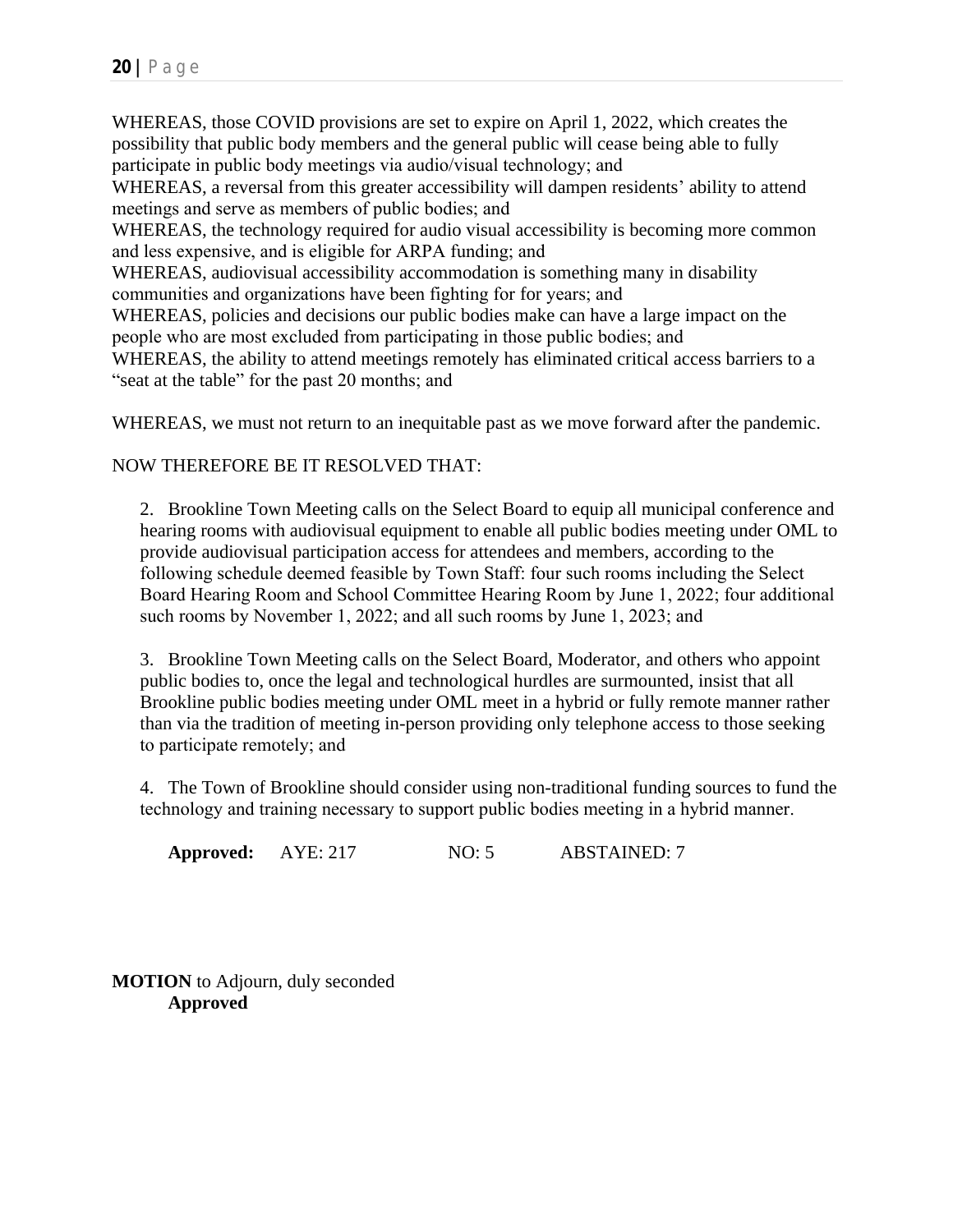# **Night 4: November 30, 2021**

- Special Town Meeting Call to order: 7:00PM
- Meeting called to order by Moderator Poverman
- Presentation of Zoom features and voting procedures
- The Moderator announced updated vote totals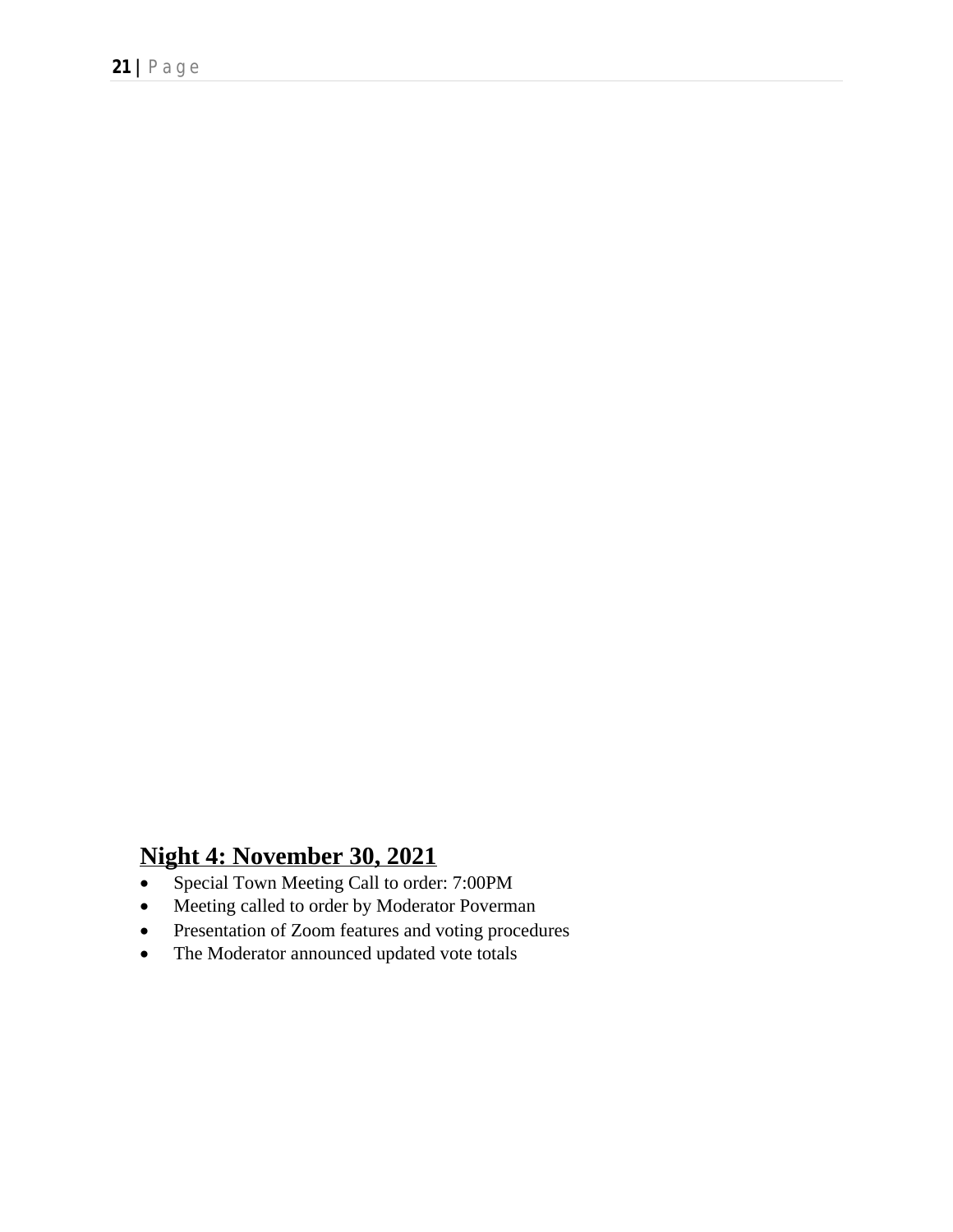## **ARTICLE 10**

*Legislation to exempt the Town from in-person quorums*

Submitted by: Bonnie Bastien (TMM 5), Mike Toffel (TMM 8). Elizabeth Schafer (TMM 10), Marissa Vogt (TMM 4), Jeffrey Benson (TMM 3), and Anne Weaver (TMM 11)

Motioned and duly seconded.

Presented by: Sandy Gadsby

Point of Order: M. Toffel (P8) Point of Order: D. Fishman (P4)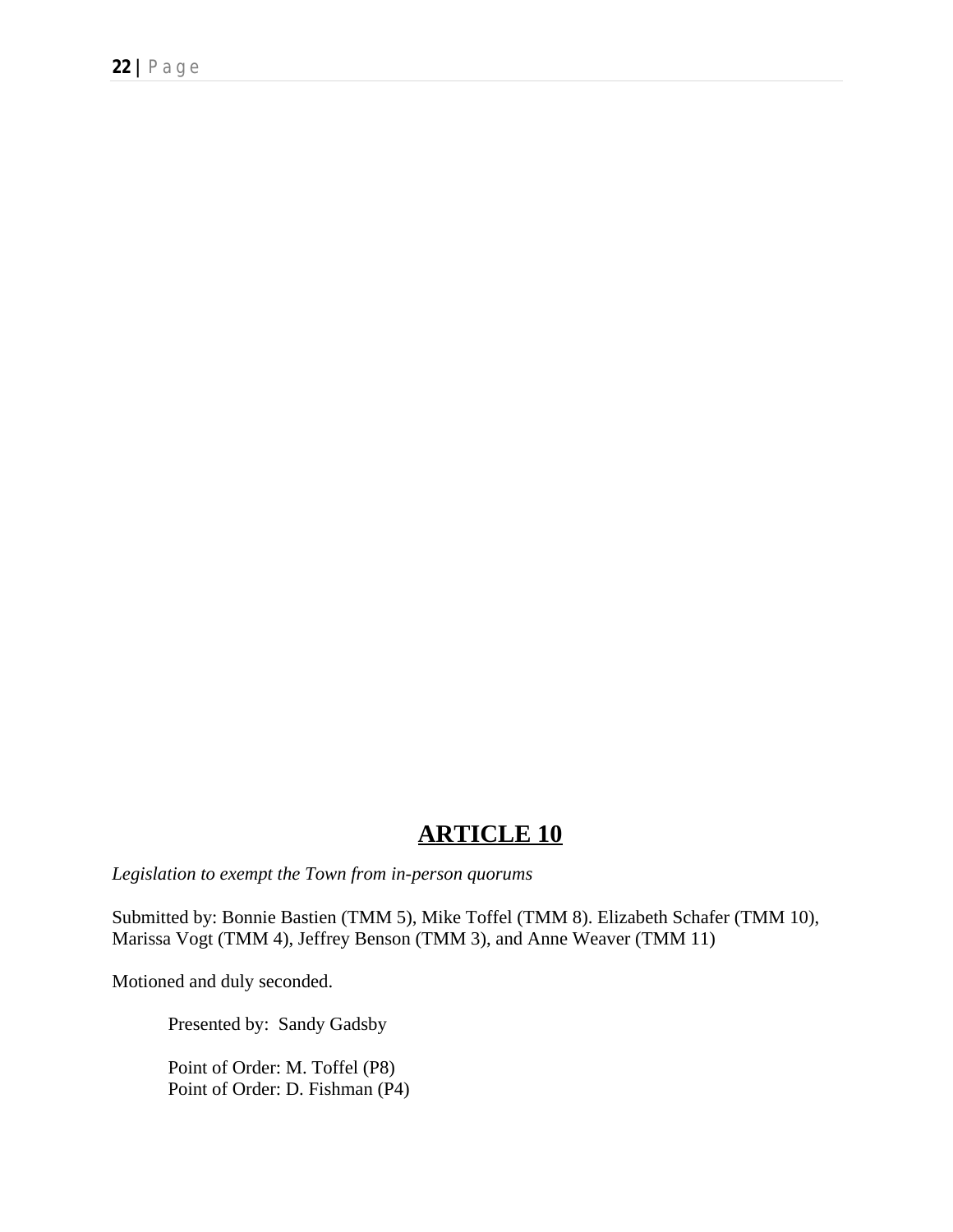|                                                                 | Point of Order: J. Benson (P3)                                          |     |                                                    |                                                                                                                                                                              |  |  |  |  |
|-----------------------------------------------------------------|-------------------------------------------------------------------------|-----|----------------------------------------------------|------------------------------------------------------------------------------------------------------------------------------------------------------------------------------|--|--|--|--|
|                                                                 | Speakers: Heather Hamilton (SB/AL), Lee Selwyn (P13),                   |     |                                                    |                                                                                                                                                                              |  |  |  |  |
|                                                                 | Point of Order: Mike Toffel (P8)                                        |     |                                                    |                                                                                                                                                                              |  |  |  |  |
| Speakers: Paul Warren (P1)                                      |                                                                         |     |                                                    |                                                                                                                                                                              |  |  |  |  |
| Point of Order: Marty Rosenthal (P9)                            |                                                                         |     |                                                    |                                                                                                                                                                              |  |  |  |  |
|                                                                 |                                                                         |     | Jane Gilman (P3), Chi Chi Wu (P7), Ryan Black (P6) | Speakers: Kate Becker (P3), Kate Silbaugh (P1), Gerry Tuckman (P9), Kelly Hardebeck<br>(P7/AC), Gil Hoy (P13), Naomi Sweitzer (P10), Mike Toffel (P8), Paula Friedman (P14), |  |  |  |  |
|                                                                 | Point of Order: Charles Swartz (P9)<br>Point of Order: Paul Warren (P1) |     |                                                    |                                                                                                                                                                              |  |  |  |  |
|                                                                 | Speakers: Scott Ananian (P10)                                           |     |                                                    |                                                                                                                                                                              |  |  |  |  |
| <b>MOTION</b> to terminate debate<br>Failed: AYE: 143           |                                                                         |     | NO: 86                                             | <b>ABSTAINED: 8</b><br>Speakers: Amanda Zimmerman (P7), Mark Levy (P7), Jonathan Klein (P10), Dave<br>Gacioch (P13), Marissa Vogt (P4), Nicole McClelland (P11)              |  |  |  |  |
| <b>MOTION</b> to terminate debate<br>Approved: AYE: 160         |                                                                         |     | NO: 67                                             | <b>ABSTAINED: 4</b>                                                                                                                                                          |  |  |  |  |
| <b>VOTED:</b> Warren Amendment to Article 10<br>Failed: Aye: 64 |                                                                         | No: | 162                                                | Abstained: 12                                                                                                                                                                |  |  |  |  |
| VOTED: Selwyn Amendment to Article 10<br>Failed: Aye: 35        |                                                                         | No: | 192                                                | Abstained: 11                                                                                                                                                                |  |  |  |  |

Speaker: Sandy Gadsby (Assistant Moderator)

**VOTED**: To authorize and empower the Select Board to file a petition with the General Court for special legislation as set forth below:

AN ACT AUTHORIZING THE TOWN OF BROOKLINE TO HOLD HYBRID TOWN MEETINGS.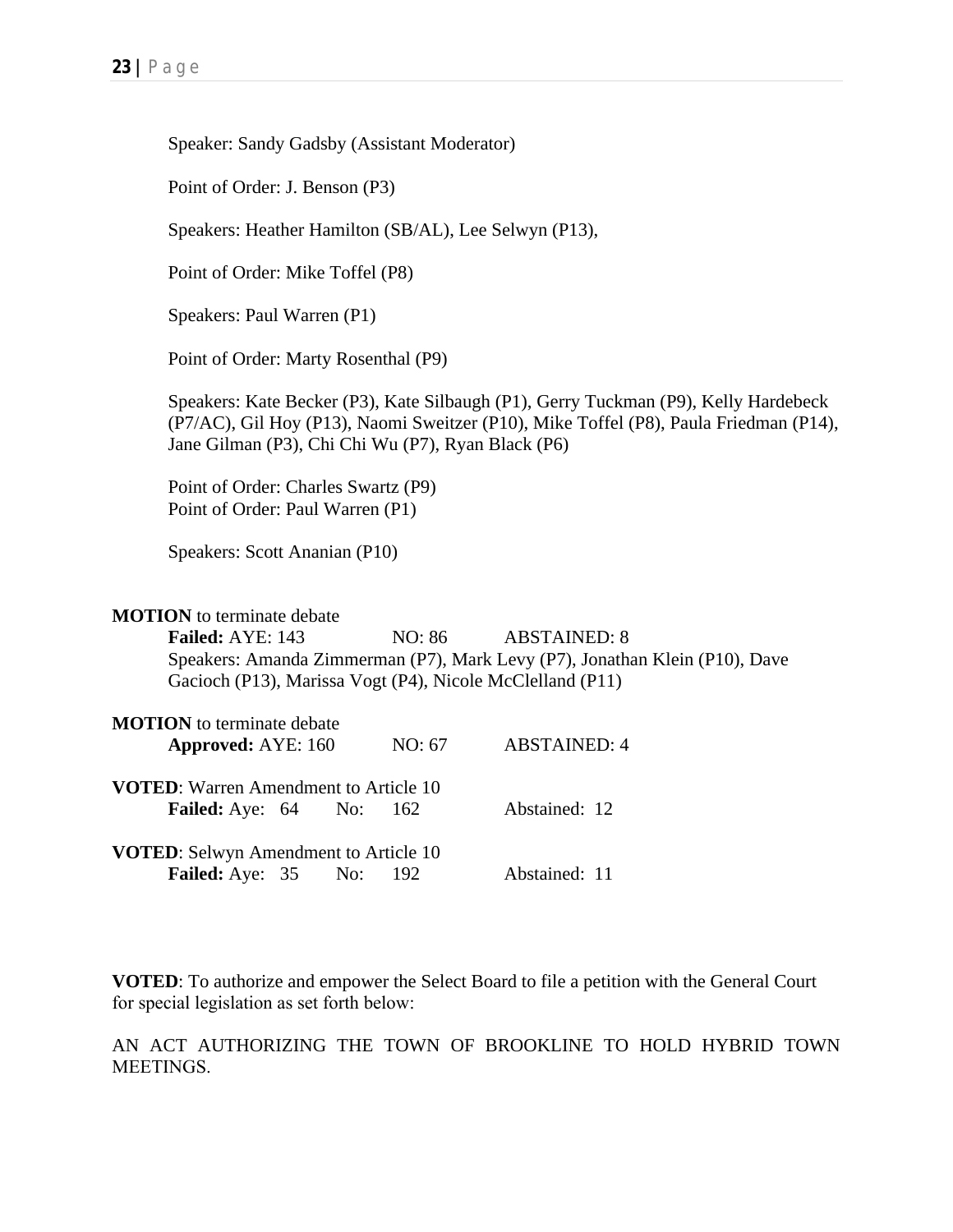*Provided that the General Court may reasonably vary the form and substance of this requested legislation within the scope of the general public objectives of this petition, be it enacted by the Senate and House of Representatives in General Court assembled, and by the authority of the same, as follows:*

SECTION 1. Notwithstanding any general or special law, charter provision, ordinance or by-law to the contrary, the Town of Brookline may hold town meetings at which participants attend both in person and remotely (hereinafter sometimes called a "hybrid meeting"), subject to the following:

a. The determination of whether a town meeting shall be a hybrid meeting shall be made by the Select Board at the time that it approves the warrant for such meeting, and the warrant shall contain such provisions as shall be deemed by the moderator and Town Counsel to be necessary in order properly to notify participants in such meeting of the requirements set forth in this section.

b. Except as otherwise set forth in this section, town meeting members and other participants in a hybrid meeting may elect to attend such meeting either in person, at the location designated in the warrant for such meeting, or remotely by means of a video conferencing platform.

c. All town meeting members attending a hybrid meeting, whether in person or remotely, shall be counted for purposes of determining the presence of a quorum at the meeting.

d. The moderator, the Town Clerk and all members of the Town's information technology staff and other persons required to operate the voting and other technical systems necessary for the proper function of a hybrid meeting in accordance with this section shall attend each session of a hybrid meeting in person. All other participants in a hybrid meeting, including town meeting members and other residents and non-residents of the Town, may attend each session of a hybrid meeting either in person or remotely. In order to attend a session of a hybrid meeting remotely, a participant shall be required to provide written or electronic notice of such participation to the moderator and Town Clerk, which notice shall be required to be received no later than 48 hours before such session. Such notices may cover such person's remote attendance at one or more sessions of a hybrid meeting. Such notice requirement may in general or in specific instances be waived for Town officials and other Town employees by the moderator, by written notice to the Town Clerk and Office of the Select Board.

e. The video conferencing platform shall afford all remote participants in a hybrid meeting the ability to identify and hear the moderator and each town meeting member who attends the meeting, as well as any other persons who participate in the meeting. All remote participants in a hybrid meeting shall have substantially the same access as in-person participants to the content of handouts, presentations and other material distributed or displayed, prior to or during the meeting, to in-person participants in the meeting.

f. All participants in a hybrid meeting, whether attending in person or remotely, shall have a substantially equal opportunity to request recognition by the moderator, make a motion or raise a point of order or question of privilege.

g. All town meeting members participating in a hybrid meeting, whether attending in person or remotely, shall have the opportunity to vote on all matters put to a vote of town meeting members; such votes shall to the extent feasible be taken substantially contemporaneously; and such votes shall in the case of recorded votes be published as soon as practicable subject to the abilities of the respective voting systems used for in-person and remote votes. All votes at a hybrid meeting shall be taken by such means and in such a manner as shall be determined by the moderator to record accurately and securely the votes of those entitled to vote at the meeting.

h. Town meeting members who do not have access to the video or other conferencing system used for remote participants in a hybrid meeting may participate in the meeting via telephone conference call. The requirements of sub-sections (e) and (f) of this section shall to the extent that they cannot be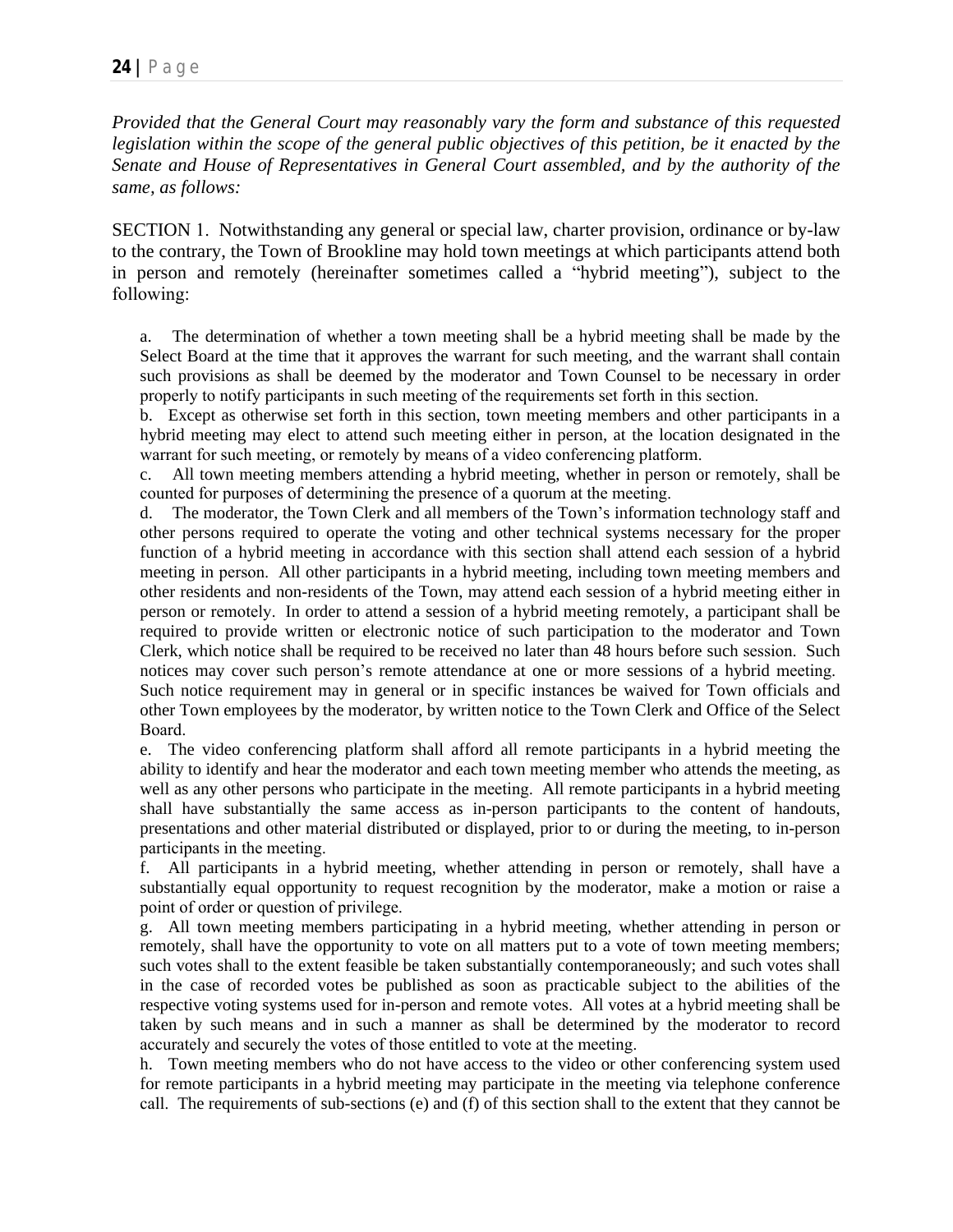complied with through telephone conferencing not apply to such town meeting members. No persons other than town meeting members shall be permitted to participate in a hybrid meeting via telephone conference call.

SECTION 2. All actions taken during a hybrid meeting held pursuant to section 1 are hereby ratified, validated and confirmed to the same extent as if the hybrid meeting had been conducted entirely in person, and such actions shall be deemed to comply in all respect with all other applicable laws, charter provisions, ordinances and by-laws.

SECTION 3. This act shall take effect upon its passage.

| <b>Approved:</b> | AYE: 223 | NO: 10 | <b>ABSTAINED: 6</b> |
|------------------|----------|--------|---------------------|
|------------------|----------|--------|---------------------|

*[Recess at 9:10PM. Reconvene at 9:20PM]*

## **ARTICLE 20**

*Amend the Town's Preservation Commission and Historic Districts Bylaw to establish the Olmsted-Richardson Local Historic District*

Submitted by: Preservation Commission

Motioned and duly seconded.

Presented by: Elton Elperin Speakers: Elton Elperin (Preservation Commission), Bernard Greene (SB/AL), Jeffrey Benson (P3), Paul Warren (P1/AC), John VanScoyoc (SB/AL), Deborah Brown (P1), Jonathan Margolis (P7), Sean Lynn-Jones (P1), Anita Johnson (P8), Steven Heiken (Planning Board), John Bassett (P6), Harriet Rosenstein (P9)

**MOTION** to terminate debate **Approved:** AYE: 184 NO: 33 ABSTAINED: 12

**VOTED** that the Town amend Section 5.6.3 (i). of the Town's By-Laws, entitled Preservation Commission & Historic Districts By-Law by replacing it with the bold faced text:

#### **(i) Olmsted-Richardson Thematic Local Historic District**

**There is hereby established an Historic District, to be entitled the "Olmsted-Richardson Thematic Historic District", the boundaries of which shall be as shown on the maps entitled "Olmsted-Richardson Thematic Historic District: Warren and Cottage Streets" and "Olmsted-Richardson Thematic Historic District: Walnut Hill Cemetery," copies of which are on file with the Town Clerk's office, which accompany and are hereby declared to be part of this By-law**.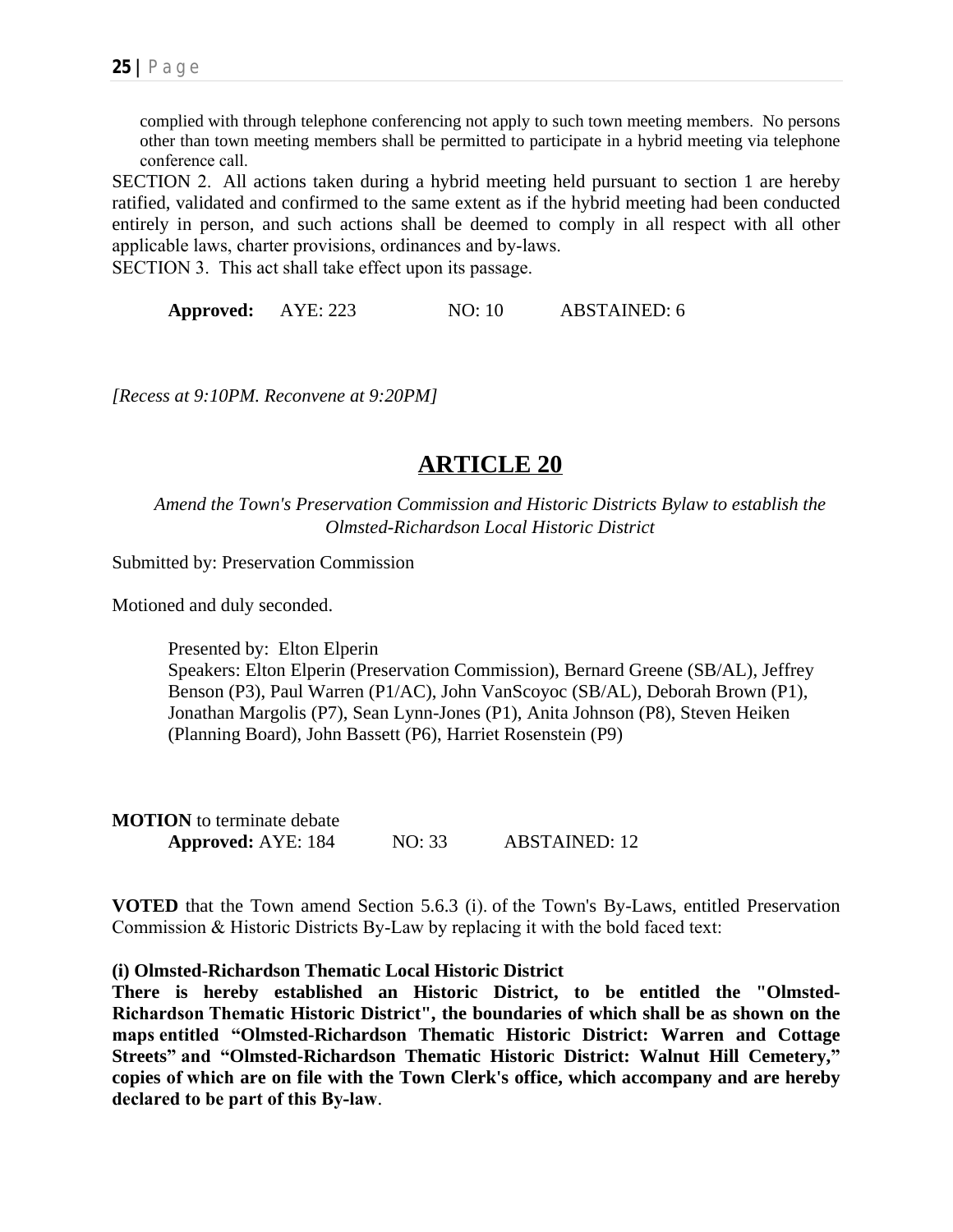#### **(j) Other Historic Districts**

**Other Historic Districts within the Town may be established from time to time in accordance with the procedures set forth in Chapter 40C of the Massachusetts General Laws, as amended from time to time.**

**Approved:** AYE: 217 NO: 5 ABSTAINED: 7

**MOTION** to Adjourn, duly seconded **Approved**

## **Night 5: December 1, 2021**

- Special Town Meeting Call to order: 7:00PM
- Meeting called to order by Assistant Moderator Gadsby
- The Moderator announced updated vote totals
- **MOTION** to ADVANCE Article 28 to first thing 12/1/2021, duly seconded **APPROVED**
- **MOTION** to DEFER Article 26 to first thing 12/2/2021, duly seconded
	- **APPROVED**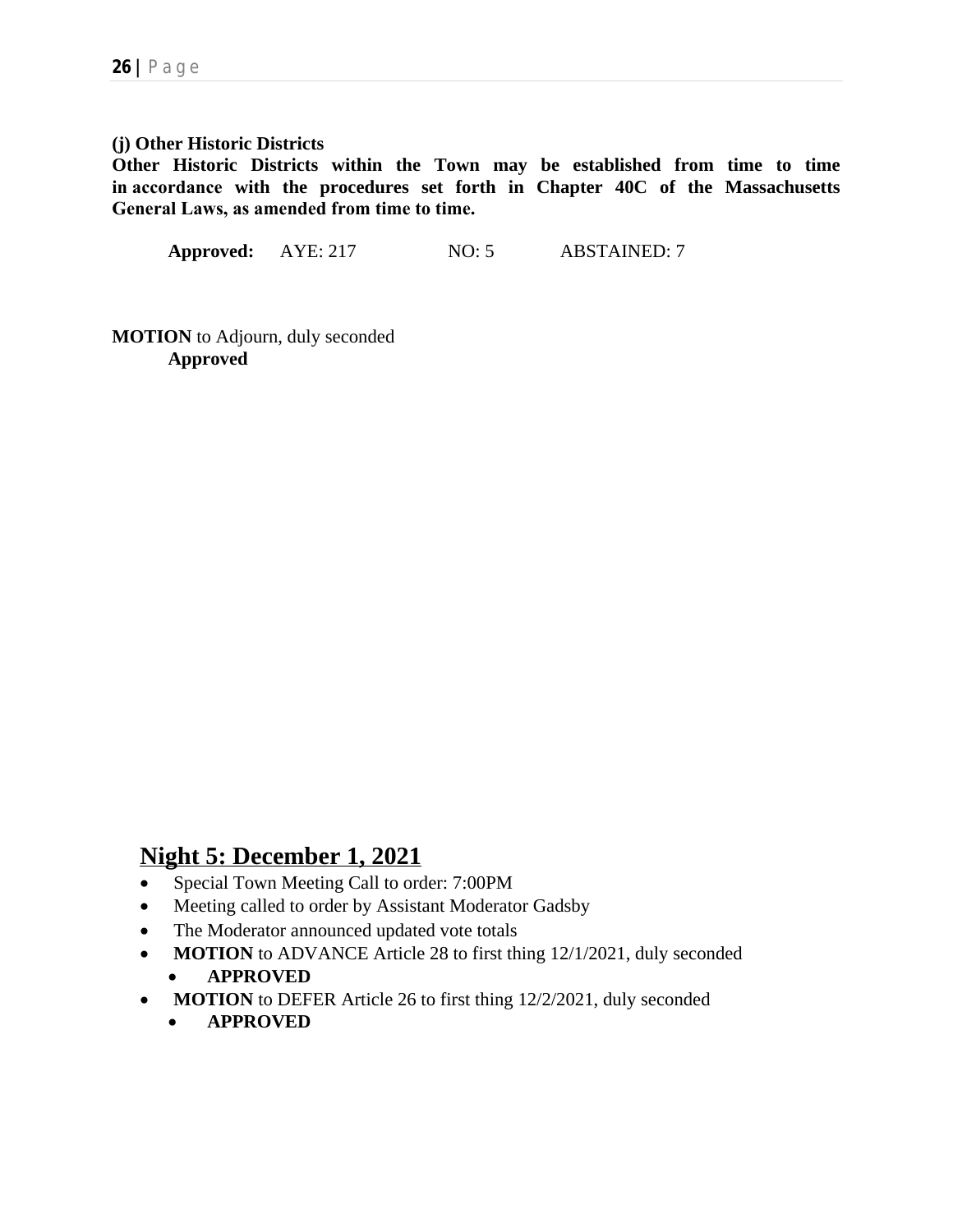# **ARTICLE 28**

*Create a new Article 8.40 of the Town's General By-Laws to regulate trade in fur products* Submitted by: Shira H. Fischer; Jonathan Klein, Jonathan H. Davis

Motioned and duly seconded.

Presented by: S. Fischer (P11)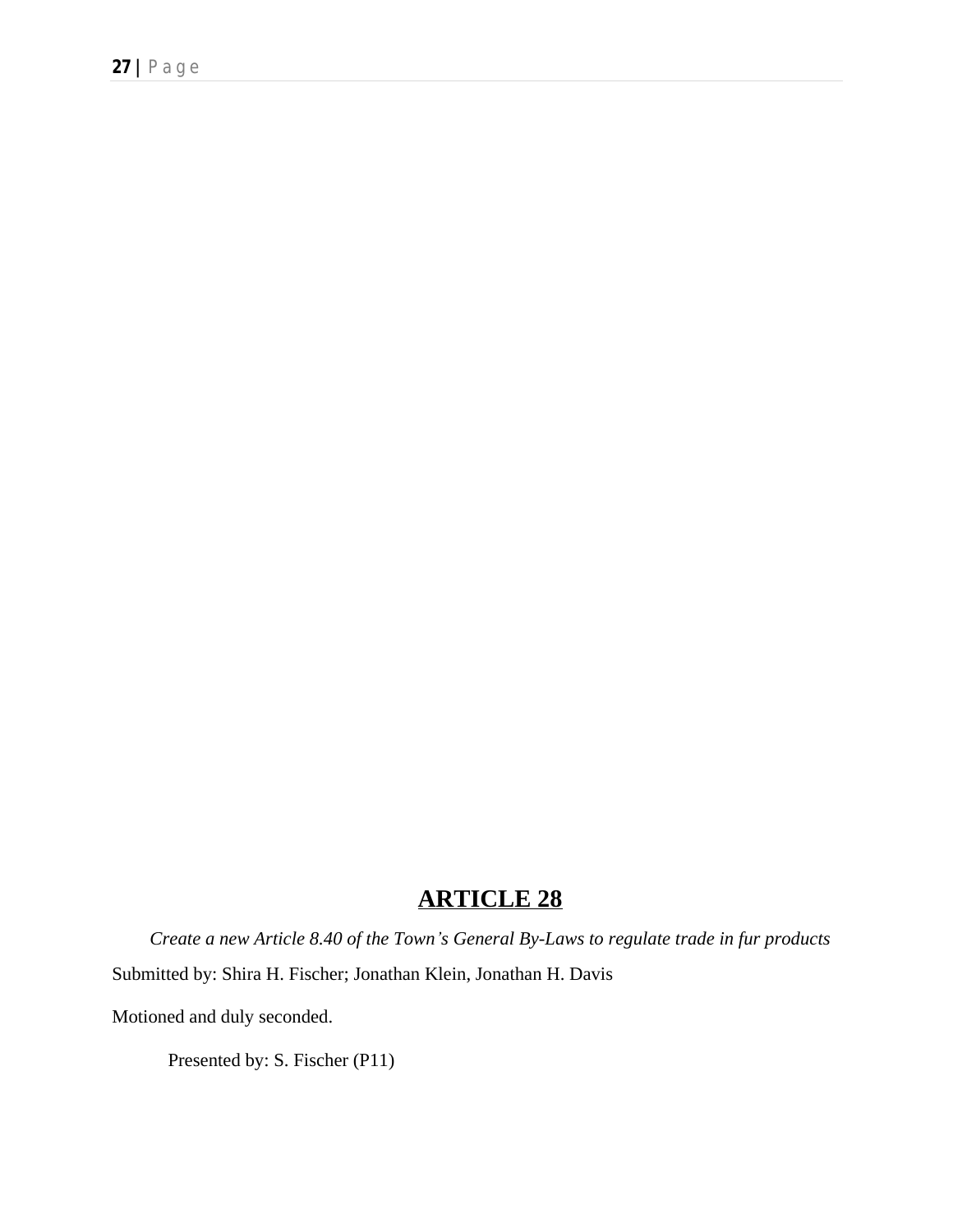Speakers: Shira Fischer (P11), Ezra Kleinbaum (Resident), Mark Miller (Resident), Harry Boehrs (P3/AC), Miriam Aschkenasy (SB/AL), Jonathan Klein (P10), Naomi Sweitzer (P10), Minna Sweitzer-Shalit (Resident)

**MOTION** to terminate debate **Approved:** AYE: 138 NO: 67 ABSTAINED: 14

**VOTED**: That the Town will amend the general bylaws by adding the following new Article 8.40, Trade in Fur Products, providing as follows:

8.40.1 - Purpose and Findings.

To protect the health and welfare of the inhabitants of this town, this bylaw will restrict trade in fur products. .

8.40.2 - Definitions. For purposes of this Article, the following words and phrases have the definitions set forth next to them:

"Fur": Any animal skin or part thereof with hair, fleece, or fur fibers attached thereto, either in its raw or processed state.

"Fur product": Any article of clothing or covering for any part of the body, or any fashion accessory, including, but not limited to handbags, shoes, slippers, hats, earmuffs, scarves, shawls, gloves, jewelry, keychains, toys or trinkets, and home accessories and décor, that is made in whole or part of fur. "Fur product" does not include any of the following:

a. An animal skin or part thereof that is to be converted into leather, or which in processing will have the hair, fleece, or fur fiber completely removed;

b. Cowhide with the hair attached thereto;

c. Lambskin or sheepskin with the fleece attached thereto; or

d. The pelt or skin of any animal that is preserved through taxidermy or for the purpose of taxidermy.

"Taxidermy": The practice of preparing and preserving the skin of an animal that is deceased and stuffing and mounting it in lifelike form.

"Ultimate consumer": An individual who buys for their own use, or for the use of another, but not for resale or trade.

"Used fur product": A fur product that has been worn or used by an ultimate consumer.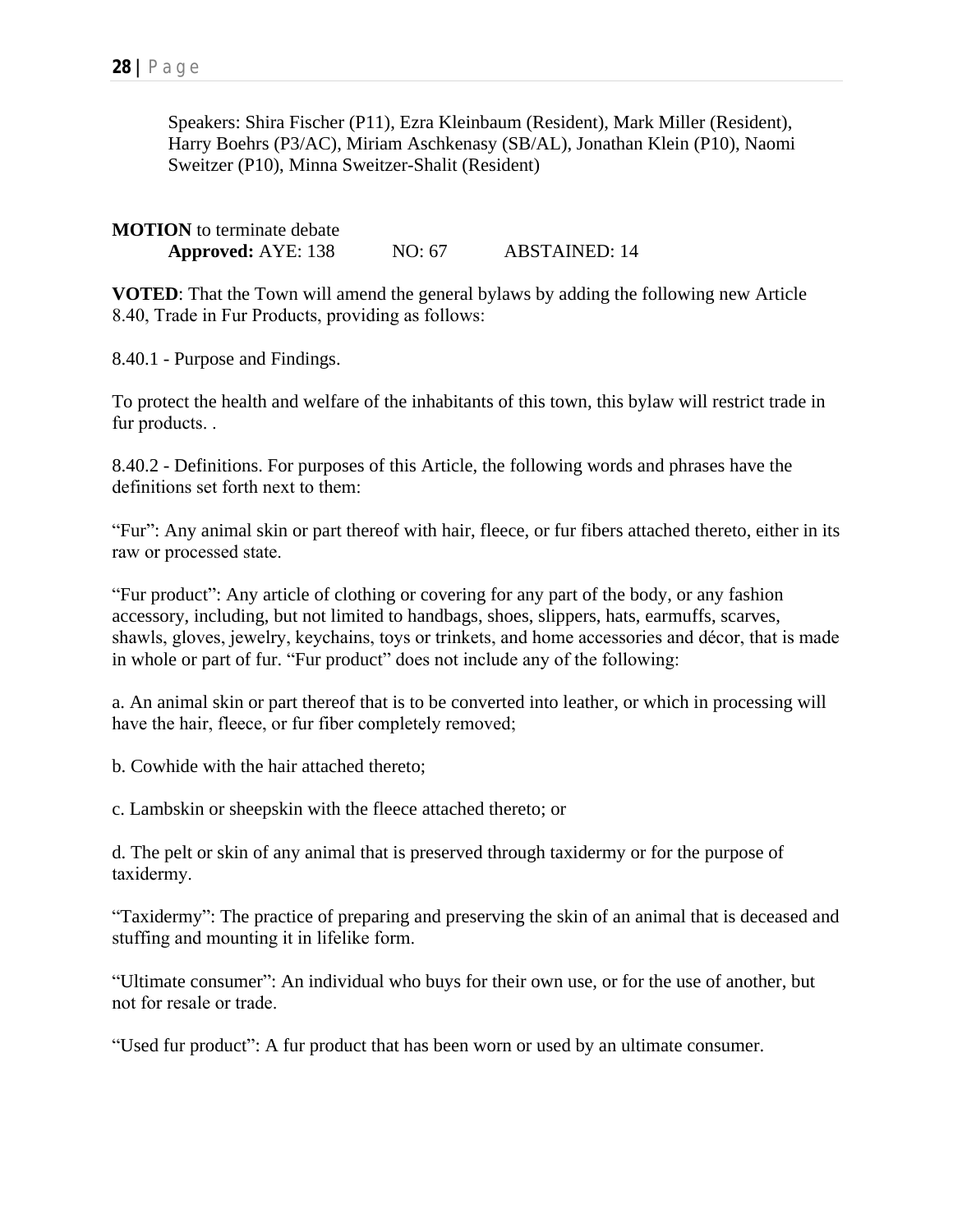8.40.3 - Prohibitions. Notwithstanding any other provision of the bylaws, no person shall sell, offer for sale, display for sale, trade, or otherwise distribute for monetary or nonmonetary consideration a fur product in the Town of Brookline. For purposes of this section, the sale of a fur product shall be deemed to occur in the Town of Brookline if the seller is located in the Town.

8.40.4 - Exceptions. The prohibitions set forth in Section 8.40.3 of this Article do not apply to the sale, offer for sale, displaying for sale, trade, or distribution of:

a. A used fur product;

b. A fur product required or traditionally used in connection with a religion;

c. A fur product used for traditional tribal, cultural, or spiritual purposes by a member of a federally recognized or state recognized Native American tribe; or

d. A fur product where the activity is expressly authorized by federal or state law.

8.40.5 – Penalty. Any person violating this bylaw shall be liable to the Town in the amount of \$300. Each fur product and every day upon which any such violation shall occur shall constitute a separate offense.

8.40.6 – Severability. If any section, subsection, paragraph, sentence, clause or phrase of this Ordinance shall be declared invalid for any reason whatsoever, such decision shall not affect the remaining portions of this Ordinance which shall continue in full force and effect, and to this end the provisions of this Ordinance are hereby declared to be severable.

8.40.7 – Effective date. This bylaw shall become effective upon satisfaction of the requirements for Attorney General approval and for posting or publication provided in M.G.L. c. 40 § 32, and no earlier than April 1, 2022.

**Approved:** AYE: 170 NO: 34 ABSTAINED: 19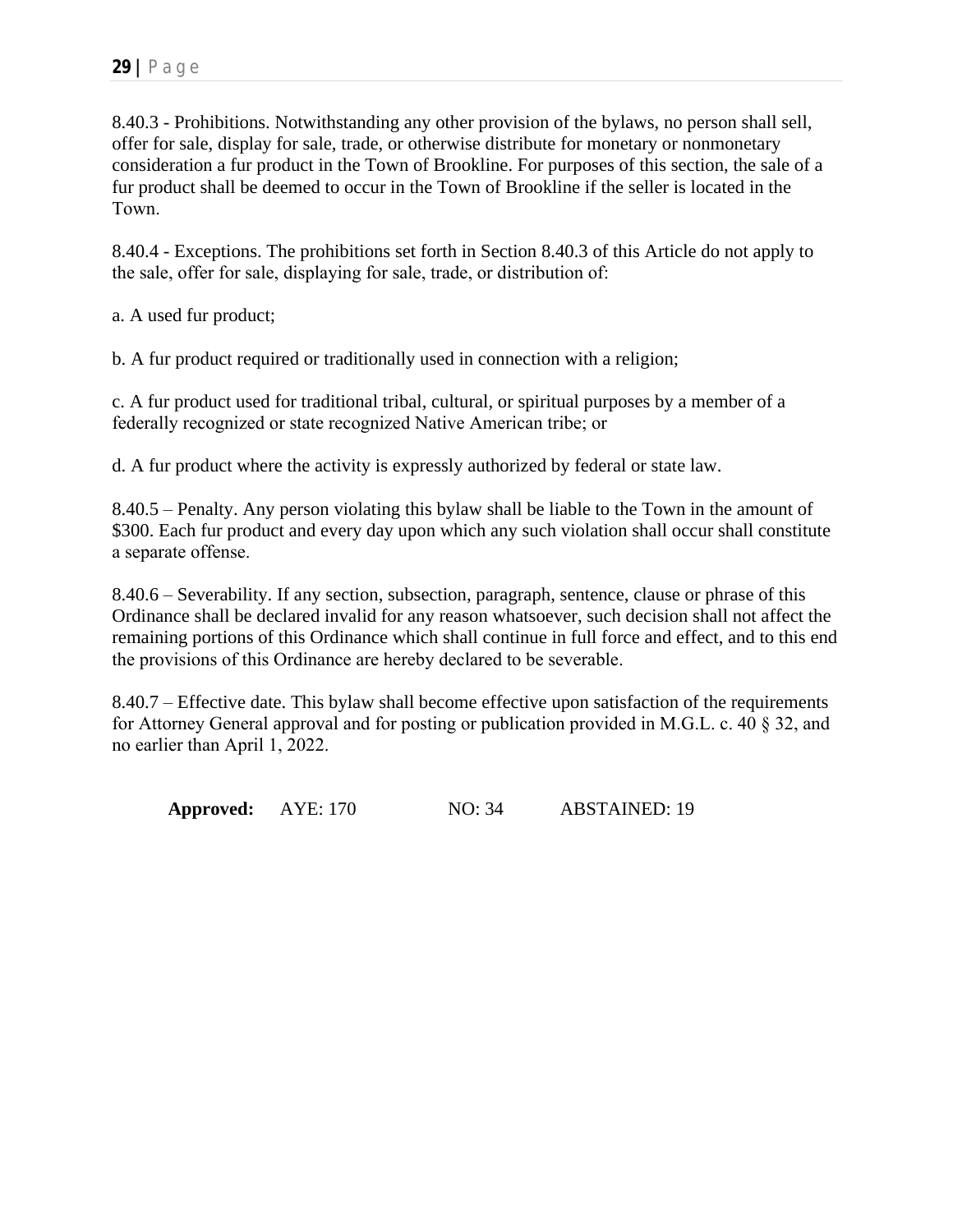## **ARTICLE 21**

*Amend Section 4.08 of the Town's Zoning Bylaw pertaining to Affordable Housing Requirements*

Submitted by: Planning and Community Development Department

Motioned and duly seconded.

Presented by: R. Fernandez (SB/AL) Speakers: Raul Fernandez (SB/AL), Steve Heikin (Planning Board), Lee Selwyn (P13/AC)

#### **VOTED:** That the Town:

1. Amend Section 4.07, Use 6 of the Town of Brookline Zoning By-law as follows (deletions appearing in strikeout, new language in underline):

|                                 | <b>Residence</b> |                |                |    |        | <b>Business</b> |        |                | Ind. |
|---------------------------------|------------------|----------------|----------------|----|--------|-----------------|--------|----------------|------|
| Principal Uses                  | S                | SC             | T              | F  | M      | L               | G      | $\mathbf 0$    | Ι    |
| 6. Multiple or attached         | $No*$            | N <sub>0</sub> | N <sub>0</sub> | No | $Yes*$ | $Yes*$          | $Yes*$ | N <sub>0</sub> | Yes* |
| dwelling of four or more        |                  |                |                |    |        |                 |        |                |      |
| units other than the            |                  |                |                |    |        |                 |        |                |      |
| preceding item divided into     |                  |                |                |    |        |                 |        |                |      |
| dwelling units each             |                  |                |                |    |        |                 |        |                |      |
| occupied by not more than       |                  |                |                |    |        |                 |        |                |      |
| one family but not              |                  |                |                |    |        |                 |        |                |      |
| including lodging house,        |                  |                |                |    |        |                 |        |                |      |
| hotel, dormitory, fraternity    |                  |                |                |    |        |                 |        |                |      |
| or sorority.                    |                  |                |                |    |        |                 |        |                |      |
| *Compliance                     |                  |                |                |    |        |                 |        |                |      |
| with $\S$ 4.08 required if      |                  |                |                |    |        |                 |        |                |      |
| containing 6 four or more       |                  |                |                |    |        |                 |        |                |      |
| dwelling units.                 |                  |                |                |    |        |                 |        |                |      |
| Permitted by special permit     |                  |                |                |    |        |                 |        |                |      |
| in $S$ -0.5P and $S$ -0.75P     |                  |                |                |    |        |                 |        |                |      |
| Districts subject to $\S$ 5.06. |                  |                |                |    |        |                 |        |                |      |
| In L and G districts, the       |                  |                |                |    |        |                 |        |                |      |
| ground floor of a building      |                  |                |                |    |        |                 |        |                |      |
| must have no more than          |                  |                |                |    |        |                 |        |                |      |
| 40% of its frontage along a     |                  |                |                |    |        |                 |        |                |      |
| street devoted to residential   |                  |                |                |    |        |                 |        |                |      |
| use, including associated       |                  |                |                |    |        |                 |        |                |      |
| parking or lobby use.           |                  |                |                |    |        |                 |        |                |      |
| Within the Waldo-               |                  |                |                |    |        |                 |        |                |      |
| Durgin Overlay District,        |                  |                |                |    |        |                 |        |                |      |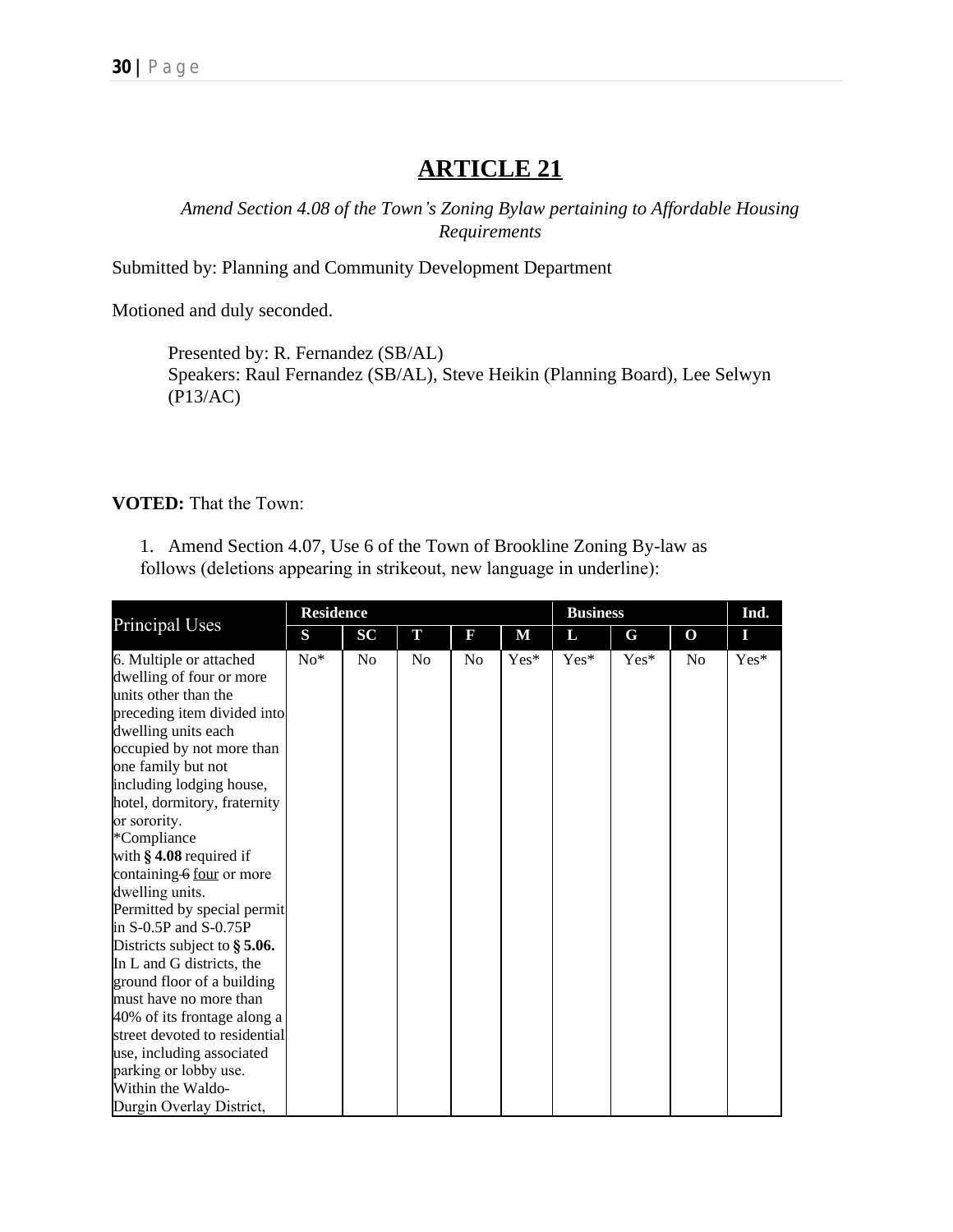

**Approved:** AYE: 212 NO: 0 ABSTAINED: 3

## **ARTICLE 22**

*Add a new Section 4.14 to the Town's Zoning By-Law to provide for siting of firearm business uses*

Submitted by: Petra Bignami (TMM P12)\*, Janice S. Kahn (TMM P15)\*, Alexandra Metral (TMM P1) and Sharon Schoffmann (TMM P14)

Motioned and duly seconded.

Presented by: P. Bignami (P12) Speakers: Petra Bignami (P12), Lee Selwyn (P13/AC), Steve Heiken (Planning Board), Janice Kahn (P15)

**MOTION** to terminate debate **Approved:** AYE: 190 NO: 21 ABSTAINED: 8

**VOTED:** That the Town Add a new section to Art. IV, as follows: **Section 4.14 FIREARM BUSINESS USES**

1. **Purpose.** To establish criteria for the establishment of Firearm Business Uses in the Town to address public safety concerns arising from the operations of such businesses and the potential disruption of peace and quiet enjoyment of the community. This Section 4.14 provides for separation between Firearm Business Uses and certain uses enumerated herein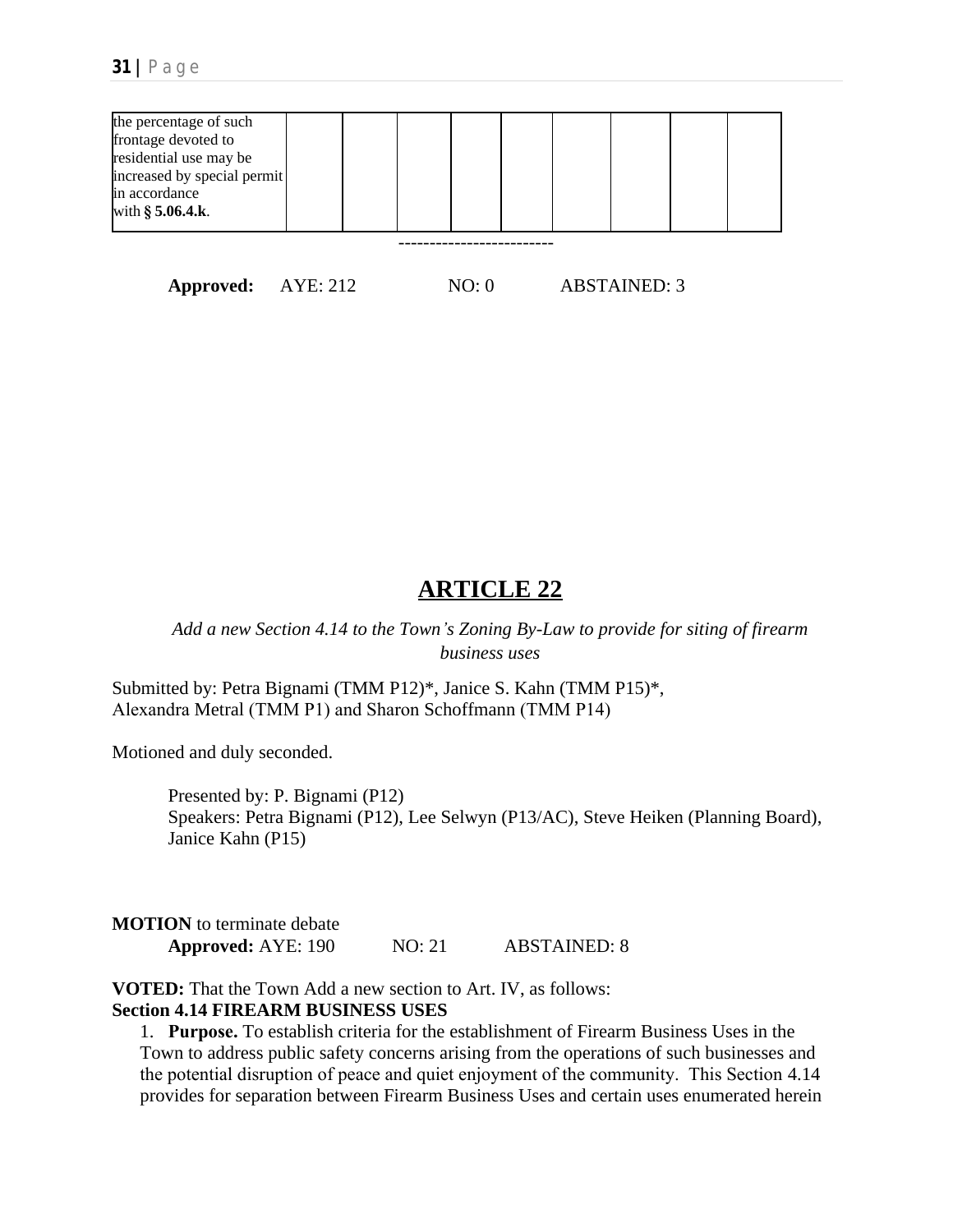to maximize protection of public health, safety, and welfare in conjunction with the protections from G.L. c. 140, §122-131Y and other State laws and regulations. To the extent this section or any related section can be read to potentially conflict with G.L. c. 140 or other State laws or regulations, the section shall be interpreted to minimize any conflict with State laws or regulations while maximizing the furtherance of the public safety and other public purposes underlying this Section.

#### 2. **Definitions.**

**See Section 2, Definitions, of the Zoning By-Law for definitions of applicable terms.** 

3. **Firearm Business Uses not allowed as-of-right.** Firearm Business Uses are not included within the definitions of retail sales or services, manufacturing, or any other lawful business permitted as of right or by special permit contained in other Sections of this Zoning By-Law.

4. **Firearm Business Uses allowed by special permit.** Use of land, buildings or structures for a Firearm Business Use shall be allowed only by special permit in the districts specified in Section. 4.07, Table of Use Regulations, subject to the requirements and criteria of this Section. 4.14.

#### 5. **Location requirements.**

 All distances in this Section shall be measured in a straight line from the property line of the lot containing the proposed Firearm Business Use to the nearest property line of any of the designated uses set forth herein:

> a. Firearm Business Uses shall not directly abut any property be located adjacent to any property containing a residential use. within a radius of 150 feet from any property containing a residential use.

a.

a.

c. Firearm Business Uses shall not be located within 1,000 feet of any private or public K-12 school, whether such firearm business useschool is located within or without the Town's boundaries.

b.

d.

e. Firearm Business Uses shall not be located within 500 feet of any daycare center, preschool, child-care facility, or an existing Firearm Business Use at another location, whether such daycare center, preschool, child-care facility or firearm business use is located within or without the Town's boundaries.

- c.
- f.

d. No Firearm Business Use shall be located within a building containing a dwelling unit.

#### 6. **Operational requirements.**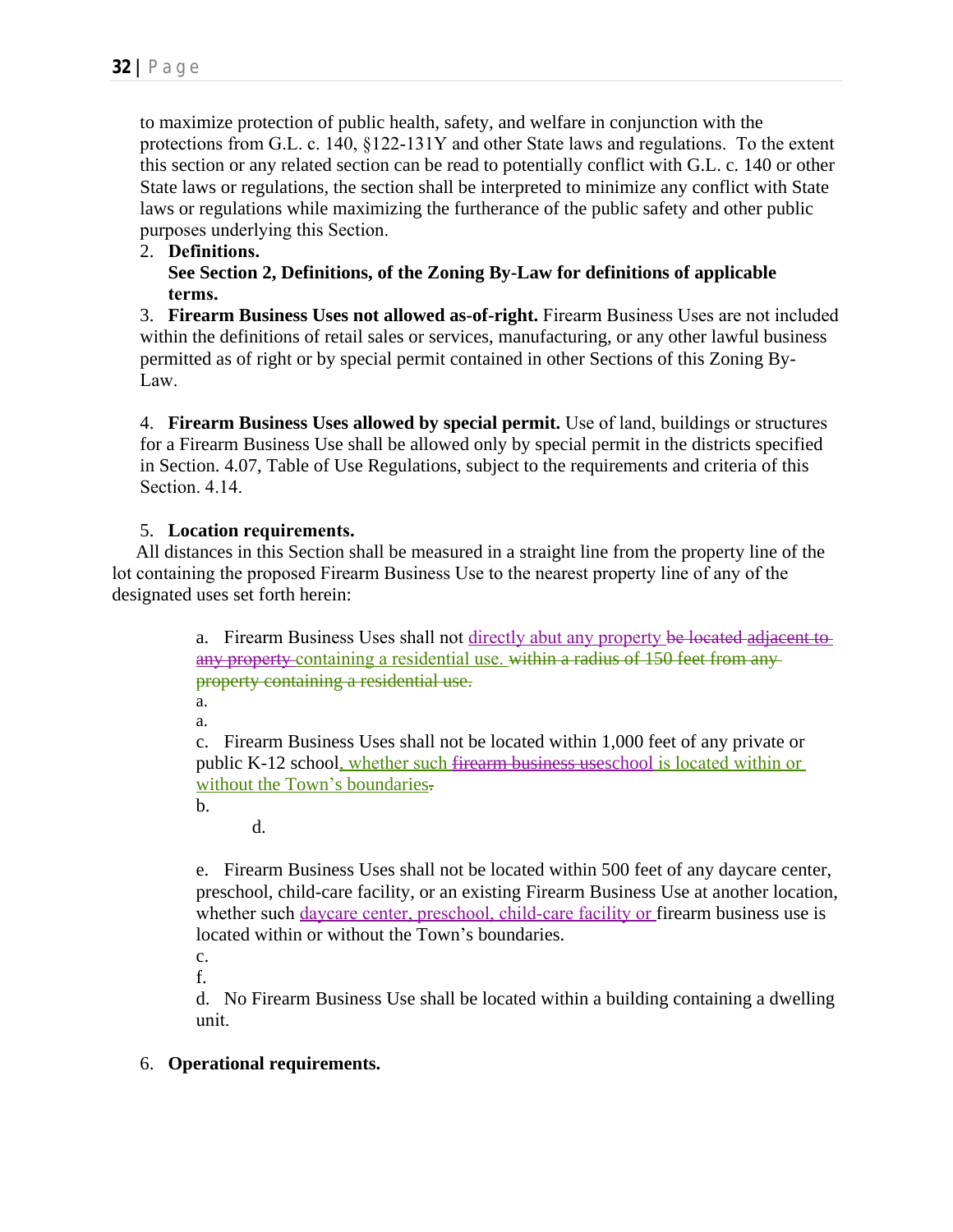a. Firearm Business Uses shall obtain and maintain all necessary Federal, State and other required local approvals and licenses prior to beginning operations, including, but not limited to, a valid, current State license issued pursuant to G.L. c. 140, § 122, as applicable. Required State and Federal licenses must be obtained before applying for a Special Permit.

b. Firearm Business Uses shall comply with all applicable Federal, State and local laws and regulations in the operation of their business.

c. The hours of operation for a Firearm Business Use shall not adversely impact nearby uses. The hours of operation shall follow all state statutory and regulatory requirements, but in no case shall any Firearm Business Use be open before 10:00 a.m. or remain open after 5:00 p.m.

d. Prior to the application for a Special Permit, all Firearm Business Uses shall submit a security plan to the Brookline Police Department for review and approval. Review and approval of the security plan shall may include an inspection of the proposed site by the Police Department. The plan must include, but not be limited to, the following:

1. Proposed provisions for security.

2. A trained employee shall check identification and compliance with age restrictions prior to customers entering the establishment.

3. The physical layout of the interior, including a demonstration that the size of the store is not so excessive so as to create issues with site security and video monitoring.

4. After-hours storage of all Firearms in locked containers or by otherwise securing the Firearms with tamper-resistant mechanical locks.

5. The number of employees.

e. Prior to the application for a Special Permit, all Firearm Business Uses shall submit an operations and management plan to the Brookline Police Department for review and approval.

f. All Firearm Business Uses shall conduct criminal background checks for all employees in accordance with State law.

g. No persons under the age of 18 shall have access into or within a Firearms Business Use, with the sole exception that minors age 14 and older may access a Firearms Dealer accompanied by the minor's parent or legal guardian.

h. Firearms Dealers shall videotape the point of sale of all firearms transactions and maintain videos for three years to deter illegal purchases and monitor employees.

7. G. **Special permit application and procedure.** In addition to the procedural and application requirements of Section. 9.03, an application for special permit for a Firearm Business Use shall include, at a minimum, the following information: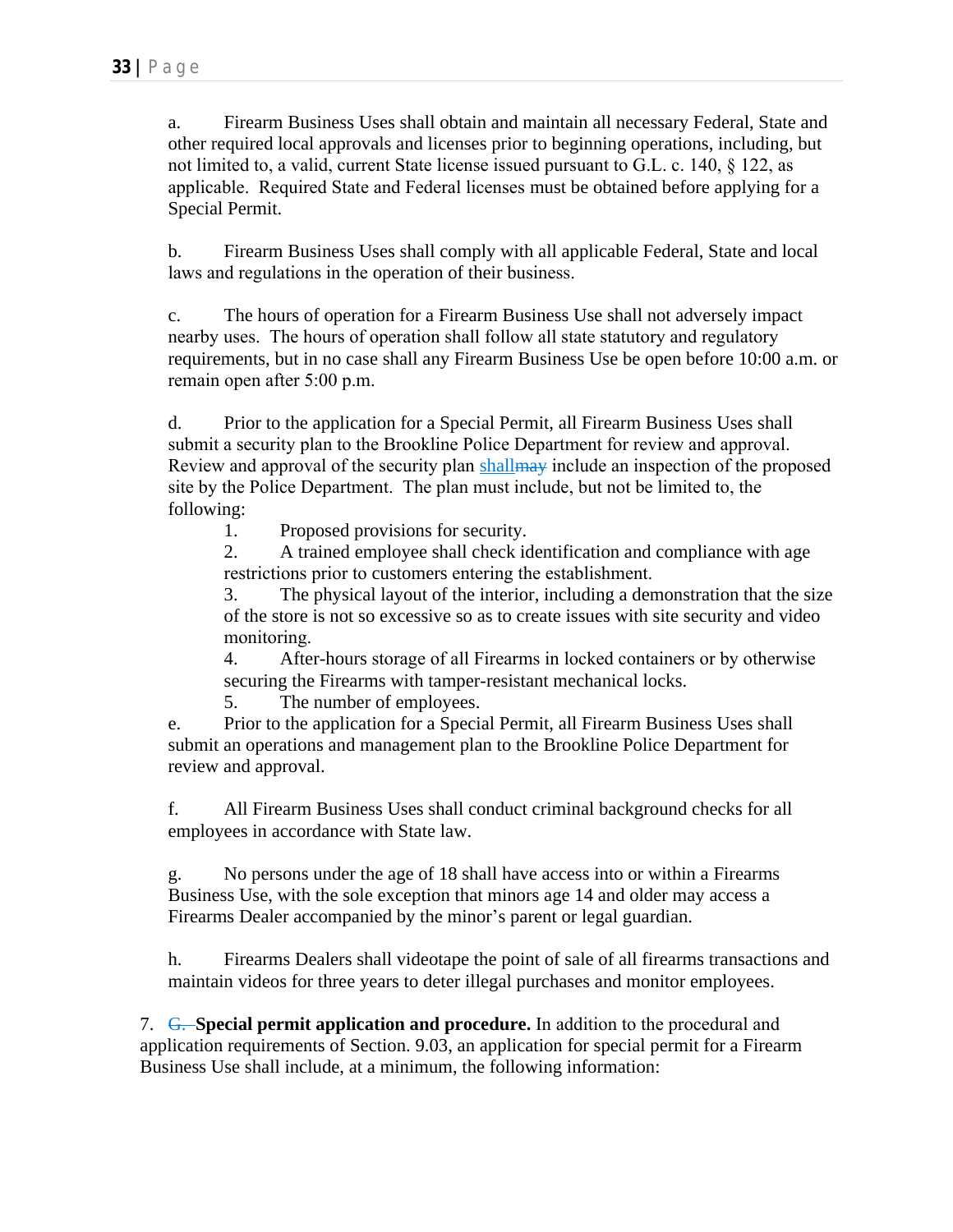a. **Description of Activities**: A narrative providing information about the type and scale of all activities that will take place on the proposed site.

b. **Lighting Analysis**: A lighting plan showing the location of proposed lights on the building and the lot and a photometric plan showing the lighting levels.

c. **Context Map**: A map depicting all properties and land uses within a minimum 1,000 foot radius of the proposed lot. The context map shall include the measured distance to all uses described in Section. 4.14.E.1 above, and shall be certified by a design professional such as an architect, engineer or land surveyor.

d. **Description of Ownership, Management, and Employees**: The name and address of the legal owner of the establishment. The name and address of all persons having any legal, beneficial, equitable, or security interests in the establishment. In the event that a corporation, partnership, trust or other entity is listed, the name, and address of every person who is an officer, shareholder, member, manager, or trustee of the entity must be listed. The name, address, phone number and email address of the manager(s) and assistant manager(s).

### e. **Comprehensive Signage Plan:**

f. **Report from Chief of Police or designee:** confirming that the applicant has submitted the plans requiring approval by the Police Department, and those plans have been approved, along with any additional information requested by the Zoning Board of Appeals or that the Chief of Police feels is relevant to the special permit application.

3. **Special Permit Criteria.** In granting a special permit for a Firearm Business Use, in addition to finding that the general criteria for issuance of a special permit are met, the Zoning Board of Appeals shall find that the following criteria are met:

8.

a. Criteria for all Firearm Business Uses:

a. The lot is designed such that it provides convenient, safe and secure access and egress for clients and employees arriving to and leaving from the lot.

a.

b. The establishment will have adequate and safe storage, security, and a lighting system.

b.

d. Loading, refuse and service areas are designed to be secure and shielded from abutting uses.

c.

d. The establishment is designed to minimize any adverse impacts on abutters or pedestrians.

f. T

g. The location and operating characteristics of the proposed use will not be detrimental to the public health, safety and welfare of the neighborhood, which may extend into an adjacent municipality, or the Town*.*

e.

i. All signage has been reviewed and approved by the Planning Board as to letter size, color and design per Section. 7.08, to ensure mitigation of impact to the surrounding neighborhood, consistent with applicable federal and State law. f.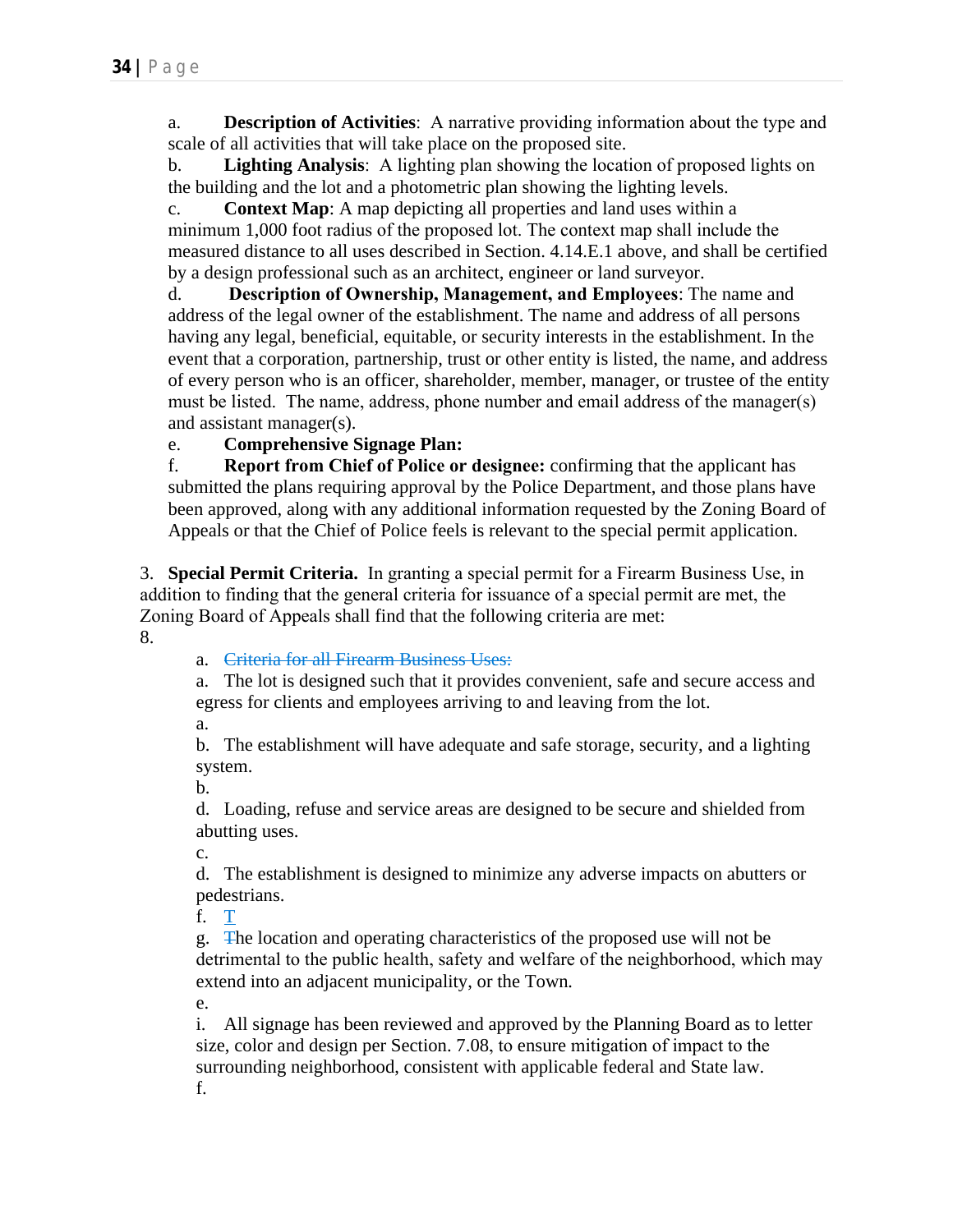g. The establishment has satisfied all of the conditions and requirements in this section.

9. **Severability.** If any portion of this section is ruled invalid, such ruling will not affect the validity of the remainder of the section.

#### **Add to Sec. 4.07, Table of Use Regulations, the following new Principal Use under Retail and Consumer Service Uses, #29A, subject to the regulations in Sec. 4.14 Firearm Uses.**

|                                                                                                                         | <b>Residence</b> |           |    |    |    | <b>Business</b> |           |          | Ind. |
|-------------------------------------------------------------------------------------------------------------------------|------------------|-----------|----|----|----|-----------------|-----------|----------|------|
| <b>Principal Uses</b>                                                                                                   | S                | <b>SC</b> | Т  | F  | М  | L               | G         | $\Omega$ |      |
| 29A. Firearm Business<br>$Uses*$                                                                                        | No               | No        | No | No | No | No              | <b>SP</b> | No       | No   |
| *Must have a report from the<br>Police Chief. Subject to the<br>regulations under Section<br>4.14 of the Zoning By-law. |                  |           |    |    |    |                 |           |          |      |

Amend Article II, Definitions, of the Town of Brookline Zoning By-Law as follows:

#### **§2.00 – PURPOSE AND INTENT**

For purposes of this By-law, the following words and phrases shall have the meanings given in the following sections, unless a contrary intention clearly appears.

## **§2.01 – "A" DEFINITIONS**

1. ACCESSORY

a. Accessory building: a building devoted exclusively to a use accessory to the principal use of the lot.

b. Accessory use: a use incident to, and on the same lot as, a principal use.

2. AMENITY—A condition or facility that provides comfort or pleasure, including but not limited to desirable exposure to sunlight, protection from adverse microclimate, contribution to favorable microclimate, pleasant views of sky, cityscape, landscape, or works of art,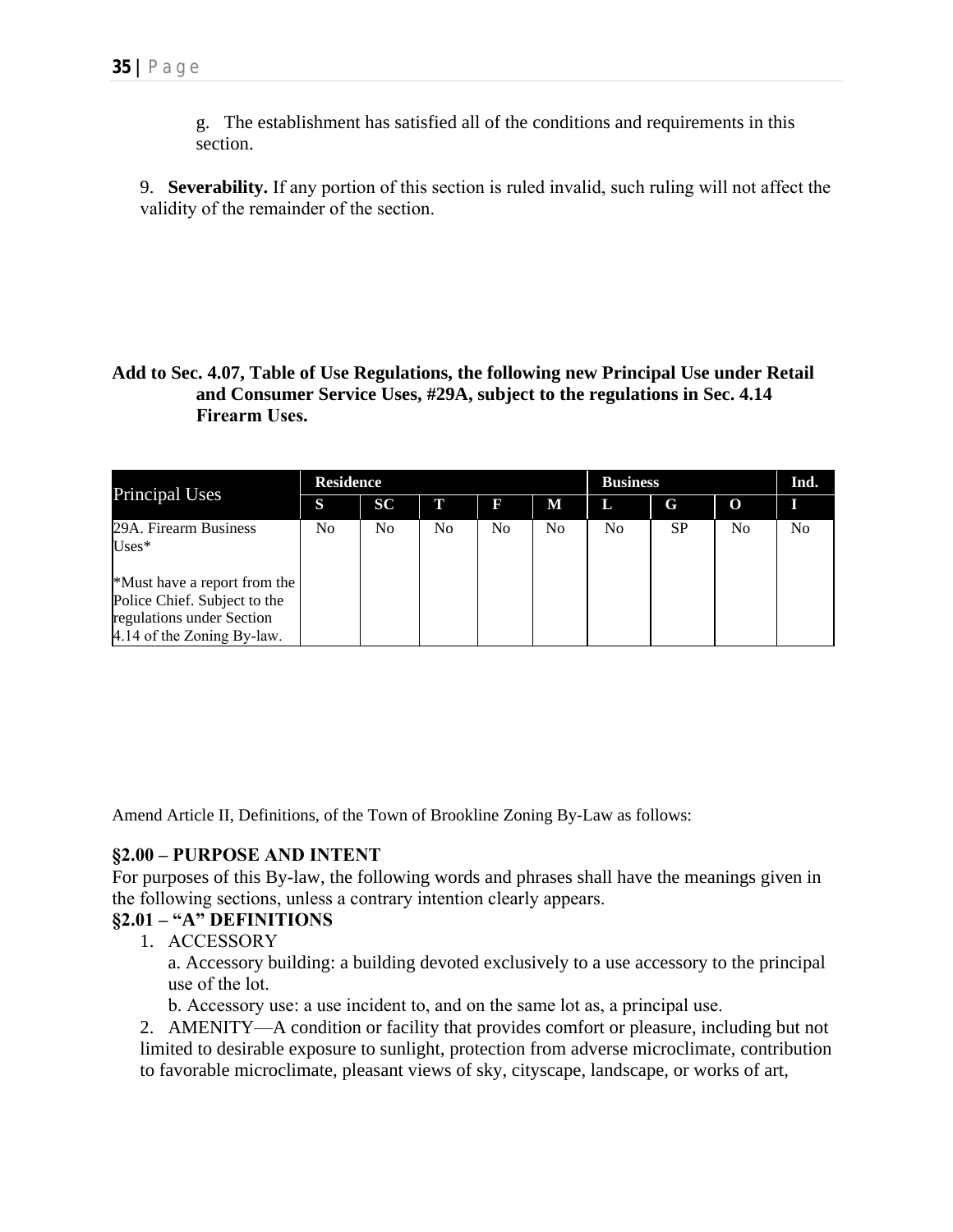preservation of trees or historic structures, provision of assets or conveniences such as specimen trees or benches.

3. AMMUNITION—As defined or amended by State statute or regulations, cartridges or cartridge cases, primers (igniters), bullets, tear gas cartridges, or propellant powder designed for use in any Firearm. For the purposes of this definition, "Firearm" is to have the meaning prescribed in this By-Law, and shall include, but not be limited to: firearms (as that term is defined in G.L. c. 140, §121), rifles or shotguns.

4. ATTIC—The Space between the ceiling beams, or similar structural elements, of the top story of a building and the roof rafters. The top story shall be the story at the highest level of the building.

#### **§2.06 – "F" DEFINITIONS**

1. FAMILY—One or more persons, including domestic employees, occupying a dwelling unit

and living as a single, non-profit housekeeping unit; provided, that a group of five or more persons who are not within the second degree of kinship, as defined by civil law, shall not be deemed to constitute a family.

2. FIREARM—Any device designed or modified to be used as a weapon capable of firing a projectile using an explosive charge as a propellant, including but not limited to: guns, pistols, shotguns, rifles.

3. FIREARM ACCESSORY—Any device designed, modified or adapted to be inserted into or affixed onto any Firearm to enable, alter or improve the functioning or capabilities of the Firearm or to enable the wearing or carrying about one's person of a Firearm.

#### 4. FIREARM BUSINESS

1. Firearm Dealer: A retail or wholesale operation involving the purchase or sale of Firearms, Ammunition, and/or Firearm Accessories.

2. Gunsmith: Any retail operation involving the repairing, altering, cleaning, polishing, engraving, blueing or performing of any mechanical operation on any Firearm.

5. FRATERNITY OR SORORITY HOUSE—A building occupied by a group of students of either sex of a school or college as their residence during the academic year.

**Approved:** AYE: 214 NO: 1 ABSTAINED: 7

# **ARTICLE 23**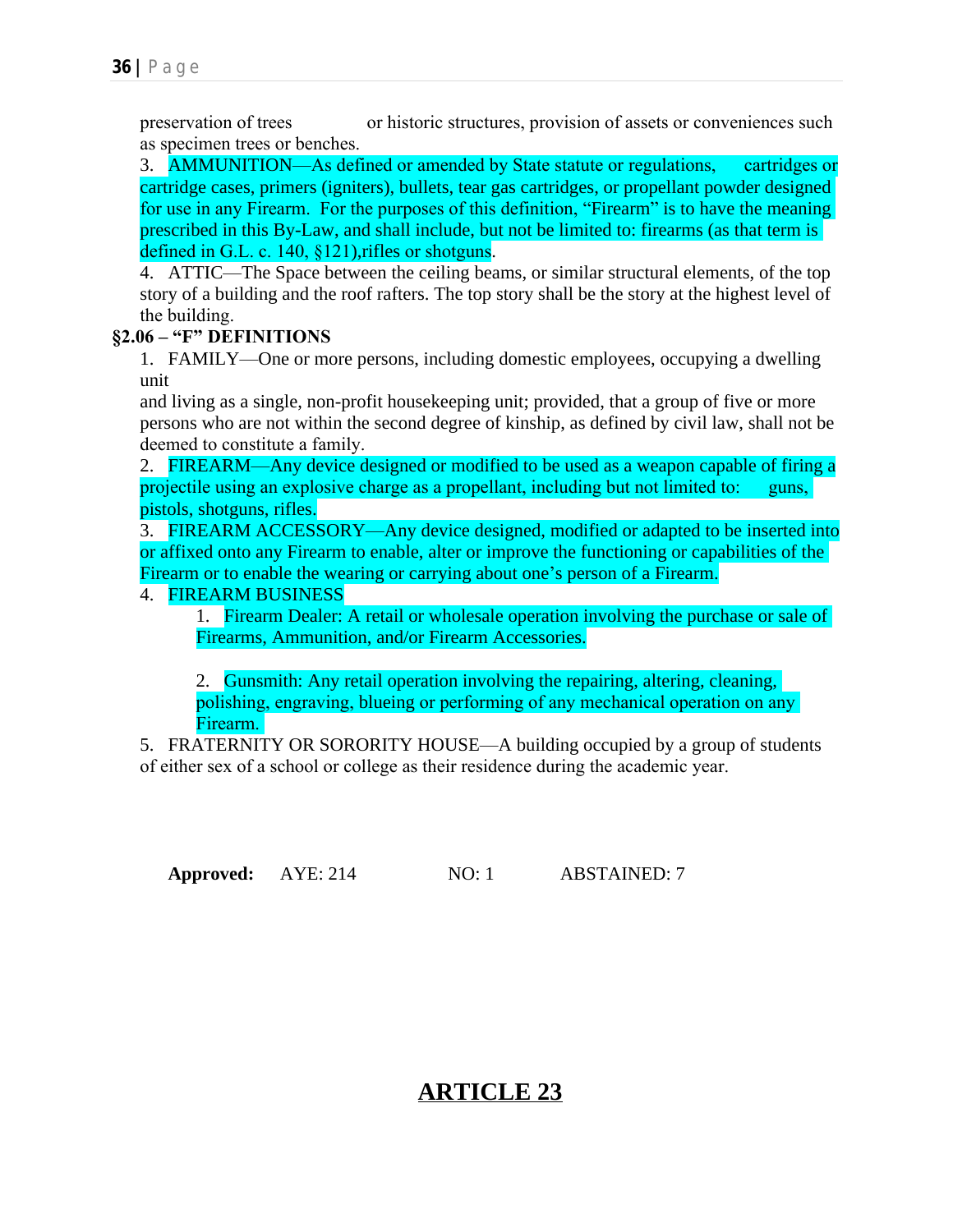*Amend Article VI of the Town's Zoning By-Laws to amend off-street residential parking requirements*

Submitted by: Michael Zoorob, Lisa Cunningham, Scott Englander, Jesse Gray, Ben Hellerstein, Jonathan Klein

Motioned and duly seconded.

Presented by: M. Zoorob (P3) Speakers: Michael Zoorob (P3), Neil Wishinsky (P5/AC), Raul Fernandez (SB/AL), Saralynn Allaire (P16), Tommy Vitolo (State Representative/AL), Linda Pehlke (P2), Steve Heiken (Planning Board), Jonathan Davis (P10), Roger Blood (Housing Advisory Board), Gerald Tuckman (P9), Michael Sandman (P3), Jonathan Margolis (P7), David Pollak (P11), Hugh Mattison (P5), Scott Englander (P6)

Question of Personal Privilege: Mark Levy (P7)

**MOTION** to terminate debate **Approved:** AYE: 154 NO: 62 ABSTAINED: 7

**VOTED** Advisory Committee Amendment to Article 23 **Failed:** AYE: 107 NO: 116 ANSTAINED: 5

**VOTED**: The Town will amend the Zoning By-Law to modify residential parking requirements by making the following changes (additions appear underlined; deletions appear as strike-through):

1) Amending §6.01 2.a. as follows:

a. In SC, T, F, M, L, or G Districts, when a structure is converted for one or more additional dwelling units and the conversion results in an increased parking requirement, parking requirements for the entire structure shall be provided in accordance with the requirements in §6.02 and §6.05. However, the Board of Appeals by special permit under Article IX may reduce or eliminate waive not more than one-half-the minimum number of parking spaces required under §6.02 and §6.05.

2) Add the following language to §6.02, Off-Street Parking Space Regulations, of the Zoning By-Law after paragraph number 1. a, and change all subsequent lettering as appropriate.

b. The Zoning Board of Appeals may reduce or eliminate, by Special Permit under the requirements of Section 9.05, the minimum parking requirements of §6.02, Paragraph 1, TABLE OF OFF-STREET PARKING SPACE REQUIREMENTS for all residential uses, as listed in §4.07 of the Table of Use Regulations numbers 1-8a, except for the handicapped accessible parking spaces required under §6.02 2.h, if the Zoning Board of Appeals finds that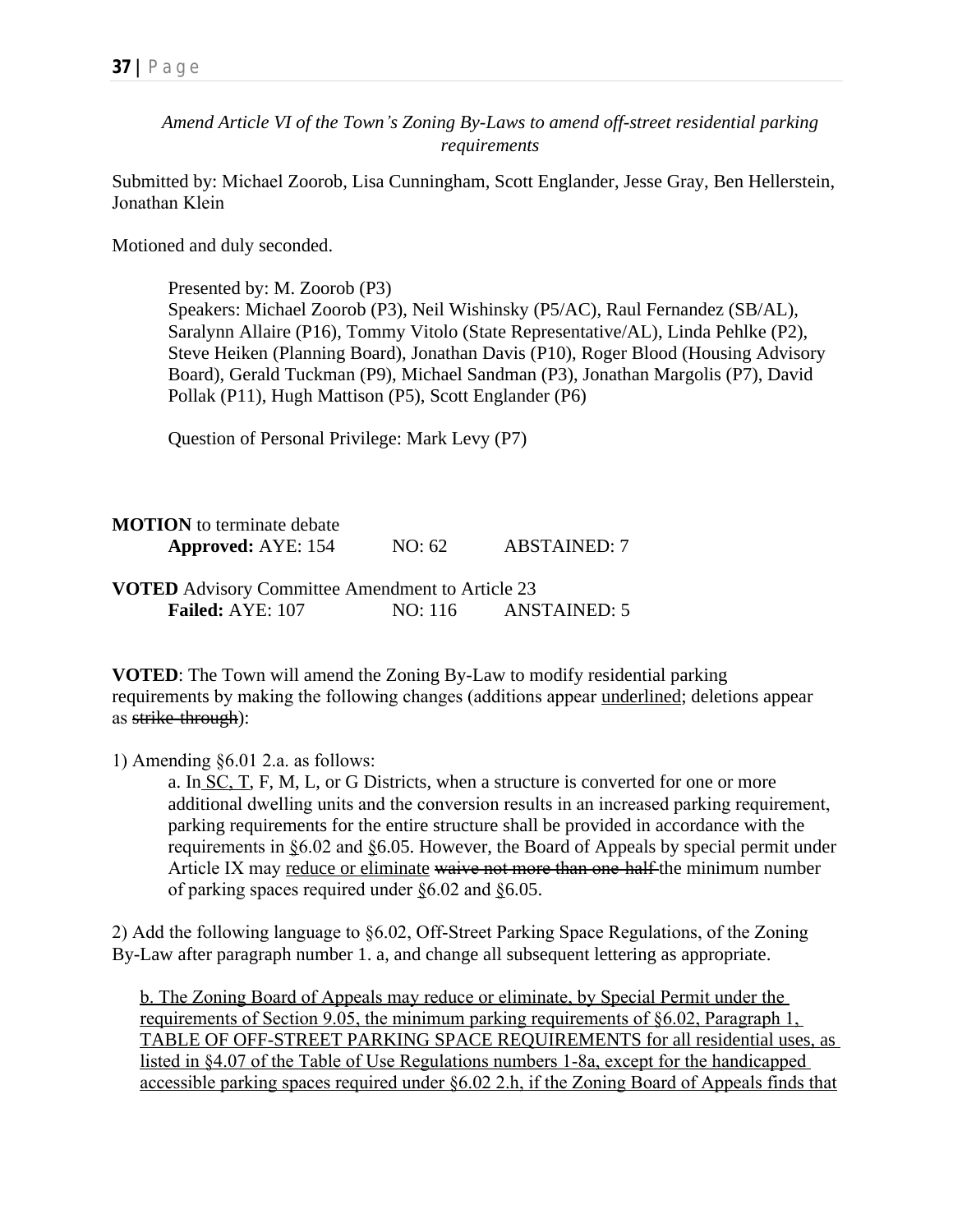the reduction or elimination of minimum parking requirements accomplishes one or more of the following:

 Creation of an additional unit or units than would be allowed under the existing zoning, except for the lack of available parking under current requirements.

Provision of on-site affordable housing units in excess of those required by

Section 4.08 of the Zoning By-Law. Where a project includes both market-rate and affordable units, the parking ratio shall be the same for all units.

 Construction or renovation of the proposed building or use to be fossil-fuelfree when not otherwise required.

 Preservation of a building with historic or architectural significance as determined by the Preservation Commission. Reductions may be denied to any project that involves demolition of an existing structure, whether or not determined to be of historic or architectural significance.

 Preservation of a landmark tree or significant landscaping element as determined by the Town Tree Warden.

 Provision of significantly more usable and/or landscaped open space than required by the Zoning By-Law

 Providing support to community services or facilities as accepted and approved by the Director of Public Works or Building Commissioner

Or other material counterbalancing amenities as determined appropriate by the Planning Board and Zoning Board of Appeals. Compliance with the Regulations of the Architectural Access Board must be maintained.

- 3) Removing §6.02 2.e. as follows and re-lettering all the remaining subparagraphs: 2.e. For a dwelling unit which is occupied by three or more unrelated persons (including lodgers), the parking requirement for the dwelling unit shall be twice that indicated in the Table of Off-Street Parking Space Requirements in 6.02.
- 4) Amending §6.02 2.i. (re-lettered h. per above) as follows:

ih. Residential uses on any lot for which any portion of the lot is within the Transit Parking Overlay District, notwithstanding the requirements of §3.02 paragraph 4, must provide no fewer off-street parking spaces per dwelling unit than 1 for studio units, 1.4 for one-bedroom units, 2 for two-bedroom units, and 2 for dwelling units of three or more bedrooms, but any new construction, redevelopment, or conversion that is otherwise subject to this subsection and that results in an increase in the number of housing units need not provide more than 0.5 parking spaces per studio unit or 1 parking space for any dwelling unit of 1 or more bedrooms; however, any development in the Transit Parking Overlay District containing at least 15 dwelling units shall provide handicap accessible parking spaces (as described in §6.04g) equal to at least 5% the number of residential units.

**Approved:** AYE: 127 NO: 94 ABSTAINED: 10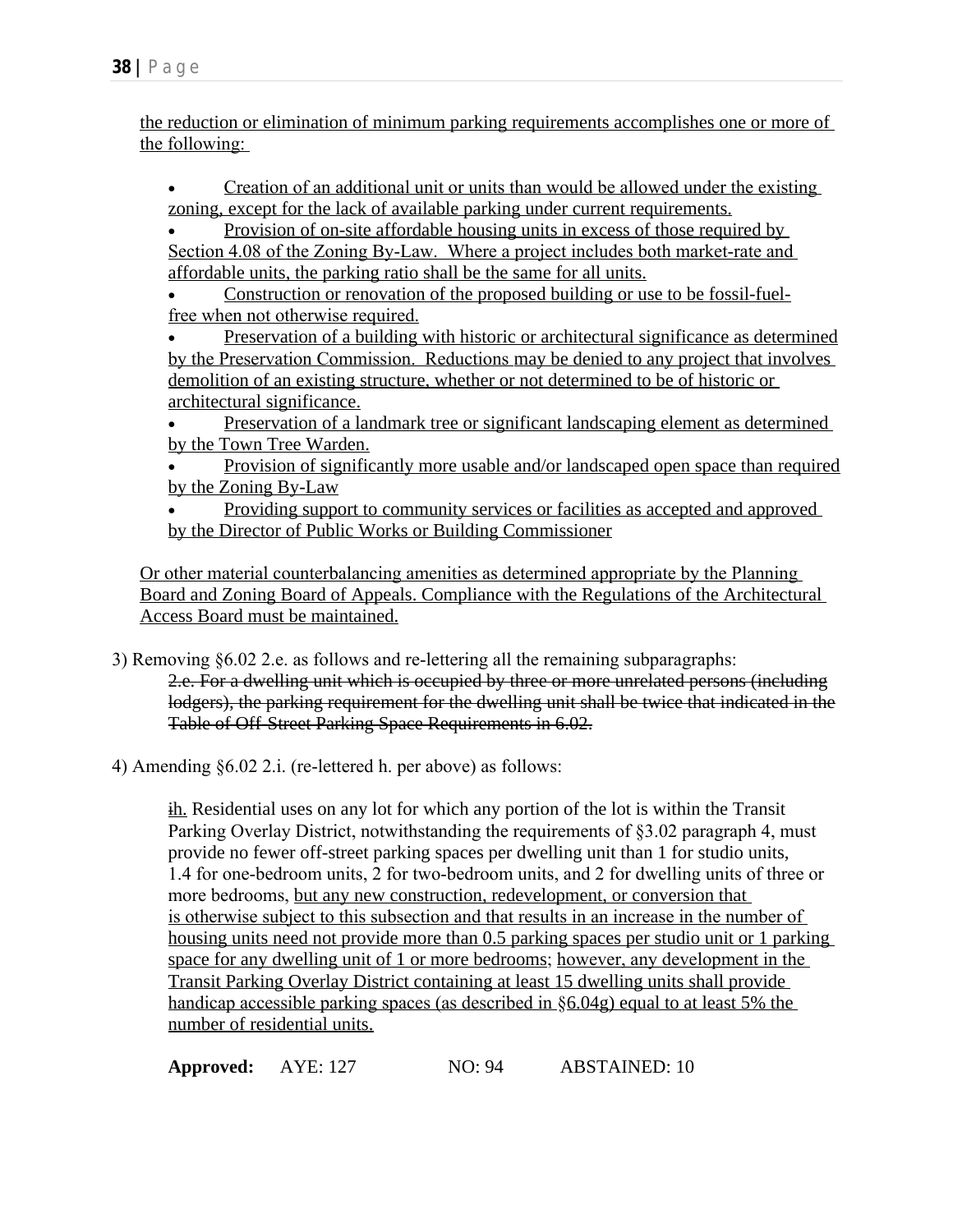## **ARTICLE 25**

*Amend Article VI of the Town's Zoning By-Laws to increase the requirements for EV ready parking spaces*

Submitted by: Michael Zoorob, Lisa Cunningham, Scott Englander, Jesse Gray, Ben Hellerstein, Jonathan Klein, Werner Lohe

Motioned and duly seconded.

Presented by: S. Englander (P6) Speakers: Scott Englander (P6), Carlos Ridruejo (P14/AC), Miriam Aschkenasy (AB/AL), Steve Heiken (Planning Board)

| <b>MOTION</b> to terminate debate |        |                     |
|-----------------------------------|--------|---------------------|
| <b>Approved:</b> AYE: 168         | NO: 45 | <b>ABSTAINED: 6</b> |

**VOTED** refer the subject matter of Article 25 to the Department of Planning and Community Development for further refinement and clarification and that it report its findings and recommendations to the 2022 Annual Town Meeting.

Approved: AYE: 217 NO: 5 ABSTAINED: 3

## **ARTICLE 27**

*Amend Article 2.1.4 of the Town's General By-Laws to require that fiscal impact be included in all warrant article submissions*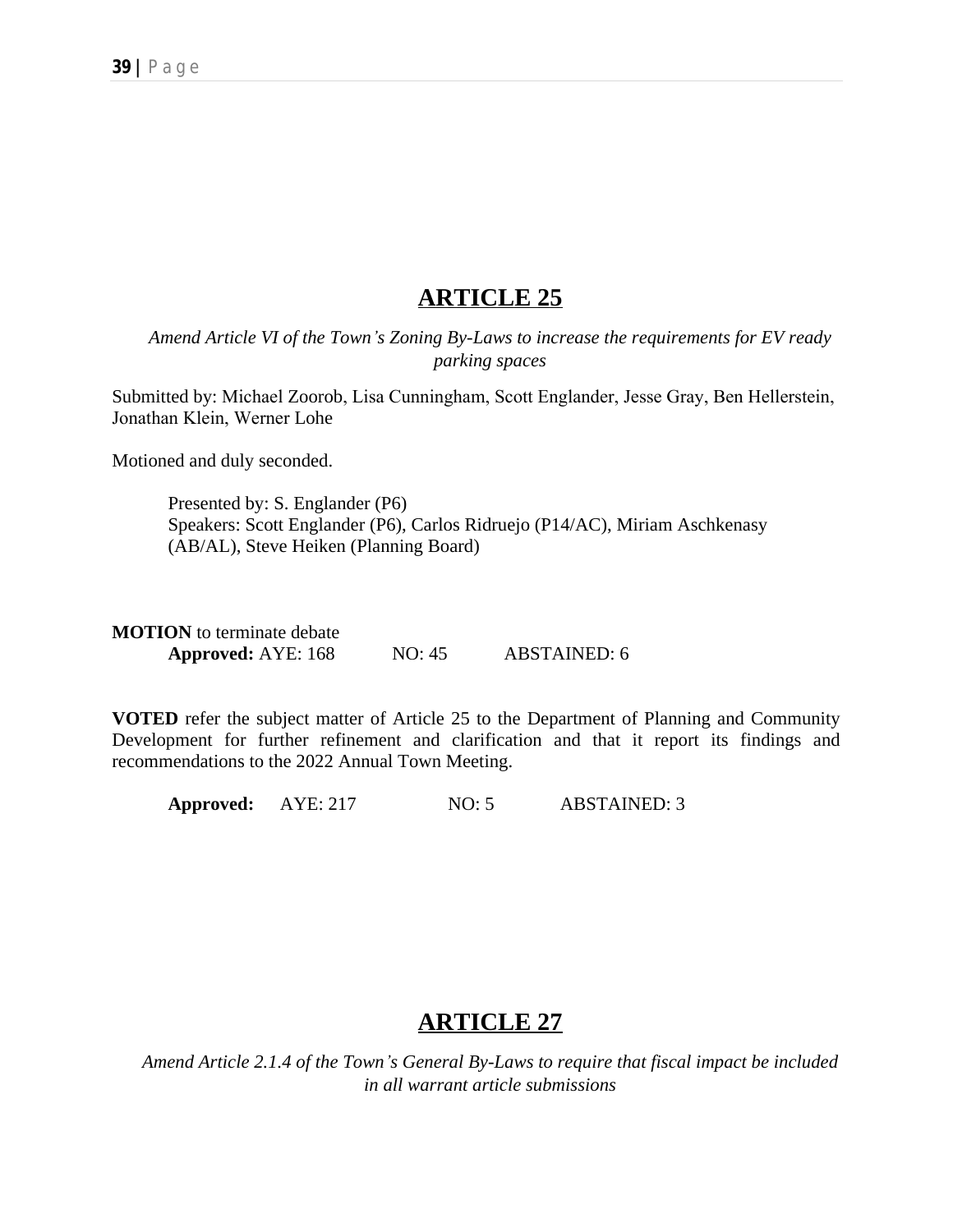Submitted by: John Doggett, TMM P13, and Neil Gordon, TMM P1

Motioned and duly seconded.

Presented by: J. Doggett (P13) Speakers: John Doggett (P13), Tommy Vitolo (Select Board/AL), Dennis Doughty (P3/AC), Chi Chi Wu (P7), John VanScoyoc (SB/AL), Deborah Brown (P1)

**MOTION** to terminate debate **Approved:** AYE: 157 NO: 59 ABSTAINED: 10

**VOTED**: That the Town amend Article 2.1.4 of the General By-laws as follows (additions in **bold underline**) By-law 2.1.4 as follows:

SECTION 2.1.4 WARRANT REPORTS FOR ARTICLES

There shall be filed with each Article intended for the Warrant a brief statement or explanation by the proponent **that shall include, to the extent practicable, the financial impact on the Town of implementing the proposed change, though failing to include the explanation or this information will not prevent the Article from appearing on the Warrant.**

**Failed:** AYE: 81 NO: 132 ABSTAINED: 16

## **ARTICLE 29**

*Amend Article 3.22 of the Town's General By-Laws to require public hearings for changes in polling and other election related matters*

Submitted by: Neil Gordon, TMM1

Motioned and duly seconded.

Presented by: N. Gordon (P1) Speakers: Neil Gordon (P1), Dennis Doughty (P3/AC), Raul Fernandez (SB/AL)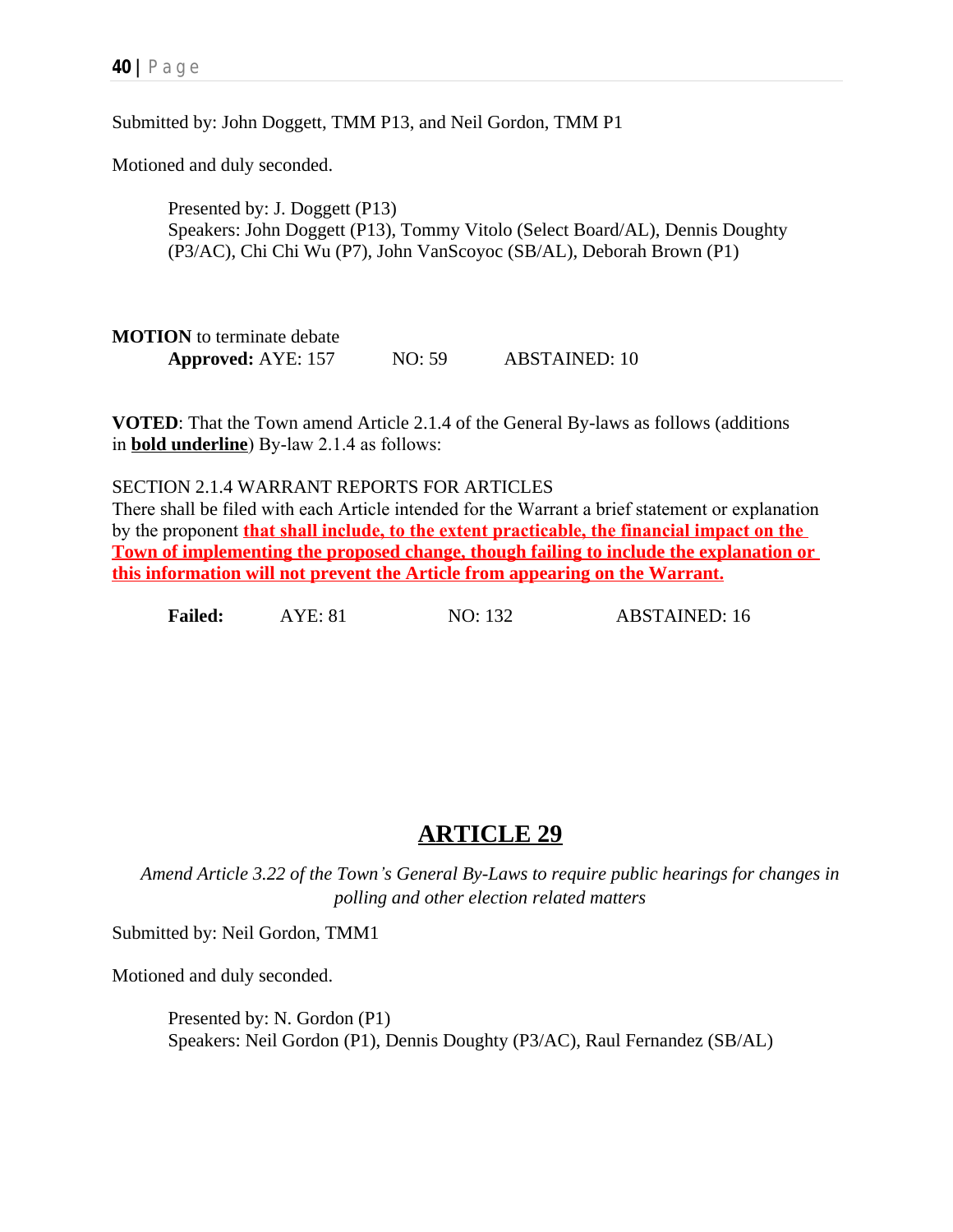**VOTED**: That the Town amend Article 3.22 of the General By-laws, by renaming the Article and by adding a new section, as follows (deletions in strike through; additions in **bold underline**):

ARTICLE 3.22 THE PUBLIC'S RIGHT TO BE HEARD ON WARRANT ARTICLES

#### **Section 3.22.1 THE PUBLIC**'**S RIGHT TO BE HEARD ON WARRANT ARTICLES -**

Any committee as defined in section 1.1.4, before taking its first or only vote with respect to an Article on the Warrant, must hold a duly noticed public hearing with respect to the Article, and the committee's permanent record must record that a duly noticed public hearing with respect to such Article occurred before such vote. Due notice of the public hearing shall be satisfied if the due notice complies with the Open Meeting Law (G.L. C. 30A, secs. 18 et seq.) and By-law 3.21.3(a). The vote may take place at any time or date after the completion of the duly noticed public hearing. This Article shall not apply to the plenum of the Advisory Committee or School Committee, provided a subcommittee of those bodies assigned to review and report to the full Committee on a warrant article complies with the by-law by holding a duly noticed public hearing before any vote on said warrant article.

### **SECTION 3.22.2 CHANGES IN POLLING LOCATIONS AND OTHER ELECTION RELATED MATTERS - If practicable, and except (i) where mandated by state or federal law, and (ii) with respect to changes made pursuant to a collective bargaining agreement,**

**no action shall be taken by the Town except following a duly noticed public hearing by the Town Clerk, Select Board, or other applicable body, with respect to the following:** 

- i. **Change in polling location, including for early voting; and**
- ii. **Change in practice regarding the verification of voter signatures on nominating petitions, warrant article petitions, and the like.**

**Due notice of the public hearing shall be satisfied if the due notice complies with the Open Meeting Law (G.L. C. 30A, secs. 18 et seq.) and By-law 3.21.3(a).**

**Approved:** AYE: 213 NO: 2 ABSTAINED: 4

# **ARTICLE 26**

*Resolution to Transform Our Planning and Zoning in the Age of COVID*

Submitted by: Linda Olson Pehlke, TMM Pct. 2, Paul Warren, TMM Pct. 1, Gina Hahn, TMM Pct. 3, M. David Lee, President Stull and Lee Architecture and Planning, Pct. 6

Motioned and duly seconded.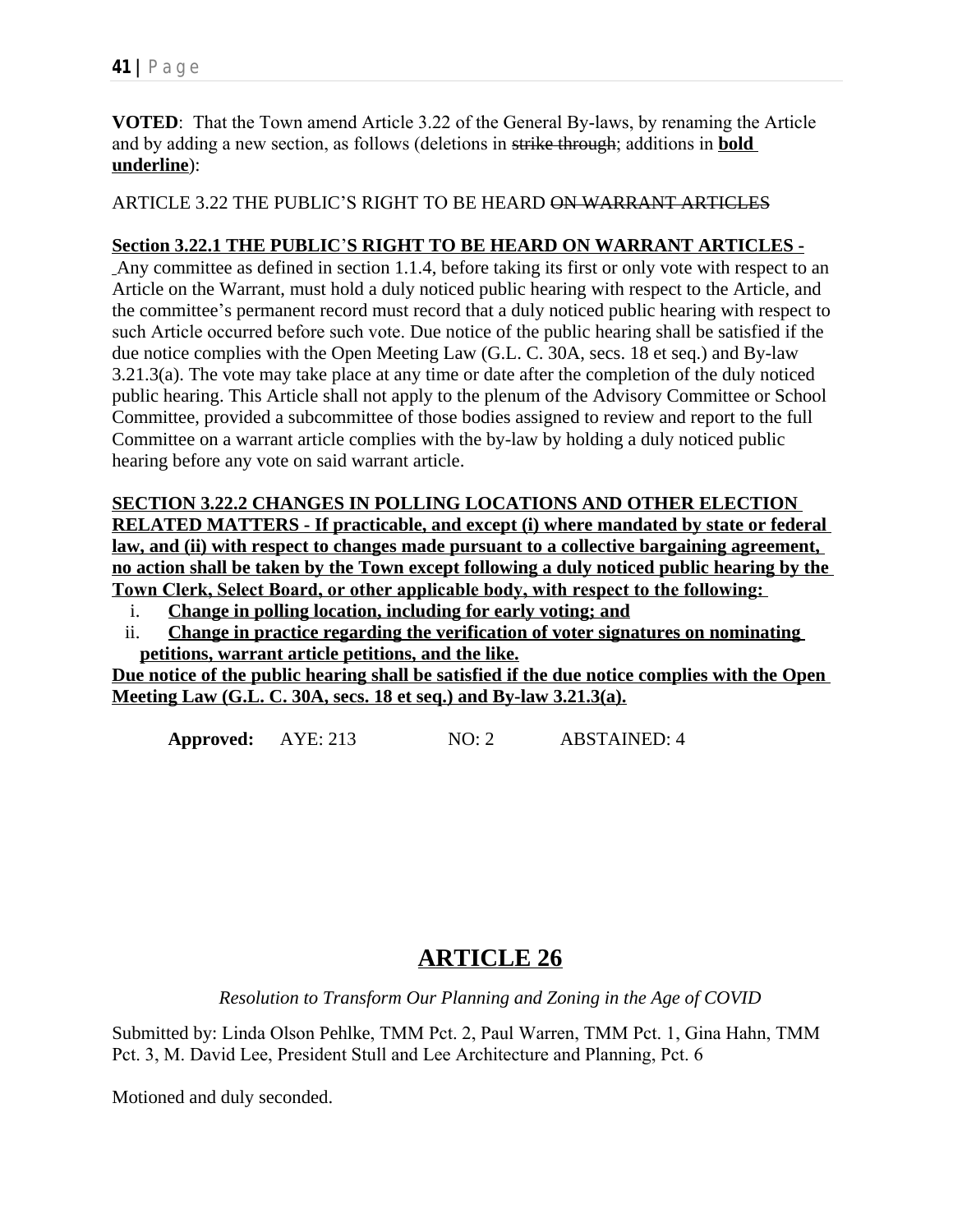Presented by: P. Warren (P1) Speakers: Paul Warren (P1), David Lee (Resident), Jonathan Klein (P10), Susan Granoff (P7/AC), Mark Levy (P7), Bernard Greene (SB/AL)

**MOTION** to terminate debate **Approved:** AYE: 182 NO: 35 ABSTAINED: 8

**VOTED** that the Town will Adopt the following Resolution:

WHEREAS, it would be in the Town's best interest to engage in a Town-wide, progressive planning and zoning reform project responding to the need for greater resiliency in the face of the climate emergency and pandemic disruptions, plus the critical need for equity, housing affordability, and business vitality; and

WHEREAS, the Town, its residents, businesses and non-profits, and potential property developers struggle with an antiquated zoning bylaw that is difficult to understand, does not reflect modern community goals, and does not produce predictable, context-appropriate outcomes; and WHEREAS, Nearly 600 residents of Brookline have signed a letter to the Select Board calling on the Town to engage in an inclusive, community-driven planning and zoning reform process that would chart a thoughtful and informed course for our future; and

WHEREAS, our Zoning By-Law does not adequately reflect evolving new trends in housing, commuting, lifestyle choices, and the growing awareness that our health and well-being depends on access to the outdoors and recreation; and

WHEREAS, our Zoning By-Law and other Town policies do not adequately address the disparities made evident by the pandemic and detailed in the recently published Disparity Report 2021 under the auspices of the Office of Diversity, Inclusion, and Community Relations; and

WHEREAS, the Select Board identified Objective #11 in the FY 2022 Financial Plan which states, "To pursue re-codification and an update to the zoning by-laws that meets Town Needs and objectives"; and

WHEREAS, WA 34 from Fall 2020 Town Meeting urges the Select Board to determine whether adding substantial new housing is in the Town's best interests after consideration for impacts to Town facilities, infrastructure, and services, as well as open space and the historic streetscape; and

WHEREAS, the Town has developed new and effective methods for community engagement such as those being used in the Boylston Street/RT 9 Corridor Study; and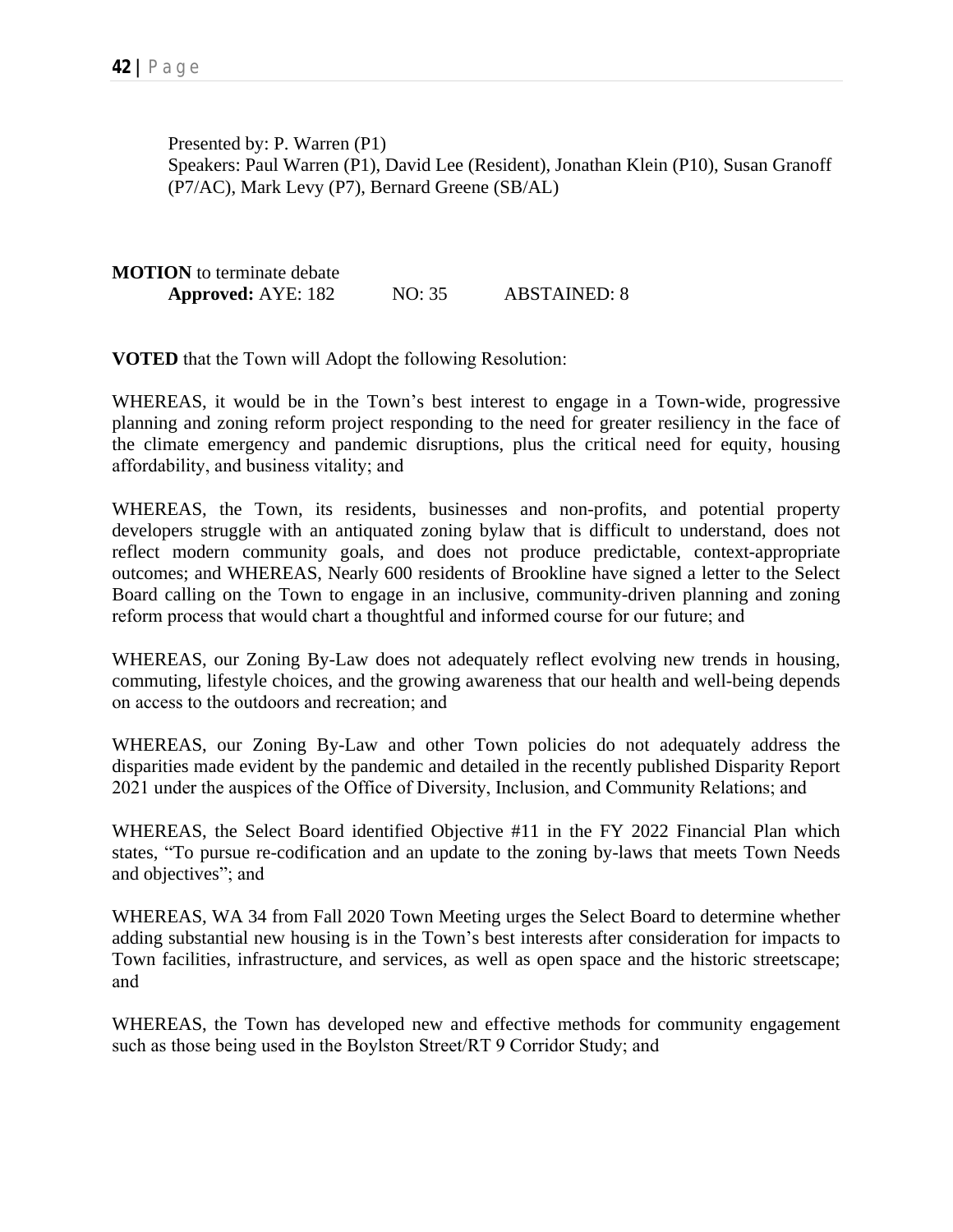WHEREAS, community engagement across the entire town is the keystone of a communitydriven planning and zoning reform effort. Starting with a detailed inventory of our current environment, this engagement process will allow stakeholders to identify common goals and values along with strategies for implementation; and

WHEREAS, these shared goals and values should be translated into a new, reformed Zoning ByLaw incorporating progressive planning tools; and

WHEREAS, current corridor planning studies and other ongoing planning efforts should continue and should not be impeded by this broader planning project; and

WHEREAS, by doing the work to define our shared goals, we as a community can work together to respond to the broad set of future community needs and also strengthen and enhance the quality of life for all who live, work, study, or visit in Brookline; and

WHEREAS, MGL Title VII Chapter 41 Section 81D: Master plan, requires that a planning board "shall make a master plan of such city or town and from time to time may extend or perfect such plan", and the last completed Comprehensive Plan in Brookline was done in 2005; and

WHEREAS, several neighboring cities and towns have either finished or are starting the process to develop comprehensive plans to inform potential zoning reform, such as Somerville (Somervision 2040), Boston (Imagine Boston 2030), Medford (Medford 2030) and Cambridge (Cambridge Envision 2018);

#### NOW THEREFORE BE IT:

RESOLVED, that the Select Board, in consultation with the Director of Planning and Community Development, appoint a Planning Process Study Committee to work with the Planning Department and other Town staff to develop a work program, budget, and scope for an inclusive, community-driven planning and zoning reform process; and

FURTHER RESOLVED, that the Select Board appointed Planning Process Study Committee seek input and be informed by a full spectrum of stakeholders, including but not limited to: marginalized communities, subsidized housing residents, non-profits, faith-based organizations, business interests, neighborhood associations, Brookline residents with professional expertise in planning and zoning, as well as, advocacy groups for affordable housing, historic preservation, climate action and resiliency, green space, parks and open space, active and public transportation, and senior citizens; and

FURTHER RESOLVED, that the Planning Process Study Committee shall endeavor to (i) examine the 2005 Comprehensive Plan with a view towards determining how a future comprehensive plan could be more effective, and (ii) devise a planning process that will develop a shared fact base of existing conditions, develop demographic and land-use projections, analyze possible land-use scenarios, inventory infrastructure and future infrastructure needs, identify Town service and facility usage metrics and capacities, develop a statement of town-wide values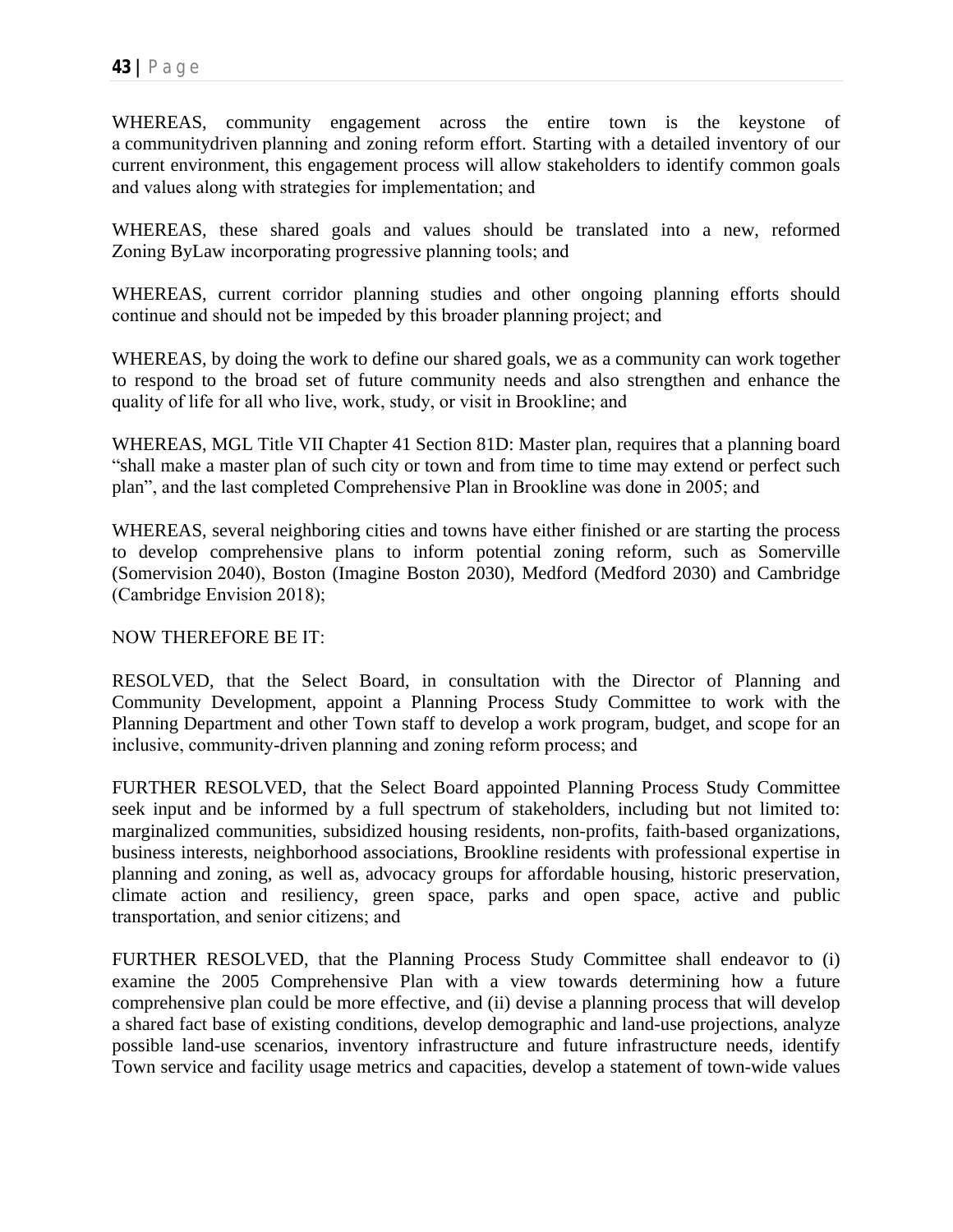and goals with metrics, and generally complete the analysis necessary to identify potential impacts from contemplated land-use scenarios; and

FURTHER RESOLVED, that the Planning Process Study Committee contemplate the potential application of progressive planning and zoning tools such as form-based zoning, environmental performance standards, green infrastructure, and placemaking; and

FURTHER RESOLVED, that the Planning Process Study Committee identify project work products that can help guide future zoning reform work, such as defining areas where development or redevelopment potential is appropriately supported, areas where public realm enhancements are needed, and areas or parcels that should be conserved; and

FURTHER RESOLVED, that the current corridor studies including Lower Boylston and the planned Upper Boylston study, the Fisher Hill study, the Housing Production Plan, the Climate Action Plan, and other ongoing planning studies will continue without impediment; and

FURTHER RESOLVED, that the Planning Process Study Committee should devise a community-based planning and zoning reform process that centers marginalized communities in its consideration of strategies and initiatives that provide greater equity in all realms of the built environment and to further environmental justice; and

FURTHER RESOLVED, that the Planning Process Study Committee should contemplate a community engagement strategy that incorporates the lessons learned from the engagement strategies of the Boylston Street/RT 9 Corridor Study and the Housing Production Plan and be designed with input from Brookline's Community Engagement Specialist; and

FURTHER RESOLVED, that the Select Board endeavors to seek and provide adequate funding to retain all necessary consultants and additional planning staff to successfully complete the work of Planning Process Study Committee and the implementation of its recommendations; and

FURTHER RESOLVED, the Planning Process Study Committee will provide a progress report and/or recommendations to the next Annual Town Meeting.

**Approved:** AYE: 219 NO: 2 ABSTAINED: 4

**MOTION** to dissolve special town meeting, duly seconded